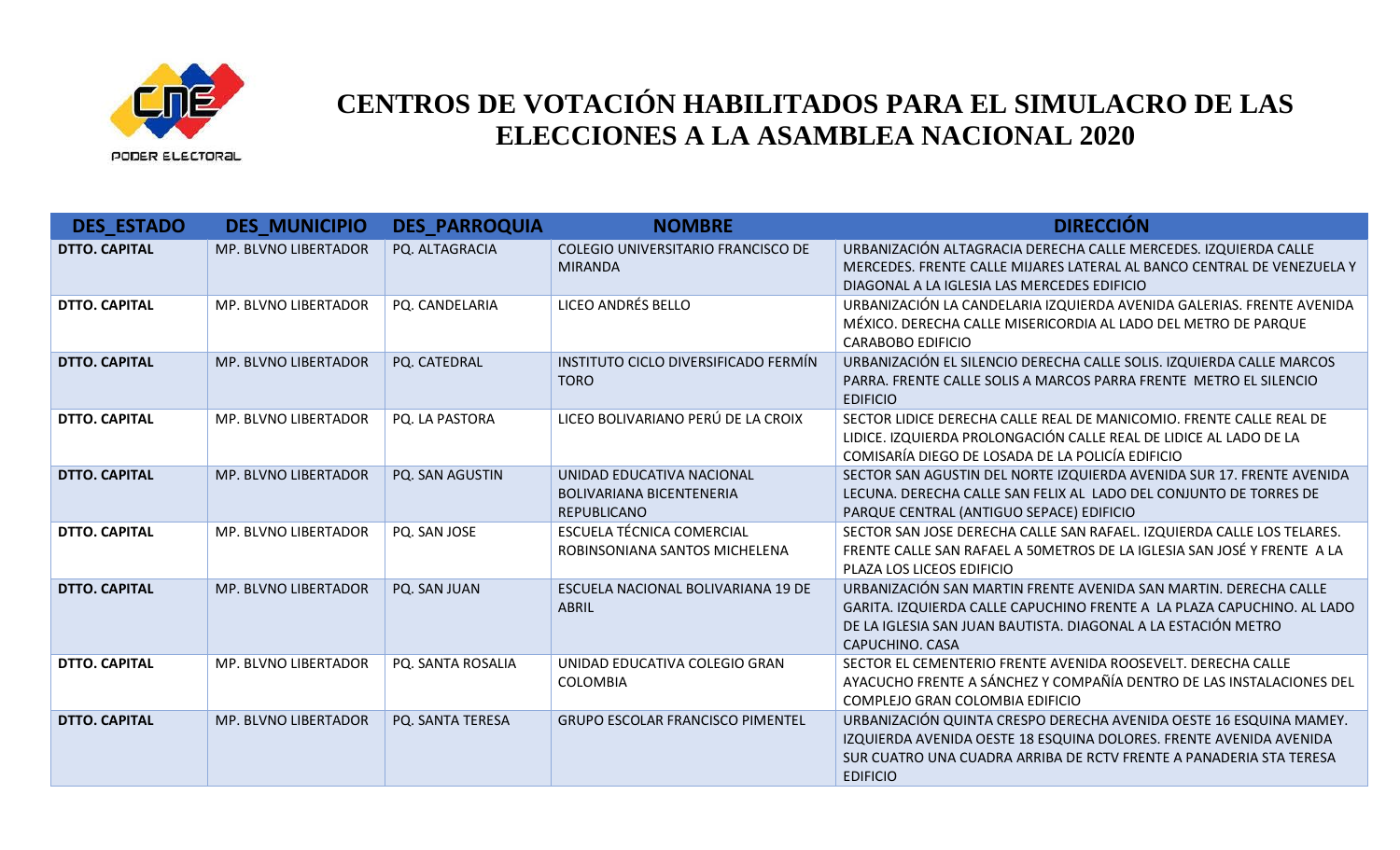

| <b>DTTO. CAPITAL</b> | <b>MP. BLVNO LIBERTADOR</b> | <b>PQ. SUCRE</b>       | LICEO BOLIVARIANO MIGUEL ANTONIO<br>CARO                                    | SECTOR GATO NEGRO DE CATIA FRENTE AVENIDA SUCRE. DERECHA BULEVAR<br>ENTRADA AL PARQUE DEL OESTE. IZQUIERDA BULEVAR SENTIDO A LA IGLESIA EL<br>CARMEN FRENTE A LA ESTACIÓN DEL METRO GATO NEGRO QUINTA                                 |
|----------------------|-----------------------------|------------------------|-----------------------------------------------------------------------------|---------------------------------------------------------------------------------------------------------------------------------------------------------------------------------------------------------------------------------------|
| <b>DTTO. CAPITAL</b> | MP. BLVNO LIBERTADOR        | PQ. SUCRE              | UNIDAD EDUCATIVA BOLIVARIANA JOSÉ<br><b>GERVASIO ARTIGAS</b>                | SECTOR PROPATRIA IZQUIERDA AVENIDA FINAL DE LA AVENIDAD EL CUERTEL Y VIA<br>AL JUNQUITO. FRENTE AVENIDA PRINCIPAL DE PROPATRIA. DERECHA CALLE<br>PRINCIPAL DEL BARRIO MOROCHITO RODRÍGUEZ FRENTE A LA FUNDACIÓN DEL<br>NIÑO. EDIFICIO |
| <b>DTTO. CAPITAL</b> | MP. BLVNO LIBERTADOR        | PQ. 23 DE ENERO        | ESCUELA TÉCNICA COMERCIAL<br>ROBINSONIANA MANUEL PALACIOS<br><b>FAJARDO</b> | SECTOR LA CENTRAL DERECHA CALLE BLOQUE 30. IZQUIERDA CALLE BLOQUE 28.<br>FRENTE CALLE ZONA CENTRAL AL LADO DEL CENTRO COMERCIAL EL CIEN PIES<br><b>EDIFICIO</b>                                                                       |
| <b>DTTO. CAPITAL</b> | <b>MP. BLVNO LIBERTADOR</b> | PQ. ANTIMANO           | <b>GRUPO ESCOLAR MERCEDES LIMARDO</b>                                       | SECTOR BOULEVARD MAMERA DERECHA CALLE CALLE REAL DE ANTÍMANO.<br>IZQUIERDA CALLE NUMERO 52. FRENTE BULEVAR SUCRE ESTACIÓN METRO<br><b>MAMERA EDIFICIO</b>                                                                             |
| <b>DTTO. CAPITAL</b> | MP. BLVNO LIBERTADOR        | PQ. EL RECREO          | UNIDAD EDUCATIVA NACIONAL<br>BOLIVARIANA DOMINGO FAUSTINO<br>SARMIENTO      | URBANIZACIÓN MARIPEREZ DERECHA AVENIDA ANDRÉS BELLO. FRENTE AVENIDA<br>NORTE 23-2. IZQUIERDA CALLE Nº 23-1 AL LADO DEL LICEO NÚÑEZ PONTE<br><b>EDIFICIO</b>                                                                           |
| <b>DTTO. CAPITAL</b> | MP. BLVNO LIBERTADOR        | PQ. EL VALLE           | LICEO BOLIVARIANO JOSÉ AVALOS                                               | SECTOR CERRO GRANDE FRENTE AVENIDA INTERCOMUNAL DEL VALLE. DERECHA<br>CALLE 5. IZQUIERDA CALLE 19 DE ABRIL RESIDENCIAS BUCARE, CERCA DE LOS<br><b>BOMBEROS EDIFICIO</b>                                                               |
| <b>DTTO. CAPITAL</b> | MP. BLVNO LIBERTADOR        | PQ. LA VEGA            | UNIDAD EDUCATIVA BOLIVARIANA PEDRO<br><b>FONTES</b>                         | URBANIZACIÓN MONTALBAN UNO FRENTE AVENIDA TEHERAN. DERECHA CALLE<br>INSTITUTO NACIONAL DE DEPORTES. IZQUIERDA CALLE LAS BARRACAS AL LADO<br>DEL INSTITUTO NACIONAL DE DEPORTES EDIFICIO                                               |
| <b>DTTO. CAPITAL</b> | <b>MP. BLVNO LIBERTADOR</b> | PQ. MACARAO            | UNIDAD EDUCATIVA NACIONAL<br>BOLIVARIANO CLAUDIO FELICIANO                  | SECTOR LAS ADJUNTAS DERECHA CALLE PRINCIPAL DE CORRAL DE PIEDRAS.<br>IZQUIERDA CALLE EL RIO. FRENTE CALLE PRINCIPAL DE MACARAO FRENTE A LA<br>ESTACIÓN DE METRO DE LAS ADJUNTAS EDIFICIO                                              |
| <b>DTTO. CAPITAL</b> | <b>MP. BLVNO LIBERTADOR</b> | PQ. CARICUAO           | ESCUELA TECNICA FRANCISCO FAJARDO                                           | SECTOR UD 7 DERECHA AVENIDA PRINCIPAL DE RUIZ PINEDA. IZQUIERDA AVENIDA<br>EL RIO. FRENTE TRANSVERSAL PRIMERA DE RUIZ PINEDA FRENTE AL BLOQUE 1<br><b>UD7 EDIFICIO</b>                                                                |
| <b>DTTO. CAPITAL</b> | <b>MP. BLVNO LIBERTADOR</b> | <b>PQ. EL JUNQUITO</b> | ESCUELA BÁSICA BOLIVARIANA SABANETA                                         | URBANIZACIÓN SABANETA ALTA FRENTE AVENIDA KILOMETRO 16. IZQUIERDA<br>CARRETERA EL JUNQUITO. DERECHA CALLEJÓN DE BODEGA EL VIENTO (FRENTE<br><b>BOMBEROS) CASA</b>                                                                     |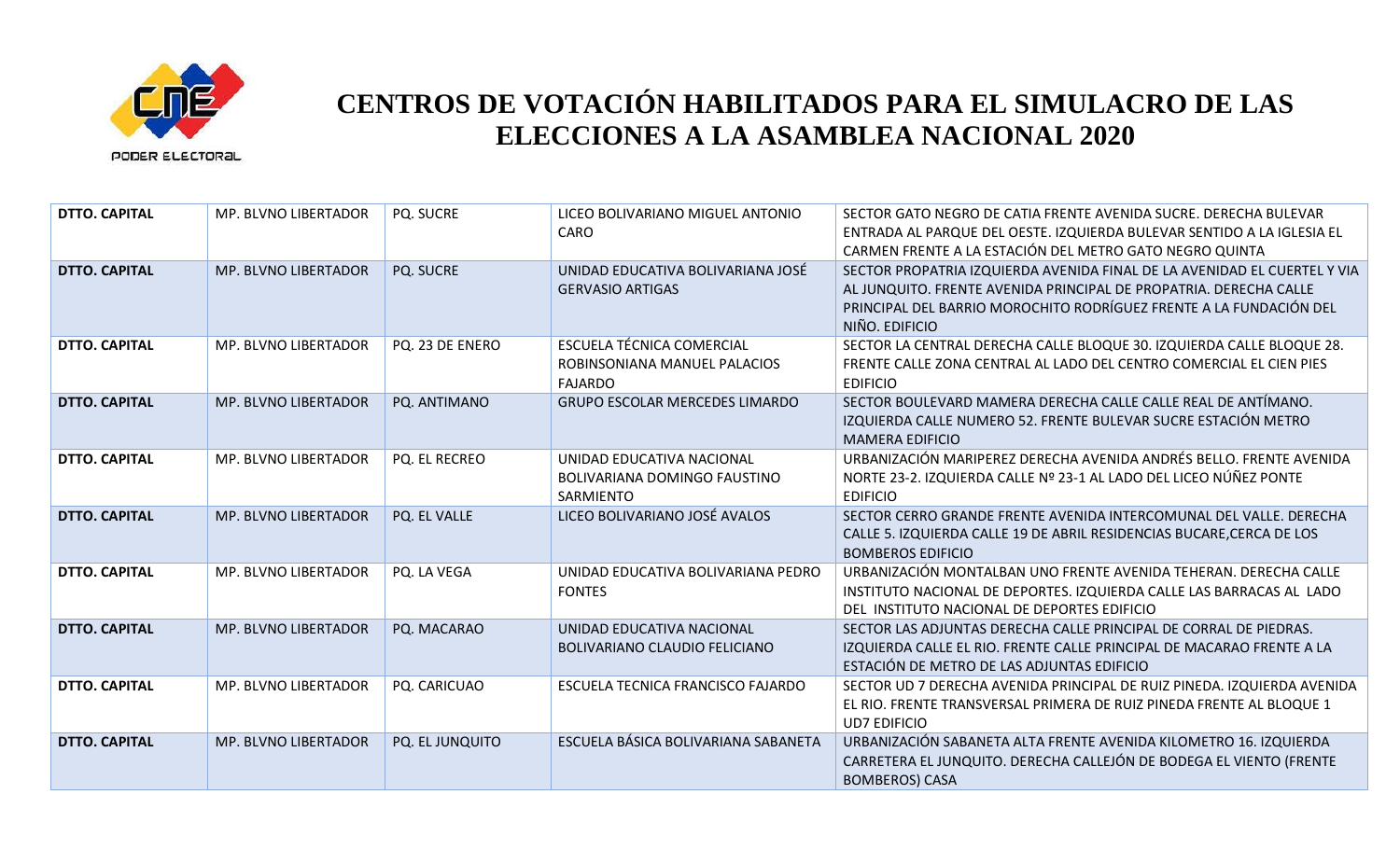

| <b>DTTO. CAPITAL</b>   | <b>MP. BLVNO LIBERTADOR</b> | PQ. COCHE                                | LICEO BOLIVARIANO PEDRO EMILIO COLL                           | URBANIZACIÓN LOS CEDROS FRENTE AVENIDA INTERCOMUNAL VALLE COCHE.<br>DERECHA CALLE DELGADO CHALBAUD. IZQUIERDA CALLE CLUB INAVI FRENTE A LA<br>INTERCOMUNAL VALLE COCHE. A LA DERECHA EL CLUB EL INAVI. A LA IZQUIERDA<br>PRIMERA TRANSVERSAL GUZMÁN BLANCO. EDIFICIO |
|------------------------|-----------------------------|------------------------------------------|---------------------------------------------------------------|----------------------------------------------------------------------------------------------------------------------------------------------------------------------------------------------------------------------------------------------------------------------|
| <b>DTTO. CAPITAL</b>   | MP. BLVNO LIBERTADOR        | PQ. SAN PEDRO                            | UNIVERSIDAD BOLIVARIANA DE<br><b>VENEZUELA</b>                | URBANIZACIÓN LOS CHAGUARAMOS FRENTE AVENIDA LEONARDO DAVINCI.<br>DERECHA CALLE EDISON. IZQUIERDA CALLE UNA FENTE A LA ESTACION DE<br>SERVICIOS SHELL AL LADO DEL CENTRO COMERCIAL LOS CHAGUARAMOS Y<br>CIUDAD UNIVERSITARIA EDIFICIO                                 |
| <b>DTTO. CAPITAL</b>   | MP. BLVNO LIBERTADOR        | PQ. SAN BERNARDINO                       | CENTRO DE EDUCACION INICIAL<br>SIMONCITO MARGOT MEYERT RANGEL | URBANIZACIÓN SAN BERNARDINO DERECHA AVENIDA VOLMER. FRENTE AVENIDA<br>PANTEON. IZQUIERDA CALLE GAMBOA DIAGONAL A LA CASA DE ARTE COLONIAL<br><b>QUINTA ANAUCO CASA</b>                                                                                               |
| <b>DTTO. CAPITAL</b>   | MP. BLVNO LIBERTADOR        | PQ. EL PARAISO                           | UNIDAD EDUCATIVA NACIONAL EDUARDO<br><b>CREMA</b>             | URBANIZACIÓN EL PARAISO DERECHA AVENIDA PAEZ. IZQUIERDA AVENIDA PAEZ.<br>FRENTE AVENIDA PAEZ FRENTE A LA AVENIDA PÁEZ DEL PARAÍSO. FRENTE AL<br>PEDAGÓGICO. EDIFICIO                                                                                                 |
| <b>EDO. ANZOATEGUI</b> | MP. ANACO                   | PQ. ANACO                                | UNIDAD EDUCATIVA NARCISO FRAGACHAN                            | SECTOR LAS PARCELAS FRENTE AVENIDA MIRANDA. DERECHA CALLE SERAPIO<br>RINCONES. IZQUIERDA CALLE ROMULO GALLEGOS FRENTE A LA PANADERIA<br><b>EXQUISITECES NUR EDIFICIO</b>                                                                                             |
| <b>EDO. ANZOATEGUI</b> | MP. ARAGUA                  | <b>CM. ARAGUA DE</b><br><b>BARCELONA</b> | UNIDAD EDUCATIVA DOMINGO GUZMÁN<br><b>BASTARDO</b>            | SECTOR PLAZA DEL CARMEN DERECHA CALLE BARROSO. IZQUIERDA CALLE<br>LIBERTAD. FRENTE CALLE AMPARAN FRENTE A LA PLAZA EL CARMEN EDIFICIO                                                                                                                                |
| <b>EDO. ANZOATEGUI</b> | MP. BOLIVAR                 | PQ. EL CARMEN                            | ESCUELA NACIONAL PRIMARIA DOCTOR<br><b>JOSÉ MARIA VARGAS</b>  | URBANIZACIÓN TRONCONAL III SECTOR 1D FRENTE AVENIDA 2. DERECHA CALLE 9.<br>IZQUIERDA CALLE 7 AL LADO DE LA CANCHA TECHADA DEPORTIVA AVENIDA 2<br><b>EDIFICIO</b>                                                                                                     |
| <b>EDO. ANZOATEGUI</b> | MP. BRUZUAL                 | CM. CLARINES                             | LICEO BOLIVARIANO DOCTOR JOSÉ RAFAEL<br><b>DOMÍNGUEZ</b>      | URBANIZACIÓN PEDRO ANTONIO MEDINA FRENTE CALLE PRINCIPAL. IZQUIERDA<br>TRANSVERSAL PRIMERA. DERECHA CALLEJÓN CASA DE FAMILIA AL FRENTE JARDIN<br>DE INFANCIA MONSENOR ARTURO CELESTINO ALVAREZ EDIFICIO                                                              |
| <b>EDO. ANZOATEGUI</b> | MP. CAJIGAL                 | CM. ONOTO                                | ESCUELA BASICA JOSE DESIDERIO TRIAS                           | URBANIZACIÓN EL BAMBU DERECHA CALLE PAEZ. FRENTE CALLE GUAICAIPURO.<br>IZQUIERDA CALLEJÓN LA CHICA AL LADO DEL PREESCOLAR JARDIN DE INFANCIA<br>ONOTO EDIFICIO                                                                                                       |
| <b>EDO. ANZOATEGUI</b> | <b>MP. FREITES</b>          | CM. CANTAURA                             | ESCUELA BÁSICA NACIONAL GUEVARA Y<br><b>LIRA</b>              | SECTOR SECTOR 5 DERECHA AVENIDA BOLIVAR. IZQUIERDA AVENIDA CARABOBO.<br>FRENTE CALLE VENEZUELA FRENTE A LA FARMACIA SAS EDIFICIO                                                                                                                                     |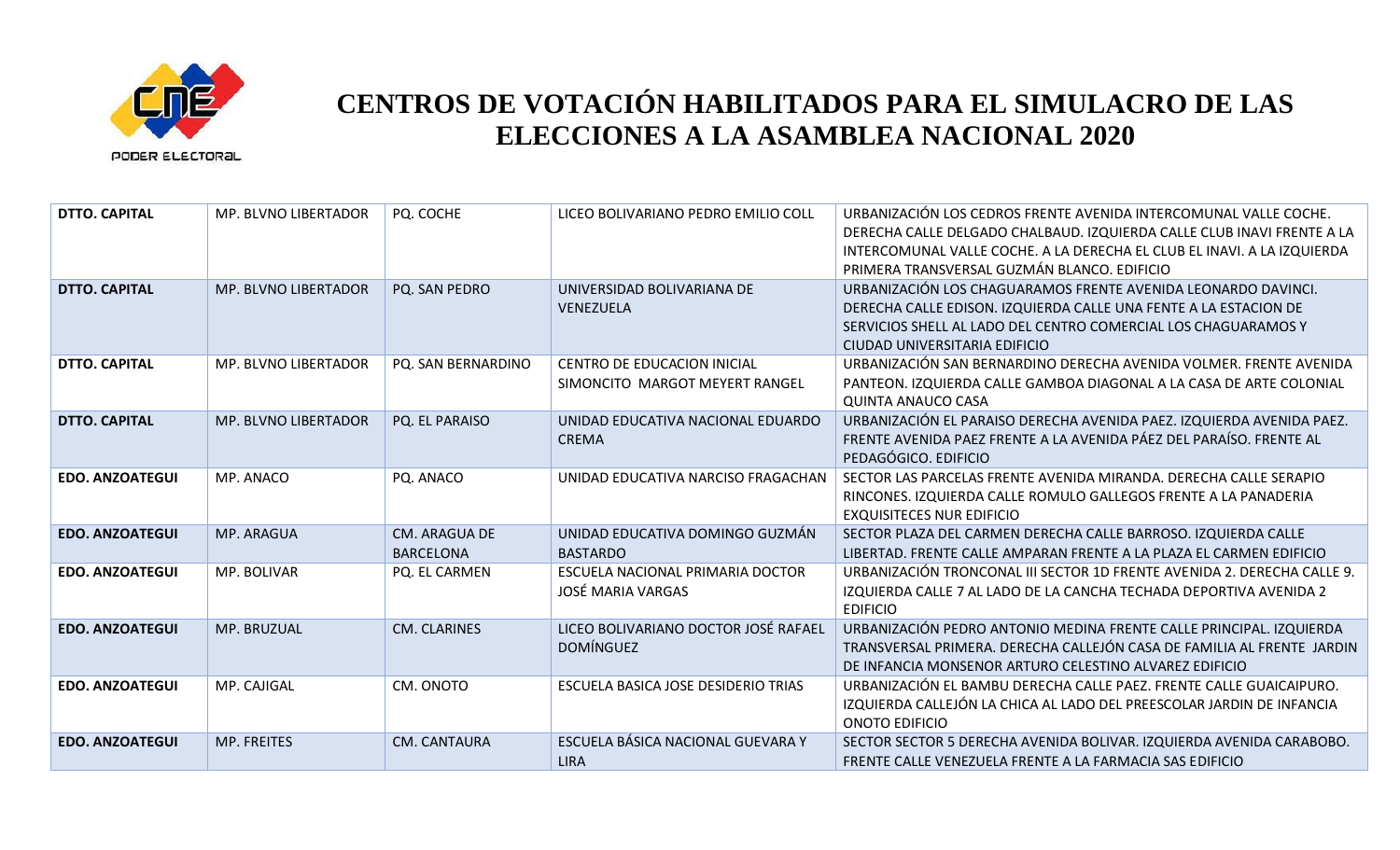

| <b>EDO. ANZOATEGUI</b> | MP. INDEPENDENCIA          | CM. SOLEDAD                         | <b>GRUPO ESCOLAR DOCTOR JOSÉ MARIA</b><br>RODRÍGUEZ ARMAS | SECTOR CASCO HISTORICO DERECHA CALLE 5 DE JULIO. IZQUIERDA CALLE CALLE<br>ARISMENDI. FRENTE CALLE BOYACA FRENTE A LA PLAZA BOLIVAR EDIFICIO                                       |
|------------------------|----------------------------|-------------------------------------|-----------------------------------------------------------|-----------------------------------------------------------------------------------------------------------------------------------------------------------------------------------|
| <b>EDO. ANZOATEGUI</b> | MP. LIBERTAD               | <b>CM. SAN MATEO</b>                | UNIDAD EDUCATIVA NACIONAL FÉLIX<br>ARMANDO NÚÑEZ          | SECTOR LA LAGUNA DERECHA CALLE LA LAGUNA. IZQUIERDA CALLE EL ESTADIUM.<br>FRENTE CALLE CERRO ZAMURO A 40 METROS DE LA PLAZA ROJA EDIFICIO                                         |
| <b>EDO. ANZOATEGUI</b> | MP. MIRANDA                | CM. PARIAGUAN                       | <b>GRUPO ESCOLAR BOLET PERAZA</b>                         | SECTOR ALTO LLANO DERECHA CALLE URDANETA. IZQUIERDA CALLE COLOMBIA.<br>FRENTE CALLE ANZOATEGUI A 50 METROS DE LA FUNERARIA LA FE. EDIFICIO                                        |
| <b>EDO. ANZOATEGUI</b> | MP. MONAGAS                | PQ. SN DIEGO DE<br><b>CABRUTICA</b> | ESCUELA NACIONAL CONCENTRADA<br>NUMERO 16-190-27          | CASERÍO SAN DIEGO DE CABRUTICA DERECHA CALLE EL DESVIO. IZQUIERDA CALLE<br>MIGUEL FIGUERA MONTES DE OCA. FRENTE CALLE ANTONIO PINTO SALINAS<br>FRENTE A LA PLAZA BOLIVAR EDIFICIO |
| <b>EDO. ANZOATEGUI</b> | MP. PEÑALVER               | <b>CM. PUERTO PIRITU</b>            | UNIDAD EDUCATIVA NACIONAL<br>CAYAURIMA                    | SECTOR LA PLANTA FRENTE AVENIDA FERNANDO DE PENALVER. DERECHA CALLE<br>LA PLANTA. IZQUIERDA TRANSVERSAL LA PLANTA FRENTE A LA CAPILLA<br><b>VELATORIA PUERTO PIRITU EDIFICIO</b>  |
| <b>EDO. ANZOATEGUI</b> | <b>MP. SIMON RODRIGUEZ</b> | CM. EL TIGRE                        | CICLO BASICO DOCTOR JUAN PABLO ROJAS<br><b>PAUL</b>       | SECTOR INAVI IZQUIERDA AVENIDA LIBERTADOR. FRENTE AVENIDA PEÑALVER.<br>DERECHA CALLE 11 AL LADO DEL HOSPITAL DEL TIGRE EDIFICIO                                                   |
| <b>EDO. ANZOATEGUI</b> | MP. SOTILLO                | PQ. POZUELOS                        | <b>GRUPO ESCOLAR ANTONIO JOSE SOTILLO</b>                 | BARRIO BARRIO MARINO FRENTE AVENIDA MUNICIPAL. DERECHA CALLE<br>RICAUTER. IZQUIERDA CALLE CONCORDIA FRENTE A LA ESTACION DE SERVICIOS<br>PDV EDIFICIO                             |
| <b>EDO. ANZOATEGUI</b> | MP. GUANIPA                | CM. SAN JOSE DE<br><b>GUANIPA</b>   | UNIDAD EDUCATIVA DOCTOR JOSÉ<br><b>MANUEL COVA MAZA</b>   | SECTOR CENTRAL 3 DERECHA CALLE NUEVA. IZQUIERDA CALLE EULALIA BUROZ.<br>FRENTE CALLE DEMOCRACIA A DOS CUADRAS DE LA PLAZA BOLÍVAR SAN JOSÉ DE<br><b>GUANIPA EDIFICIO</b>          |
| <b>EDO. ANZOATEGUI</b> | MP. GUANTA                 | PQ. GUANTA                          | LICEO BOLIVARIANO MANUEL REYES<br><b>BRAVO</b>            | SECTOR CASCO CENTRAL DERECHA CALLE EL MODULO. IZQUIERDA CALLE REAL.<br>FRENTE BULEVAR TORONOIMA AL LADO DE LA ALCALDIA DE GUANTA EDIFICIO                                         |
| <b>EDO. ANZOATEGUI</b> | MP. PIRITU                 | PQ. PIRITU                          | ESCUELA BASICA PEDRO CELESTINO<br><b>MUNOZ</b>            | SECTOR PIRITU FRENTE CALLE BOLIVAR 50 METROS ANTES DEL COMANDO DE LA<br>POLICIA ESTADAL EDIFICIO                                                                                  |
| <b>EDO. ANZOATEGUI</b> | MP. L/DIEGO BAUTISTA       | PQ. LECHERIAS                       | UNIDAD EDUCATIVA TOMAS ALFARO<br>CALATRAVA                | URBANIZACIÓN MORRO UNO DERECHA AVENIDA MONAGAS. IZQUIERDA CALLE<br>LIBERTAD. FRENTE CALLE CALLE 4 A 2 CUADRA DEL HOTEL TERAMUN EDIFICIO                                           |
| <b>EDO. ANZOATEGUI</b> | MP. CARVAJAL               | PQ. VALLE GUANAPE                   | ESCUELA BÁSICA NACIONAL CARVAJAL                          | SECTOR BELLA VISTA DERECHA CALLE ROMULO GALLEGOS. IZQUIERDA CALLE LOS<br>NEGROS. FRENTE CALLE BOLIVAR FRENTE AL EDIFICIO BERLIN, SEDE DE LA<br>ALCALDIA. EDIFICIO                 |
| <b>EDO. ANZOATEGUI</b> | MP. SANTA ANA              | PQ. SANTA ANA                       | ESCUELA BÁSICA PEDRO EMILIO COLL                          | SECTOR CAMEJO DERECHA CALLE MONAGAS. IZQUIERDA CALLE 23 DE ENERO.<br>FRENTE CALLE CALLE CAMEJO FRENTE AL RESTAURANTE COAL EDIFICIO                                                |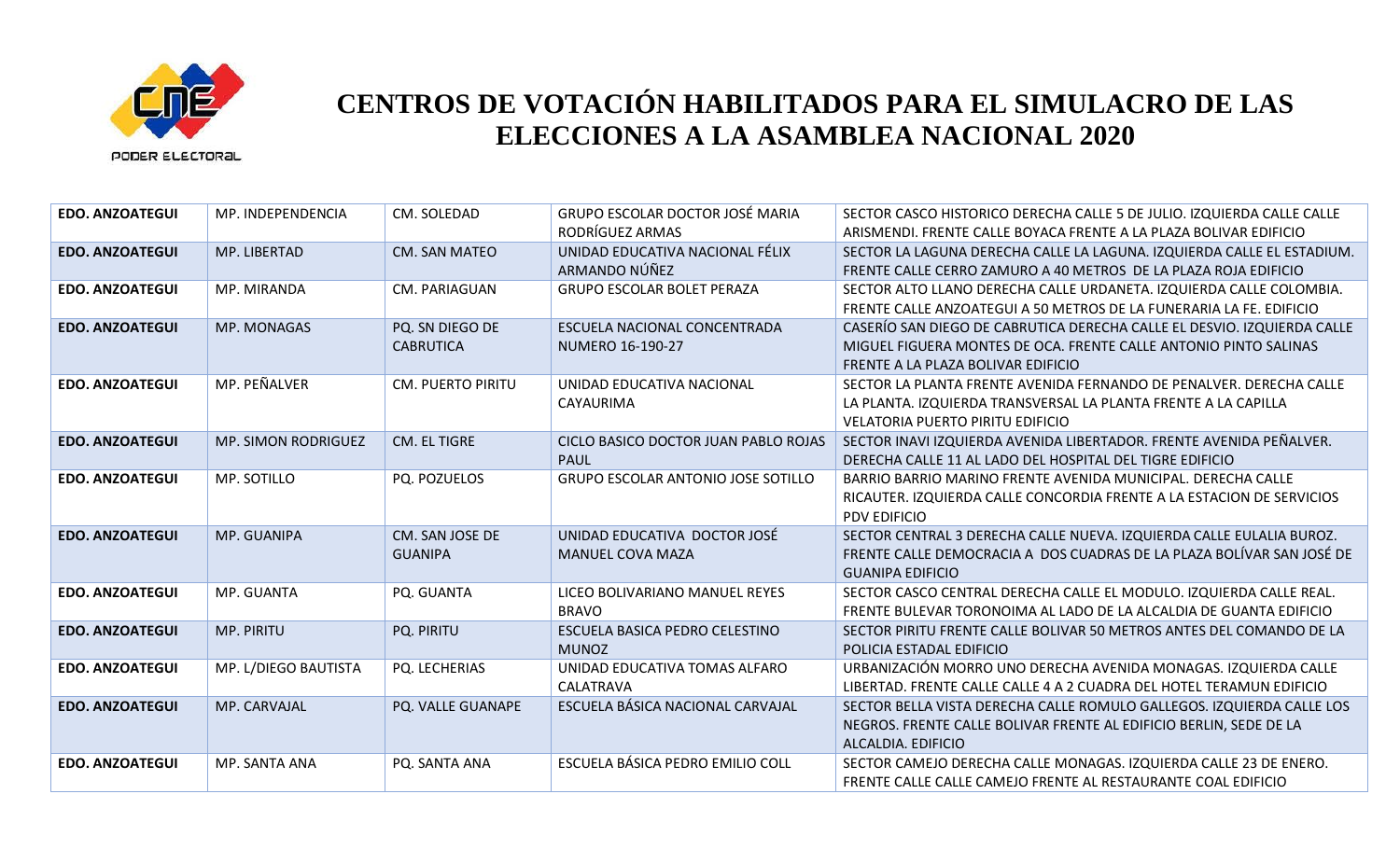

| <b>EDO. ANZOATEGUI</b> | MP. MC GREGOR        | PQ. EL CHAPARRO           | UNIDAD EDUCATIVA AUGUSTO<br>D'AUBETERRE              | SECTOR EL CENTRO DERECHA CALLE BOLIVAR. IZQUIERDA CALLE TOMAS ALFARO<br>CALATRAVA. FRENTE CALLE PEÑALVER AL LADO DE LA PLAZA BOLIVAR EL<br><b>CHAPARRO EDIFICIO</b>            |
|------------------------|----------------------|---------------------------|------------------------------------------------------|--------------------------------------------------------------------------------------------------------------------------------------------------------------------------------|
| <b>EDO. ANZOATEGUI</b> | MP.S JUAN CAPISTRANO | PQ. BOCA DE UCHIRE        | ESCUELA BÁSICA TOMAS IGNACIO<br><b>POTENTINI</b>     | URBANIZACIÓN BOCA DE UCHIRE DERECHA CALLE SEGUNDA TRANSVERSAL.<br>IZQUIERDA CALLE ALBERTO CARNEVALLI. FRENTE CALLE REAL AL LADO DEL<br>CENTRO DE DIAGNOSTICO INTEGRAL EDIFICIO |
| <b>EDO. APURE</b>      | MP. ACHAGUAS         | PQ. ACHAGUAS              | LICEO DIEGO EUGENIO CHACON                           | URBANIZACIÓN LA PAZ FRENTE AVENIDA LOS CENTAUROS. DERECHA CALLE RUIZ<br>PINEDA. IZQUIERDA CALLE PRINCIPAL DIOGANAL AL HOSPITAL FRANCISCO<br><b>RISQUEZ CASA</b>                |
| <b>EDO. APURE</b>      | MP. MUÑOZ            | PQ. BRUZUAL               | ESCUELA PRIMARIA BOLIVARIANA<br><b>BRUZUAL</b>       | SECTOR CALLE REAL NUMERO 15 (EL CENTRO) FRENTE AVENIDA BOLIVAR.<br>IZQUIERDA CALLE BOLIVAR. DERECHA CARRERA 15 FRENTE A LA PLAZA BOLIVAR AL<br>LADO DE LA ALCALDIA MUNOZ CASA  |
| <b>EDO. APURE</b>      | MP. PAEZ             | PQ. GUASDUALITO           | ESCUELA PRIMARIA BOLIVARIANA<br><b>ARAMENDI</b>      | SECTOR CENTRO DERECHA CALLE SUCRE. IZQUIERDA CALLE BOLIVAR. FRENTE<br>CARRERA RICAUTER FRENTE A LA PLAZA BOLIVAR CASA                                                          |
| <b>EDO. APURE</b>      | MP. PEDRO CAMEJO     | PQ. SAN JUAN DE<br>PAYARA | LICEO BOLIVARIANO COMBINADO PEDRO<br>CAMEJO          | URBANIZACIÓN SANTA BARBARA FRENTE AVENIDA NEGRO PRIMERO. DERECHA<br>CALLE PRINCIPAL. IZQUIERDA SENDERO FRANCISCO MONTOYA AL LADO DE LA<br>PLAZA FRANCISCO MONTOYA EDIFICIO     |
| <b>EDO. APURE</b>      | MP. ROMULO GALLEGOS  | PQ. ELORZA                | LICEO BOLIVARIANO MANUEL ANTONIO<br><b>NIEVES</b>    | SECTOR MATADERO FRENTE AVENIDA URBINO RUIZ. DERECHA CALLE 2<br>TRANSVERSAL. IZQUIERDA CALLE 1 TRANSVERSAL FRENTE CASA DE PANCHO PEREZ<br><b>CASA</b>                           |
| <b>EDO. APURE</b>      | MP. SAN FERNANDO     | PQ. SAN FERNANDO          | LICEO BOLIVARIANO FRANCISCO LAZO<br><b>MARTI</b>     | SECTOR LAS MARIAS FRENTE AVENIDA MARANDA. DERECHA CALLE MUNOZ.<br>IZQUIERDA CALLE AVELINA DUARTE AVENIDA MIRANDA BARRIO LAS MARIAS, SAN<br><b>FERNANDO CASA</b>                |
| <b>EDO. APURE</b>      | MP. SAN FERNANDO     | PQ. SAN FERNANDO          | LICEO BOLIVARIANO CLARISA ESTE DE<br><b>TREJO</b>    | SECTOR TERRON DURO DERECHA AVENIDA CARACAS. IZQUIERDA CALLE 3. FRENTE<br>CALLE AYACUCHO CALLE AYACUCHO CRUCE CON AVENIDA CARACAS, SAN<br><b>FERNANDO CASA</b>                  |
| <b>EDO. APURE</b>      | MP. BIRUACA          | PQ. BIRUACA               | <b>COLEGIO FRAY BUENA VENTURA</b><br><b>BENAUCAZ</b> | SECTOR CASCO CENTRAL DE BIRUACA FRENTE CALLE PRINCIPAL. DERECHA<br>TRANSVERSAL 4. IZQUIERDA TRANSVERSAL 5 AL LADO DE LA ESTACION DE RADIO<br>PIRANA 105.5 FM. CASA             |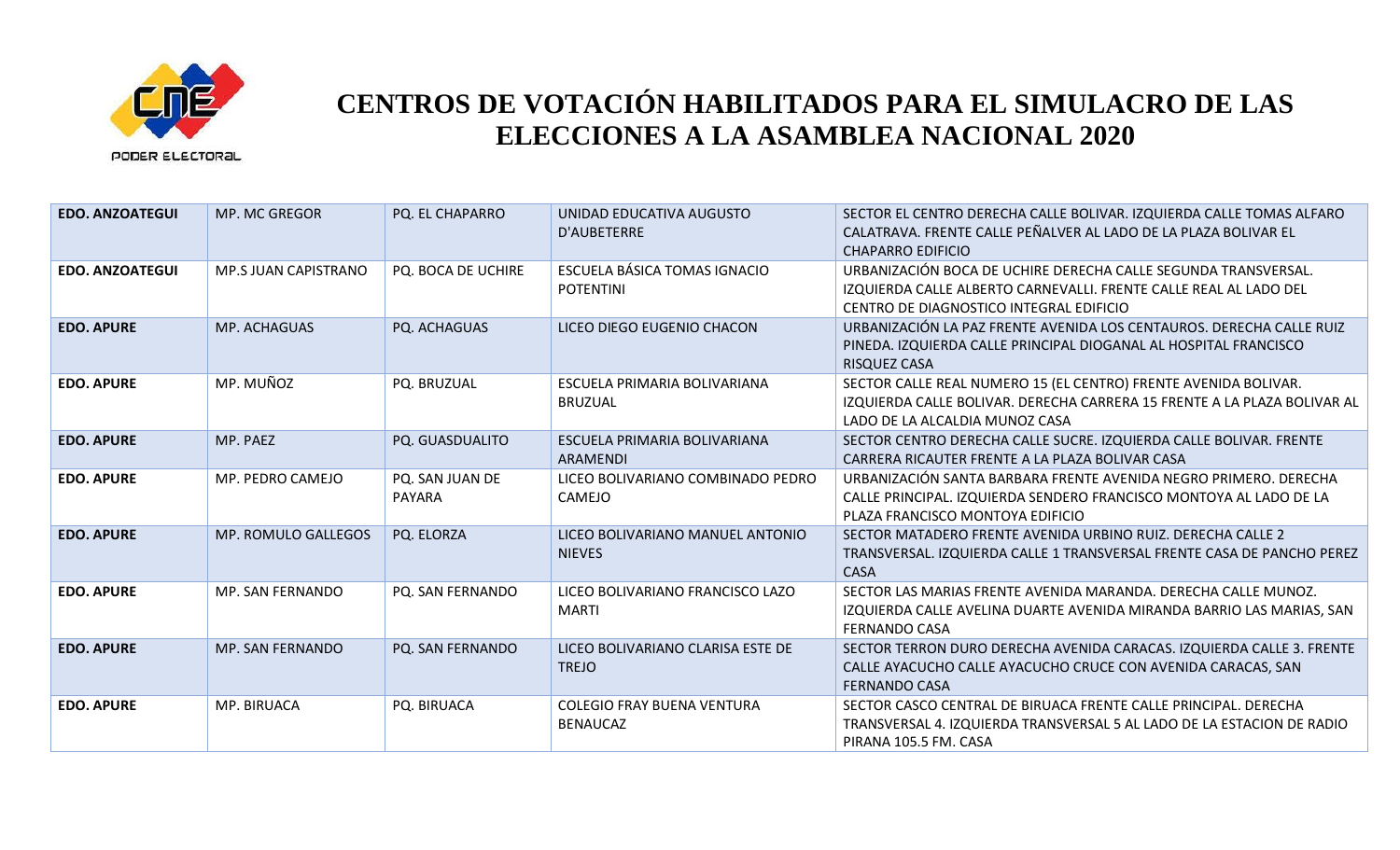

| <b>EDO. ARAGUA</b> | MP. GIRARDOT         | PQ. MADRE MA DE SAN<br><b>JOSE</b>  | UNIDAD EDUCATIVA NACIONAL<br>BOLIVARIANO FELIPE GUEVARA ROJAS | SECTOR CASCO CENTRAL DERECHA AVENIDA BOLIVAR. IZQUIERDA AVENIDA<br>MIRANDA. FRENTE AVENIDA JUNIN FRENTE AL REGISTRO PRINCIPAL DEL ESTADO<br><b>ARAGUA EDIFICIO</b>               |
|--------------------|----------------------|-------------------------------------|---------------------------------------------------------------|----------------------------------------------------------------------------------------------------------------------------------------------------------------------------------|
| <b>EDO. ARAGUA</b> | MP. GIRARDOT         | PQ. JOAQUIN CRESPO                  | UNIDAD EDUCATIVA NACIONAL CARLOS<br><b>ESCARRA</b>            | URBANIZACIÓN CIUDAD SOCIALISTA GUASIMAL DERECHA AVENIDA PRINCIPAL DE<br>GUASIMAL. IZQUIERDA CALLE 1. FRENTE CALLE 2 A 200 METROS DE LA<br>FUNDACION DEL NINO EDIFICIO            |
| <b>EDO. ARAGUA</b> | MP. SANTIAGO MARIÑO  | <b>CM. TURMERO</b>                  | ESCUELA BASICA NACIONAL TURMERO                               | SECTOR GUANARITO DERECHA CALLE GUANARITO. IZQUIERDA CALLE PENALVER.<br>FRENTE CALLE EL COLEGIO AL FRENTE DE LA FABRICA DE CABILLAS CASA                                          |
| <b>EDO. ARAGUA</b> | MP. JOSE FELIX RIBAS | PQ. CASTOR NIEVES<br><b>RIOS</b>    | SIMONCITO SOCIALISTA 3 LA MORA                                | URBANIZACIÓN CIUDAD SOCIALISTA LA MORA FRENTE AVENIDA PRINCIPAL.<br>DERECHA VEREDA BLOQUES 79 Y 80. IZQUIERDA VEREDA BLOQUES 75 Y 76<br>MANZANA 9 AVENIDA PRINCIPAL EDIFICIO     |
| <b>EDO. ARAGUA</b> | MP. SAN CASIMIRO     | <b>CM. SAN CASIMIRO</b>             | <b>GRUPO ESCOLAR FRANCISCO IZNARDY</b>                        | SECTOR CENTRO CALLE SUCRE IZQUIERDA AVENIDA AVENIDA NACIONAL.<br>DERECHA CALLE CALLE BESUVIO. FRENTE CALLE CALLE SUCRE 50 METROS DEL<br>COMANDO POLICIAL EDIFICIO                |
| <b>EDO. ARAGUA</b> | MP. SAN SEBASTIAN    | CM. SAN SEBASTIAN                   | UNIDAD EDUCATIVA NACIONAL<br><b>WENCESLAO CASADO FONSECA</b>  | SECTOR SAN SEBASTIAN DERECHA CALLE PAEZ. IZQUIERDA CALLE DIAZ ALFARO.<br>FRENTE CALLE BOLIVAR SUR DIAGONAL AL CEMENTERIO EDIFICIO                                                |
| <b>EDO. ARAGUA</b> | <b>MP. SUCRE</b>     | CM. CAGUA                           | CICLO DIVERSIFICADO RAFAEL HERNANDEZ<br><b>LEON</b>           | BARRIO 12 DE OCTUBRE DERECHA CALLE RUIZ PINEDA. IZQUIERDA CALLE RAFAEL<br>HERNANDEZ LEON. FRENTE CALLE ANDRES ELOY BLANCO CERCA DE LA PLAZA EL<br><b>TRABAJADOR EDIFICIO</b>     |
| <b>EDO. ARAGUA</b> | MP. URDANETA         | PQ. SAN FRANCISCO DE<br><b>CARA</b> | UNIDAD EDUCATIVA NACIONAL SAN<br><b>FRANCISCO DE CARA</b>     | SECTOR CENTRO IZQUIERDA CALLE 5. DERECHA PROLONGACIÓN PLAZA BOLIVAR.<br>FRENTE PROLONGACIÓN IGLESIA CALLE 6 Nº 60 FRENTE A LA PLAZA BOLIVAR DE<br>SAN FRANCISCO DE CARA EDIFICIO |
| <b>EDO. ARAGUA</b> | MP. ZAMORA           | CM. VILLA DE CURA                   | ESCUELA BASICA TERESA CARREÑO                                 | SECTOR LAS MERCEDES IZQUIERDA AVENIDA JAIME BOCK. FRENTE AVENIDA<br>LIZANDRO HERNANDEZ. DERECHA CALLE MONTENEGRO DIAGONAL AL MODULO<br>DE BARRIO ADENTRO EDIFICIO                |
| <b>EDO. ARAGUA</b> | MP. LIBERTADOR       | <b>CM. PALO NEGRO</b>               | ESCUELA BASICA NACIONAL CACIQUE<br>CHARAIMA                   | BARRIO LA ATASCOSA DERECHA CALLE PIAR. IZQUIERDA CALLE ANDRES BELLO.<br>FRENTE CALLE SUCRE PLAZA LA ATASCOSA EDIFICIO                                                            |
| <b>EDO. ARAGUA</b> | MP. JOSE ANGEL LAMAS | <b>CM. SANTA CRUZ</b>               | ESCUELA BASICA RAFAEL BRICEO ORTEGA                           | SECTOR CENTRO DERECHA CALLE HERNANDEZ NADAL. IZQUIERDA CALLE MARCIAL<br>POZO. FRENTE CALLE SUCRE AL LADO DEL AMBULATORIO QUE ESTA POR LA PLAZA<br><b>BOLIVAR EDIFICIO</b>        |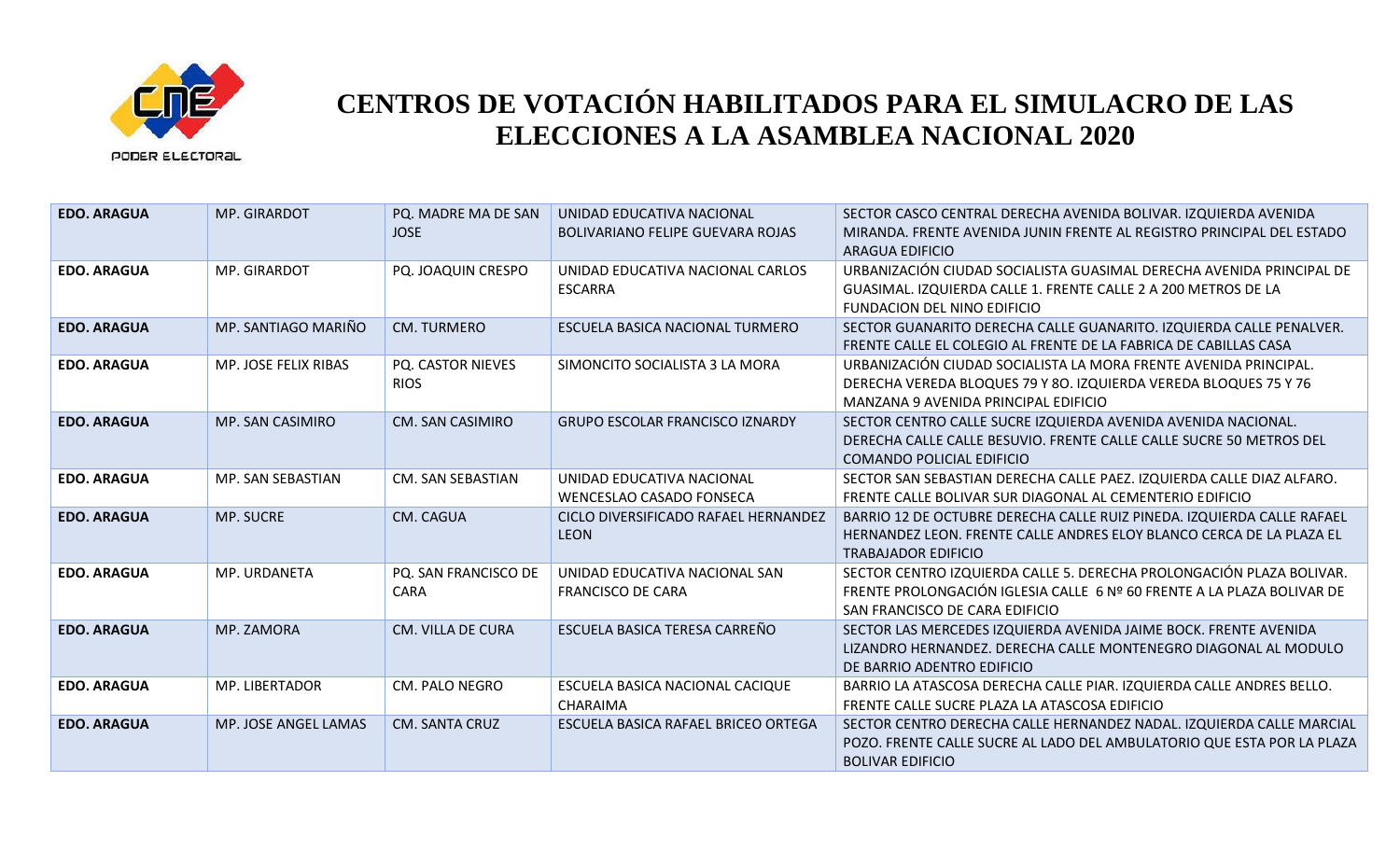

| <b>EDO. ARAGUA</b>  | MP. BOLIVAR                 | CM. SAN MATEO                      | ESCUELA BASICA NACIONAL PRESIDENTE<br>MEDINA ANGARITA    | BARRIO BELEN DERECHA CALLE BOYACA. IZQUIERDA CALLE AYACUCHO. FRENTE<br>CALLE VILLA POL CERCA DE LA QUINCALLA MELENITA SAN MATEO EDIFICIO                                                  |
|---------------------|-----------------------------|------------------------------------|----------------------------------------------------------|-------------------------------------------------------------------------------------------------------------------------------------------------------------------------------------------|
| <b>EDO. ARAGUA</b>  | MP. SANTOS MICHELENA        | <b>CM. LAS TEJERIAS</b>            | ESCUELA BASICA NACIONAL ENCARNACION<br><b>DE NIEVES</b>  | SECTOR LA ESTACION IZQUIERDA CALLE PRINCIPAL LA ESTACION. FRENTE CALLE<br>PRINCIPAL LA ESTACION. DERECHA CARRETERA PARAMERICANA AL FRENTE DE<br>ANTIGUA ESTACION DEL TREN CASA            |
| <b>EDO. ARAGUA</b>  | <b>MP. MARIO B IRAGORRY</b> | PQ. CAÑA DE AZUCAR                 | UNIVERSIDAD SIMON RODRIGUEZ                              | URBANIZACIÓN CANA DE AZUCAR MARACAY DERECHA AVENIDA 7. IZQUIERDA<br>AVENIDA 6. FRENTE AVENIDA PRINCIPAL AL LADO DE LA CICPC EDIFICIO                                                      |
| <b>EDO. ARAGUA</b>  | MP. TOVAR                   | <b>CM. COLONIA TOVAR</b>           | UNIDAD EDUCATIVA LUIS LAPENTA                            | SECTOR PALMARITO VIA CAPACHAL IZQUIERDA CALLE VIA CAPACHAL LAS<br>PEONIAS. DERECHA CARRETERA VIA CRUZ VERDE. FRENTE CARRETERA PRINCIPAL<br>DE PALMARITO A 500 MTS DE LAS ANTENAS EDIFICIO |
| <b>EDO. ARAGUA</b>  | MP. CAMATAGUA               | CM. CAMATAGUA                      | ESCUELA BASICA ESTADAL CAMATAGUA                         | SECTOR URDANETA CENTRO DERECHA CALLE GIRARDOT. IZQUIERDA CALLE<br>URDANETA. FRENTE CALLE ANDRES BELLO AL FRENTE DE LA PLAZA EDIFICIO                                                      |
| <b>EDO. ARAGUA</b>  | MP. JOSE R REVENGA          | CM. EL CONSEJO                     | CASA DE LA CULTURA POETA PEDRO<br><b>BUZNEGO</b>         | SECTOR CASCO CENTRAL DERECHA CALLE RIVAS DAVILA. IZQUIERDA CALLE CESAR<br>ZUMETA. FRENTE CALLE PANAMERICANA CERCA DE LA POLICIA CASA                                                      |
| <b>EDO. ARAGUA</b>  | <b>MP.FRANCISCO LINARES</b> | PQ. FRANCISCO DE<br><b>MIRANDA</b> | UNIDAD EDUCATIVA ESTADAL FRANCISCO<br>DE MIRANDA         | BARRIO FRANCISCO DE MIRANDA FRENTE AVENIDA GENERALISIMO FRANCISCO DE<br>MIRANDA. DERECHA CALLE BELLA VISTA. IZQUIERDA CALLE CONSTITUCION<br>ESTACION DE SERVICIO SANTA RITA EDIFICIO      |
| <b>EDO. ARAGUA</b>  | <b>MP.OCUMARE D L COSTA</b> | PQ. OCUMARE DE LA<br><b>COSTA</b>  | <b>ESCUELA BASICA DELUYAR</b>                            | SECTOR EL PUEBLO DERECHA CALLE ZULIA. IZQUIERDA CALLE PAEZ. FRENTE CALLE<br>31 DE MAYO ENTRANDO AL PUEBLO A 100 METROS DEL ESTADIUM "JUAN<br>RAMON ALVAREZ" EDIFICIO                      |
| <b>EDO. BARINAS</b> | MP. ARISMENDI               | PQ. ARISMENDI                      | ESCUELA TECNICA AGROPECUARIA                             | SECTOR ALBERTO ARVELO TORREALBA DERECHA AVENIDA ARISMENDI. IZQUIERDA<br>CALLE ROMULO GALLEGOS. FRENTE CALLE PRINCIPAL ARISMENDI A 100 METROS<br>DE LA PLAZA REVOLUCION CASA               |
| <b>EDO. BARINAS</b> | MP. BARINAS                 | PQ. BARINAS                        | CICLO DIVERSIFICADO DANIEL FLORENCIO<br><b>OLEARY</b>    | SECTOR CENTRO FRENTE AVENIDA BRICENO MENDEZ. DERECHA CALLE CEDEÑO.<br>IZQUIERDA CALLE PLAZA OLEARY FRENTE A LA PLAZOLETA OLE'ARY EDIFICIO                                                 |
| <b>EDO. BARINAS</b> | MP. BARINAS                 | PQ. ROMULO<br><b>BETANCOURT</b>    | ESCUELA BASICA JUAN ANDRES VARELA                        | URBANIZACIÓN MANUEL PALACIO FAJARDO DERECHA CALLEJÓN<br>ESTACIONAMIENTO. FRENTE CALLEJÓN LOS NARANJOS. IZQUIERDA CAMINO<br>MERIDA DIAGONAL A LA ESCUELA ESPECIAL BARINAS EDIFICIO         |
| <b>EDO. BARINAS</b> | MP. BOLIVAR                 | PQ. BARINITAS                      | ESCUELA NACIONAL BOLIVARIANA JOSE<br><b>VICENTE UNDA</b> | SECTOR LOS PROCERES IZQUIERDA AVENIDA INTERCOMUNAL RAFAEL ROCHA.<br>FRENTE CALLE 13. DERECHA CARRERA 4 DIAGONAL AL GIMNASIO CUBIERTO CASA                                                 |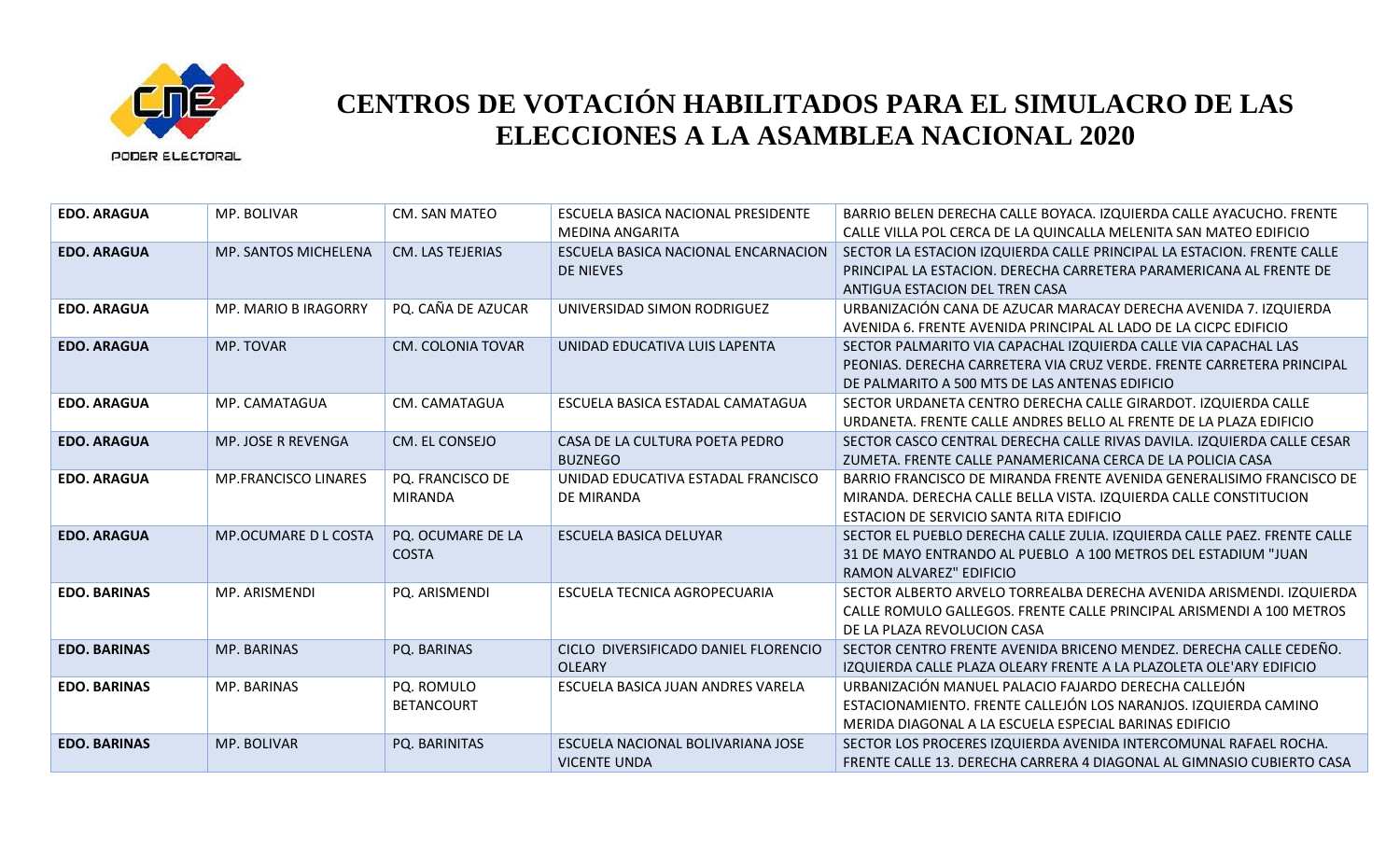

| <b>EDO. BARINAS</b> | MP. EZEQUIEL ZAMORA                 | PQ. SANTA BARBARA                 | <b>GRUPO ESCOLAR MARQUEZ DEL PUMAR</b>                       | BARRIO PUEBLO VIEJO DERECHA CALLE 12. IZQUIERDA CALLE 13. FRENTE CARRERA<br>4 DIAGONAL A LA PLAZA BOLIVAR DE LA PARROQUIA SANTA BARBARA CASA                                     |
|---------------------|-------------------------------------|-----------------------------------|--------------------------------------------------------------|----------------------------------------------------------------------------------------------------------------------------------------------------------------------------------|
| <b>EDO. BARINAS</b> | MP. OBISPOS                         | PQ. OBISPOS                       | ESCUELA BASICA MANUEL PALACIOS                               | SECTOR FRENTE PLAZA BOLIVAR FRENTE CALLE RICAURTE. DERECHA CARRERA<br>PAEZ. IZQUIERDA CARRERA SUCRE FRENTE A LA PLAZA BOLIVAR QUINTA                                             |
| <b>EDO. BARINAS</b> | MP. PEDRAZA                         | PQ. CIUDAD BOLIVIA                | ESCUELA BASICA JOSE FRANCISCO JIMENEZ                        | SECTOR JOSE ANTONIO PAEZ FRENTE AVENIDA 5 ENTRE CALLE 6 Y 7. DERECHA<br>CALLE 7. IZQUIERDA CALLE 6 FRENTE A LA PLAZA BOLIVAR CASA                                                |
| <b>EDO. BARINAS</b> | MP. ROJAS                           | PQ. LIBERTAD                      | ESCUELA BASICA LUIS UGUETO                                   | SECTOR EL PLAYON DERECHA CALLE JIRDOT. IZQUIERDA CALLE MUÑOZ. FRENTE<br>CALLE PEDRO MANUEL ROJAS FRENTE AL TERMINAL CASA                                                         |
| <b>EDO. BARINAS</b> | MP. SOSA                            | PQ. CIUDAD DE<br><b>NUTRIAS</b>   | UNIDAD BASICA SOSA                                           | SECTOR LA ESPERANZA DERECHA CALLE AVENIDA CRUZ PARDES. IZQUIERDA CALLE<br>AVENIDA RODRIGUEZ DOMINGUEZ. FRENTE CALLE LAZO MARTI DIAGONAL AL<br>GIMNACIO DE CIUDAD DE NUTRIAS CASA |
| <b>EDO. BARINAS</b> | MP. ALBERTO ARVELO T                | PQ. SABANETA                      | ESCUELA BASICA JULIAN PINO                                   | SECTOR AYACUCHO DERECHA AVENIDA ANTONIO MARIA BAYON. IZQUIERDA<br>AVENIDA LIBERTADOR. FRENTE CALLE 8 FRENTE A LA PLAZA BOLIVAR. SABANETA<br>CASA                                 |
| <b>EDO. BARINAS</b> | MP. A JOSE DE SUCRE                 | PQ. TICOPORO                      | PREESCOLAR BOLIVARIANO ALBERTO<br>ARVELO TORREALBA           | SECTOR CENTRO FRENTE CALLE 1. DERECHA CARRERA 10. IZQUIERDA CARRERA 9<br>FRENTE A LA PLAZA BOLIÍVAR CASA                                                                         |
| <b>EDO. BARINAS</b> | <b>MP. CRUZ PAREDES</b>             | PQ. BARRANCAS                     | <b>GRUPO ESCOLAR NACIONAL CRUZ</b><br><b>PAREDES</b>         | SECTOR CONTICINIO FRENTE AVENIDA TAMANACO. DERECHA CALLE PULIDO.<br>IZQUIERDA CALLE PAZ FRENTE LA CANCHA PILOTO EDIFICIO                                                         |
| <b>EDO. BARINAS</b> | MP. ANDRES E. BLANCO                | PQ. EL CANTON                     | UNIDAD EDUCATIVA BOLIVARIANA<br>GENERAL PEDRO BRICEÑO MENDEZ | SECTOR LA COROMOTO DERECHA CALLE 2. IZQUIERDA CALLE 1. FRENTE CARRERA<br>3 FRENTE A LA PLAZA BOLIVAR QUINTA                                                                      |
| <b>EDO. BOLIVAR</b> | MP. CARONI                          | PQ. VISTA AL SOL                  | ESCUELA TECNICA COMERCIAL MANUEL<br><b>JARA COLMENARES</b>   | URBANIZACIÓN: VISTA AL SOL. FRENTE AVENIDA PRINCIPAL RUTA 1 VISTA AL SOL.<br>REFERENCIA URBANIZACION VISTA AL SOL, RUTA 1 FRENTE AL ESTADIUM VISTA AL<br><b>SOL SAN FELIX</b>    |
| <b>EDO. BOLIVAR</b> | MP. CEDEÑO                          | CM. CAICARA DEL<br><b>ORINOCO</b> | ESCUELA BASICA LUCILA PALACIOS                               | URBANIZACIÓN CHAGUARAMAL IZQUIERDA CALLE PRINCIPAL DE LA COROBITA.<br>FRENTE CALLE 28. DERECHA CALLEJÓN 5 BODEGA LO NATIVIDAD CASA                                               |
| <b>EDO. BOLIVAR</b> | MP. ANGOSTURA DEL<br><b>ORINOCO</b> | PQ. CATEDRAL                      | ESCUELA ESTADAL BASICA MARIA<br><b>ANTONIA MEJIAS</b>        | URBANIZACIÓN LAS MOREAS IZQUIERDA AVENIDA BOLIVAR. DERECHA CALLE LAS<br>FLORES. FRENTE CALLE ANGARITA AVENIDA BOLIVAR LAS MOREAS CIUDAD<br><b>BOLIVAR CASA</b>                   |
| <b>EDO. BOLIVAR</b> | MP. ANGOSTURA DEL<br><b>ORINOCO</b> | PQ. LA SABANITA                   | CICLO BASICO COMUN CARLOS EMILIANO<br>SALOM                  | SECTOR LA SABANITA FRENTE AVENIDA ESPANA. IZQUIERDA CALLE CUBA.<br>DERECHA CALLEJÓN CASA FRENTE AL CONCRIPTO MILITAR CIUDAD BOLIVAR<br><b>EDIFICIO</b>                           |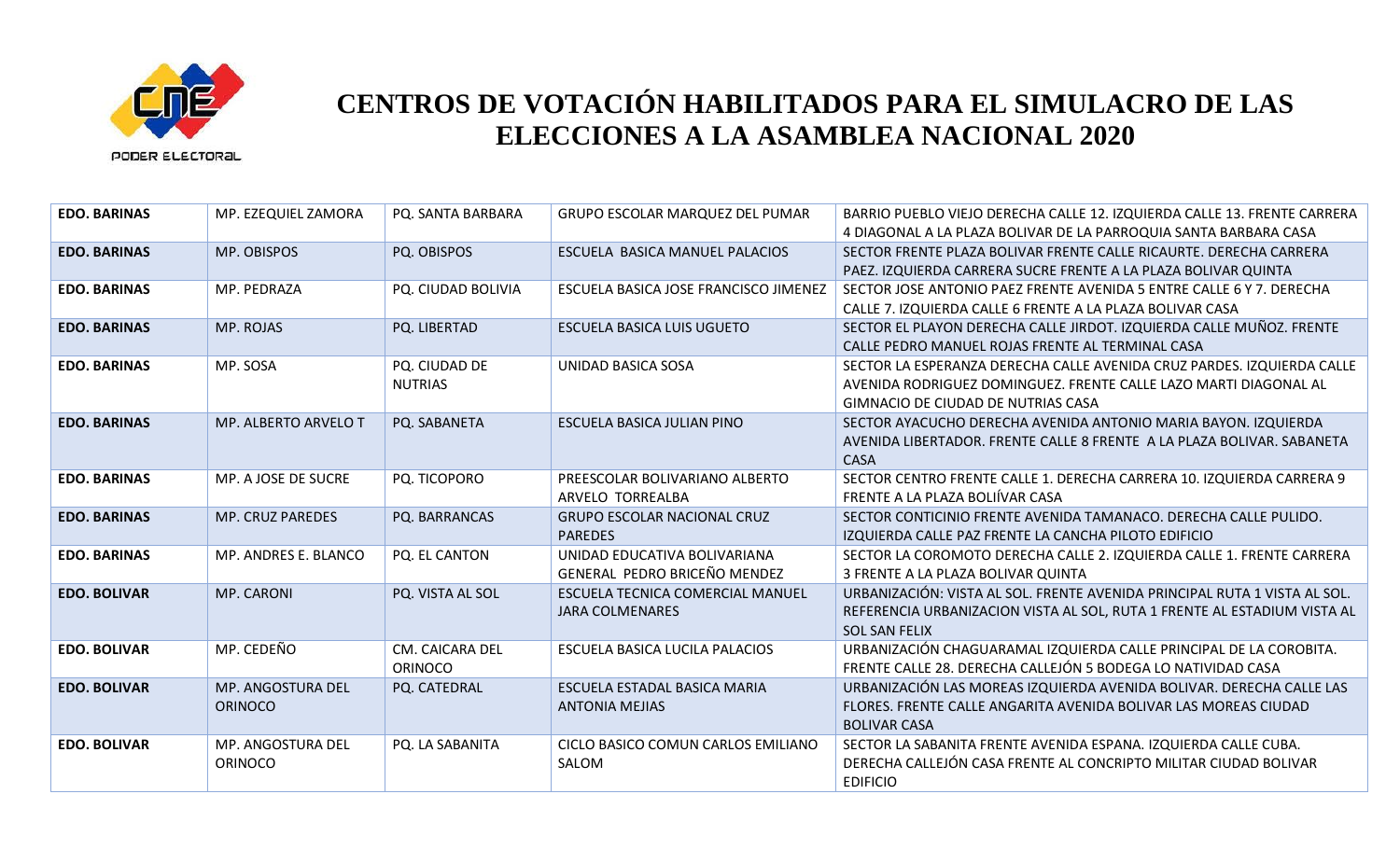

| <b>EDO. BOLIVAR</b>  | MP. PIAR             | CM. UPATA              | ESCUELA NACIONAL BASICA SANTIAGO   | SECTOR CASCO CENTRAL DERECHA CALLE LIBERTAD. IZQUIERDA CALLE URDANETA.   |
|----------------------|----------------------|------------------------|------------------------------------|--------------------------------------------------------------------------|
|                      |                      |                        | MARIÑO                             | FRENTE CALLE BOLIVAR FRENTE A LA ALCALDIA EDIFICIO                       |
| <b>EDO. BOLIVAR</b>  | MP. ROSCIO           | CM. GUASIPATI          | UNIDAD EDUCATIVA DALLA ACOSTA      | SECTOR DALLA COSTA DERECHA AVENIDA URDANETA. IZQUIERDA CALLE NICOLAS     |
|                      |                      |                        |                                    | FARRERAS. FRENTE CALLE MATURIN BODEGA DALLA COSTA EDIFICIO               |
| <b>EDO. BOLIVAR</b>  | MP. SUCRE            | CM. MARIPA             | FRANK RISQUEZ IRIBARREN            | BARRIO LA SABANITA DERECHA CALLE MANUEL PIAR. IZQUIERDA CALLE BOLIVAR.   |
|                      |                      |                        |                                    | FRENTE CALLE LA SABANITA ALCALDIA MUNICIPIO SUCRE EDIFICIO               |
| <b>EDO. BOLIVAR</b>  | <b>MP. SIFONTES</b>  | CM. TUMEREMO           | ESCUELA NACIONAL BASICA VICENTE    | SECTOR CARABOBO FRENTE CALLE PRINCIPAL. DERECHA SENDERO CASAS.           |
|                      |                      |                        | <b>MARCANO</b>                     | <u>IZQUIERDA SENDERO CASAS TRANSVERSAL AL DESALLUNO LA NONA EDIFICIO</u> |
| <b>EDO. BOLIVAR</b>  | MP. BLVNO DE         | <b>CM. CIUDAD PIAR</b> | UNIDAD EDUCATIVA GENERAL PIAR      | SECTOR CENTRO CIVICO FRENTE AVENIDA PRINCIPAL. DERECHA CALLE CASAS.      |
|                      | ANGOSTURA            |                        |                                    | IZQUIERDA CALLE CASAS CENTRO CIVICO CIUDAD PIAR CASA                     |
| <b>EDO. BOLIVAR</b>  | MP. GRAN SABANA      | CM. SANTA ELENA DE     | UNIDAD EDUCATIVA COMERCIAL NICOLAS | SECTOR CASCO CENTRAL DERECHA CALLE RAUL LEONI. IZQUIERDA CALLE ZEA.      |
|                      |                      | <b>UAIREN</b>          | MESA                               | FRENTE CALLE LUCAS FERNANDEZ PEÑA CERCANA A LA ESCUELA JUAN DE           |
|                      |                      |                        |                                    | <b>HOLQUINST EDIFICIO</b>                                                |
| <b>EDO. BOLIVAR</b>  | MP. EL CALLAO        | CM. EL CALLAO          | ESCUELA NACIONAL BASICA NICOLAS    | SECTOR SALIDA EL PERU FRENTE CALLE HIPODROMO. DERECHA SENDERO CASAS.     |
|                      |                      |                        | <b>ANTONIO FARRERA</b>             | IZQUIERDA SENDERO CASAS EL CALLAO CASA                                   |
| <b>EDO. BOLIVAR</b>  | MP.PADRE PEDRO CHIEN | CM. EL PALMAR          | ESCUELA NACIONAL BASICA FEDERICO   | SECTOR: EL CENTRO. FRENTE CALLE LAGUNA. IZQUIERDA CALLE RICAUTE.         |
|                      |                      |                        | <b>CHIRINOS</b>                    | DERECHA CALLE MONAGA, REFERENCIA PLAZA BOLIVAR                           |
| <b>EDO. CARABOBO</b> | MP. BEJUMA           | PQ. BEJUMA             | ESCUELA BASICA MIGUEL MARIN        | SECTOR UNION FRENTE AVENIDA CARABOBO. DERECHA CALLE BOYACA.              |
|                      |                      |                        |                                    | IZQUIERDA CALLE URDANETA DIAGONAL AL BANCO OCCIDENTAL DE DESCUENTO       |
|                      |                      |                        |                                    | <b>EDIFICIO</b>                                                          |
| <b>EDO. CARABOBO</b> | MP. CARLOS ARVELO    | <b>PQ. GUIGUE</b>      | <b>GRUPO ESCOLAR LANCASTER</b>     | BARRIO PUEBLO NUEVO 1 DERECHA CALLE PALAO RICO. IZQUIERDA CALLE          |
|                      |                      |                        |                                    | RICAURTE. FRENTE CALLE PAEZ CALLE PAEZ NUMERO 27 GUIGUE EDIFICIO         |
| <b>EDO. CARABOBO</b> | MP. DIEGO IBARRA     | PQ. MARIARA            | <b>ESCUELA NACIONAL MARIARA</b>    | SECTOR LA HACIENDITA DERECHA AVENIDA CARABOBO. IZQUIERDA AVENIDA         |
|                      |                      |                        |                                    | BOLIVAR. FRENTE CALLE SANTOS MICHELENA FRENTE AL CINE VIEJO DE MARIARA   |
|                      |                      |                        |                                    | <b>EDIFICIO</b>                                                          |
| <b>EDO. CARABOBO</b> | MP. GUACARA          | PQ. GUACARA            | UNIDAD EDUCATIVA NACIONAL LUIS     | SECTOR NEGRO PRIMERO FRENTE CARRETERA VIGIRIMA GUACARA. IZQUIERDA        |
|                      |                      |                        | AUGUSTO MACHADO CISNEROS           | CALLEJÓN SAN RAFAEL. DERECHA CAMINO ESTADIO AL LADO DEL HOSPITAL         |
|                      |                      |                        |                                    | <b>GUACARA EDIFICIO</b>                                                  |
| <b>EDO. CARABOBO</b> | MP. MONTALBAN        | PQ. MONTALBAN          | ESCUELA BASICA BOLIVARIANA ANTONIO | SECTOR CENTRO DERECHA AVENIDA URDANETA. IZQUIERDA AVENIDA PUERTO         |
|                      |                      |                        | <b>HERRERA TORO</b>                | CABELLO. FRENTE CALLE SOUBLETT CALLE EL RECREO MONTALBAN EDIFICIO        |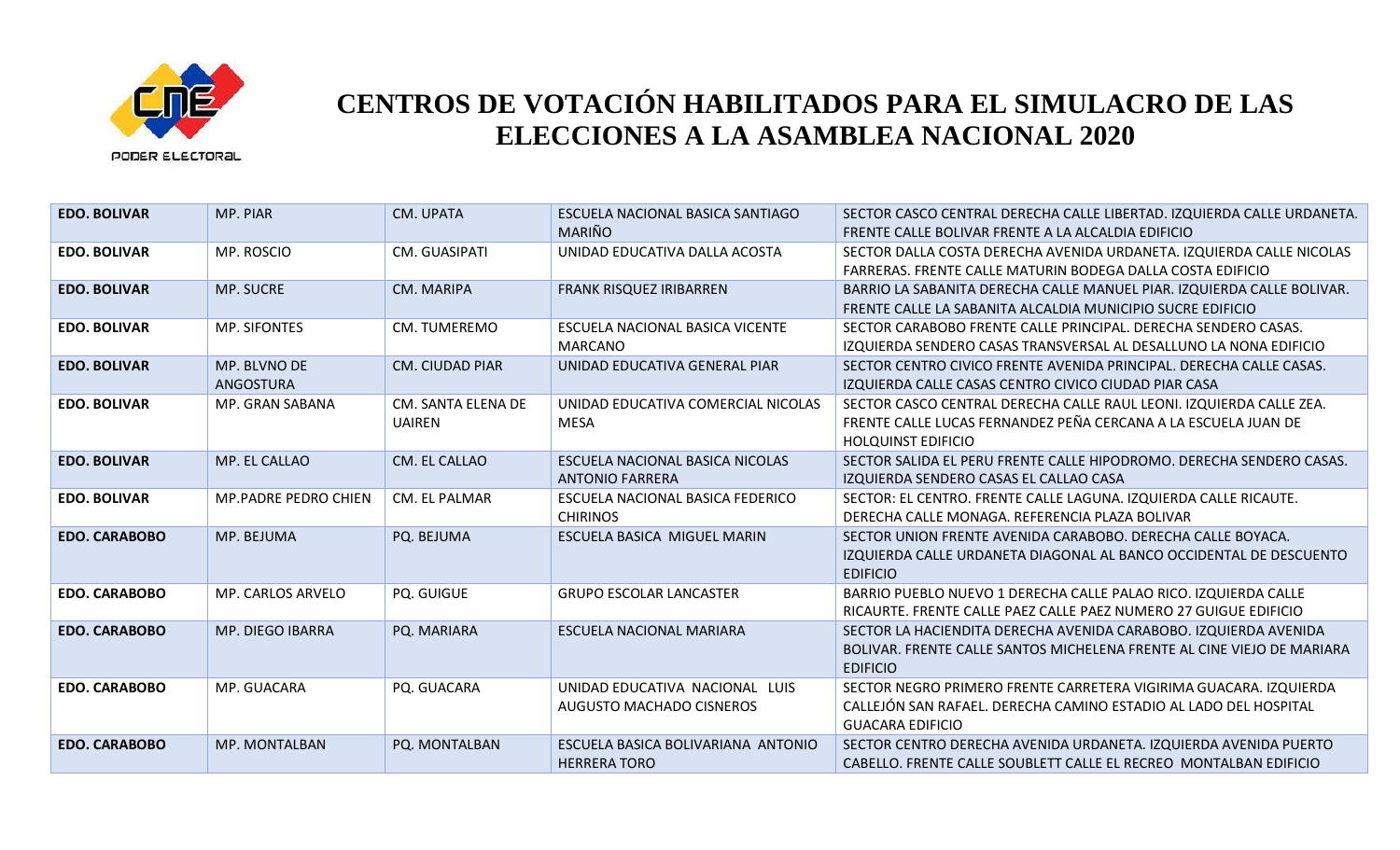

| <b>EDO. CARABOBO</b> | MP. JUAN JOSE MORA | PQ. MORON           | ESCUELA TECNICA NACIONAL AMBROSIO<br>PLAZA                   | URBANIZACIÓN CASCO DE MORON IZQUIERDA CALLE BERMUDEZ. FRENTE CALLE<br>COMERCIO. DERECHA CALLEJÓN 2 DIAGONAL AL TRIBUNAL DE MORON EDIFICIO                                                                 |
|----------------------|--------------------|---------------------|--------------------------------------------------------------|-----------------------------------------------------------------------------------------------------------------------------------------------------------------------------------------------------------|
| <b>EDO. CARABOBO</b> | MP. PUERTO CABELLO | PQ. FRATERNIDAD     | ESCUELA PRIMARIA BOLIVARIANA JUAN<br><b>JOSE FLORES</b>      | SECTOR CENTRO DERECHA AVENIDA BOLIVAR. FRENTE AVENIDA JOSE ANTONIO<br>PAEZ. IZQUIERDA CALLE SANTA BARBARA A 50 METROS DE LA ESQUINA DE LA<br>AVENIDA BOIVAR EDIFICIO                                      |
| <b>EDO. CARABOBO</b> | MP. SAN JOAQUIN    | PQ. SAN JOAQUIN     | <b>GRUPO ESCOLAR DOCTOR RAFAEL PEREZ</b>                     | SECTOR CENTRO DERECHA CALLE VARGAS. IZQUIERDA CARRETERA NACIONAL.<br>FRENTE BULEVAR BULEVAR DE LOS ESTUDIANTES DIAGONAL A LA ALCALDIA<br><b>EDIFICIO</b>                                                  |
| <b>EDO. CARABOBO</b> | MP. VALENCIA       | PQ. MIGUEL PEÑA     | PREESCOLAR RICARDO URRIERA                                   | URBANIZACIÓN RICARDO URRIERA DERECHA AVENIDA 24. IZQUIERDA AVENIDA<br>SEQUISCENTENARIA. FRENTE AVENIDA ARANZAZU DIAGONAL A LA CANCHA RUIZ<br>PINEDA CASA                                                  |
| <b>EDO. CARABOBO</b> | MP. VALENCIA       | PQ. MIGUEL PEÑA     | ESCUELA BASICA ESTADAL DOCTOR<br><b>FRANCISCO ESPEJO</b>     | BARRIO MONUMENTAL FRENTE AVENIDA PRINCIPAL. DERECHA CALLE EL FRIO.<br>IZQUIERDA CALLE ESTADIO BARRIO LA MONUMENTAL CALLE MURACHI SIN<br>NUMERO EDIFICIO                                                   |
| <b>EDO. CARABOBO</b> | MP. VALENCIA       | PQ. RAFAEL URDANETA | LICEO ZONA 23 CIUDAD HUGO RAFAEL<br><b>CHAVEZ FRIAS</b>      | URBANIZACIÓN CIUDAD HUGO RAFAEL CHAVEZ FRIAS FRENTE AVENIDA<br>PRINCIPAL. DERECHA CALLE DEL SECTOR 21 Y 24. IZQUIERDA CALLE DEL SECTOR 18<br>FRENTE A LA BIBLIOTECA Y GIMNASIO DEL SECTOR 2 EDIFICIO      |
| <b>EDO. CARABOBO</b> | MP. MIRANDA        | PQ. MIRANDA         | CENTRO EDUCACION INICIAL BOLIVARIANO<br>SIMONCITO MIRANDITA  | SECTOR MIRANDITA DERECHA CALLE LAS MARGARITAS. IZQUIERDA CALLE MONTE<br>CARMELO. FRENTE CALLE SALOM AL LADO MODULO BARRIO ADENTRO CASA                                                                    |
| <b>EDO. CARABOBO</b> | MP. LOS GUAYOS     | PQ. U LOS GUAYOS    | UNIDAD EDUCATIVA SANTISIMA TRINIDAD                          | URBANIZACIÓN VIVIENDA POPULAR LOS GUAYOS FRENTE TRANSVERSAL 8.<br>DERECHA VEREDA 5. IZQUIERDA VEREDA 9 FRENTE A LATRANSVERSAL 8 AL LADO<br>DE LA CANCHA DEL SECTOR 5 VIVIENDA POPULAR LOS GUAYOS EDIFICIO |
| <b>EDO. CARABOBO</b> | MP. NAGUANAGUA     | PQ. NAGUANAGUA      | ESCUELA NACIONAL BATALLA DE<br><b>BOMBONA</b>                | BARRIO COMUNIDAD BATALLA DE BOMBONA IZQUIERDA AVENIDA VALMORE<br>RODRIGUEZ. DERECHA CALLE LAS MARIAS. FRENTE TRANSVERSAL SEGUNDA<br>DIAGONAL AL CENTRO COMERCIAL RIO SIL EDIFICIO                         |
| <b>EDO. CARABOBO</b> | MP. SAN DIEGO      | PQ. URB SAN DIEGO   | <b>GRUPO ESCOLAR QUEIPA</b>                                  | SECTOR CALLE LA TORRE CON CALLE VALENCIA PUEBLO DE SAN DIEGO DERECHA<br>CALLE RICAUTE. IZQUIERDA CALLE VALENCIA. FRENTE CALLE LA TORRE AL FRENTE<br>PLAZA BOLIVAR DE SAN DIEGO CASA                       |
| <b>EDO. CARABOBO</b> | MP. LIBERTADOR     | PQ. U TOCUYITO      | CENTRO DE EDUCACION INICIAL NACIONAL<br><b>CRISPIN PEREZ</b> | SECTOR TOCUYITO CENTRO DERECHA CALLE NEGRO PRIMERO. IZQUIERDA CALLE<br>SUCRE. FRENTE CALLE FARRIAR CALLE FARRIAR A UNA CUADRA DE LA PLAZA DE<br><b>TOCUYITO EDIFICIO</b>                                  |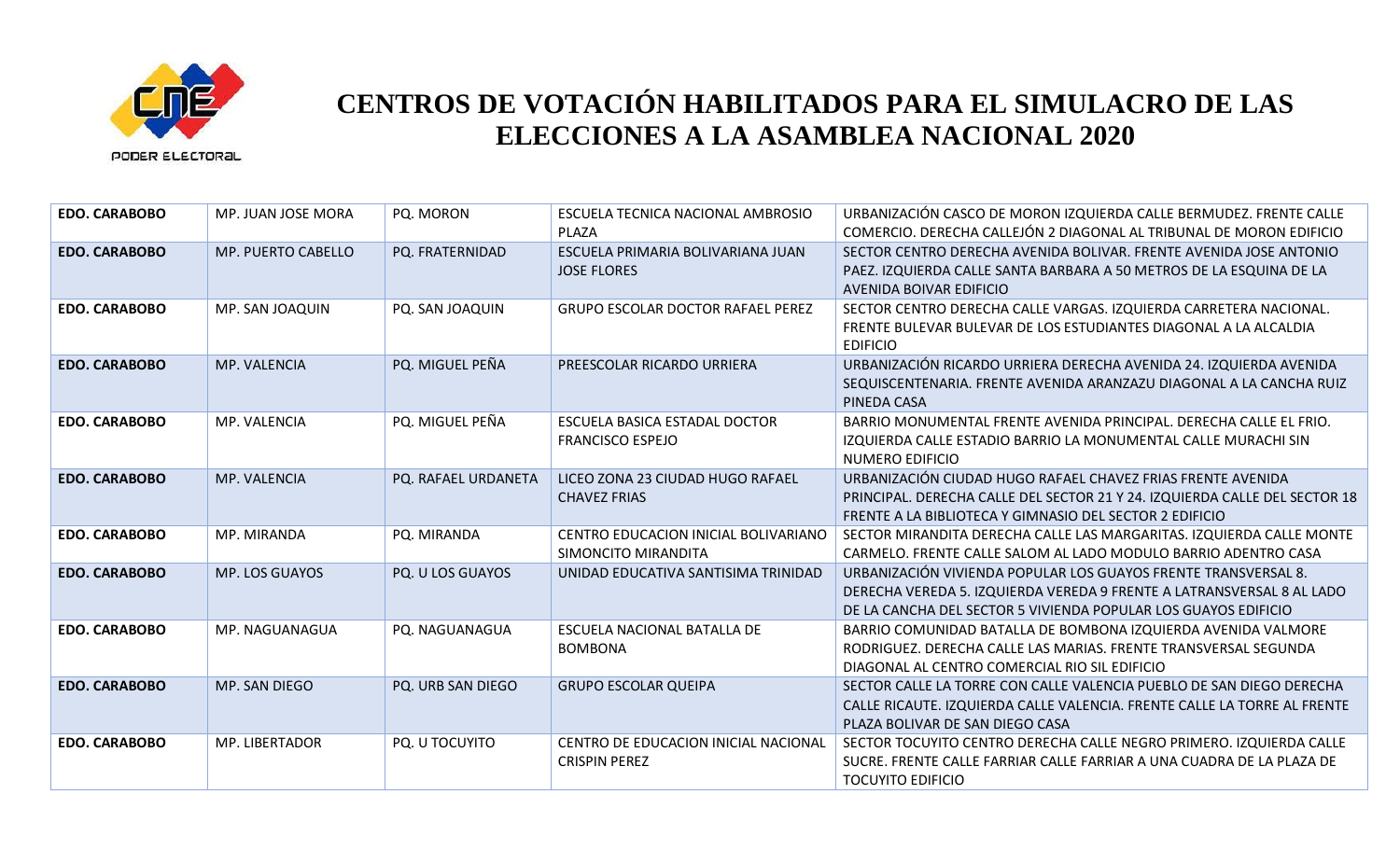

| <b>EDO. COJEDES</b> | MP. ANZOATEGUI             | PQ. COJEDES                         | ESCUELA PRIMARIA BOLIVARIANA<br>NACIONAL AGUSTIN RAFAEL ANDRADES | SECTOR SANTA ISABEL FRENTE AVENIDA PAEZ. DERECHA CALLE PINTO SALINAS.<br>IZQUIERDA CALLE FIGUEREDO DIAGONAL AL MINISTERIO DE AGRICULTURA Y<br><b>TIERRAS EDIFICIO</b>                                   |
|---------------------|----------------------------|-------------------------------------|------------------------------------------------------------------|---------------------------------------------------------------------------------------------------------------------------------------------------------------------------------------------------------|
| <b>EDO. COJEDES</b> | MP. AUTONOMO<br>TINAQUILLO | PQ. TINAQUILLO                      | ESCUELA BOLIVARIANA JOSE ANTONIO<br>ANZOATEGUI                   | SECTOR ANZOATEGUI FRENTE AVENIDA MATIAS SALAZAR. DERECHA CALLE<br>COLINA. IZQUIERDA CALLE SILVA DIAGONAL A LA IGLESIA NUESTRA SEÑORA EL<br>SOCORRO. EDIFICIO                                            |
| <b>EDO. COJEDES</b> | MP. GIRARDOT               | PQ. EL BAUL                         | ESCUELA PRIMARIA BOLIVARIANA<br>NICOLAS DE CASTRO                | SECTOR CENTRO DERECHA CALLE BERMUDEZ. IZQUIERDA CALLE CARABOBO.<br>FRENTE CALLE SUCRE FRENTE JARDIN DE INFANCIA MANUEL RODRIGUEZ EDIFICIO                                                               |
| <b>EDO. COJEDES</b> | MP. PAO S J BAUTISTA       | PQ. EL PAO                          | ESCUELA BASICA BOLIVARIANA JOSE<br><b>ANTONIO APONTE</b>         | SECTOR PUEBLO CENTRO DERECHA CALLE GUARICO. IZQUIERDA CALLE MATIA<br>SALAZAR. FRENTE CALLE LA LAGUNA A UNA CUADRA DEL TERMINAL DE PASAJERO<br><b>EDIFICIO</b>                                           |
| <b>EDO. COJEDES</b> | MP. RICAURTE               | PQ. LIBERTAD DE<br><b>COJEDES</b>   | ESCUELA PRIMARIA PRESBITERO MIGUEL<br>PALAO RICO                 | SECTOR CENTRO NORTE FRENTE AVENIDA LA PASTORA. DERECHA CALLE<br>PRINCIPAL. IZQUIERDA CALLE SANTA ANA AVENIDA LA PASTORA, PUNTO DE<br>REFERENCIA PARALELO AL CENTRO DE DIANOSTICO INTEGRAL EDIFICIO      |
| <b>EDO. COJEDES</b> | MP. EZEQUIEL ZAMORA        | PQ. SAN CARLOS DE<br><b>AUSTRIA</b> | ESCUELA BASICA MARIA DE ALBORNOZ                                 | SECTOR LOS COLORADOS IZQUIERDA AVENIDA JOSE LAURENCIO SILVA. DERECHA<br>CALLE 3. FRENTE CALLE 4 DIAGONAL A LA PASARELA LOS COLORADOS EDIFICIO                                                           |
| <b>EDO. COJEDES</b> | MP. EZEQUIEL ZAMORA        | PQ. SAN CARLOS DE<br><b>AUSTRIA</b> | ESCUELA BASICA MONSEÑOR FRANCISCO<br><b>MIGUEL SEIJAS</b>        | URBANIZACIÓN SAMANES 2 SECTOR 2 DERECHA AVENIDA LUIS ARIAS ANDRADE.<br>FRENTE AVENIDA ROMULO BETANCOURT. IZQUIERDA CALLE MANGA DE COLEO AL<br>LADO DE LA IGLESIA DE NUESTRA SENORA DEL ROSARIO EDIFICIO |
| <b>EDO. COJEDES</b> | MP. TINACO                 | PQ. GRL/JEFE JOSE L<br>SILVA        | ESCUELA BASICA BOLIVARIANA JOSE<br><b>LAURENCIO SILVA</b>        | SECTOR 5 DE JULIO FRENTE AVENIDA RICAURTE. DERECHA CALLE VARGAS.<br>IZOUIERDA CALLE MIRANDA DETRAS DE LA CANCHA EDIFICIO                                                                                |
| <b>EDO. COJEDES</b> | MP. LIMA BLANCO            | PQ. MACAPO                          | ESCUELA BÁSICA BOLIVARIANA MANAURE                               | SECTOR CENTRO DERECHA CALLE MIRANDA. FRENTE CALLE SILVA. IZQUIERDA<br>CALLEJÓN LIMA BLANCO DIAGONAL A LA PLAZA BOLIVAR LIMA BLANCO. EDIFICIO                                                            |
| <b>EDO. COJEDES</b> | MP. ROMULO GALLEGOS        | PQ. ROMULO<br><b>GALLEGOS</b>       | ESCUELA BASICA JUAN ANGEL BRAVO                                  | SECTOR SAN JOSE DERECHA CALLE JOSE LAURENCIO SILVA. IZQUIERDA CALLE<br>FERNANDO FIGUEREDO. FRENTE CALLE JUAN ANGEL BRAVO A CUADRA Y MEDIA<br>DE LA PLAZA BOLIVAR EDIFICIO                               |
| <b>EDO. FALCON</b>  | MP. ACOSTA                 | PQ. SAN JUAN DE LOS<br><b>CAYOS</b> | ESCUELA BASICA BOLIVARIANA PEDRO<br><b>CASTRO UGARTE</b>         | SECTOR MARTINICA DERECHA CALLE VIRGEN DEL VALLE. IZQUIERDA CALLE COLON.<br>FRENTE CALLE FLORIDA A 100 METROS DEL AMBULATORIO EDIFICIO                                                                   |
| <b>EDO. FALCON</b>  | MP. BOLIVAR                | PQ. SAN LUIS                        | ESCUELA BASICA BOLIVARIANA DIMAS<br>SEGOVIA                      | SECTOR SANTA ROSA DERECHA CALLE CALLE BOLIVAR. IZQUIERDA CALLE CALLE<br>SANTA ROSA. FRENTE CALLE SANTA ROSA SAN LUIS EDIFICIO                                                                           |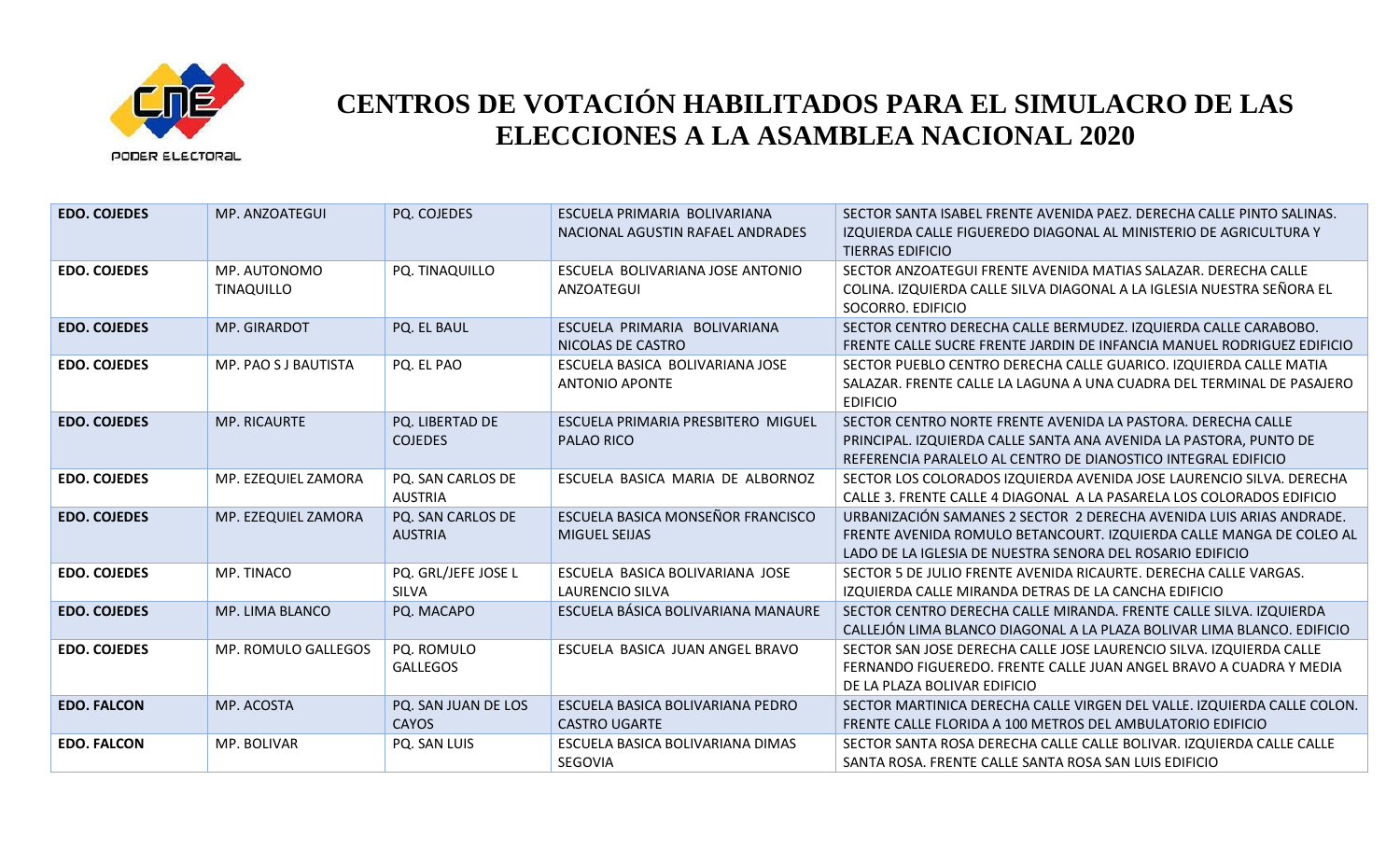

| <b>EDO. FALCON</b> | MP. BUCHIVACOA   | PQ. CAPATARIDA      | ESCUELA PRIMARIA BOLIVARIANA<br><b>LEONIDAS BERMUDEZ</b>                            | SECTOR CENTRO DERECHA CALLE SIN NOMBRE. FRENTE CALLE ZAMORA.<br>IZQUIERDA CALLEJÓN BERMUDEZ AL LADO DE LA CANCHA TECHADA EDIFICIO                                                                                          |
|--------------------|------------------|---------------------|-------------------------------------------------------------------------------------|----------------------------------------------------------------------------------------------------------------------------------------------------------------------------------------------------------------------------|
| <b>EDO. FALCON</b> | MP. CARIRUBANA   | PQ. CARIRUBANA      | ESCUELA BOLIVARIANA DELTA AMACURO                                                   | SECTOR CENTRO DE PUNTO FIJO DERECHA CALLE GARCES. IZQUIERDA CALLE<br>FALCON. FRENTE CALLE ARGENTINA ESQUINA DEL CICPC EDIFICIO                                                                                             |
| <b>EDO. FALCON</b> | MP. COLINA       | PQ. LA VELA DE CORO | LICEO BOLIVARIANO ANTONIO DOLORES<br><b>RAMONES</b>                                 | SECTOR MANAURE FRENTE AVENIDA BOLIVAR. DERECHA CALLE ANTONIO<br>DOLORES RAMONES. IZQUIERDA CALLE CANCHA DEPORTIVA DIAGONAL A LA<br>PANADERIA AVEIRENSE II CASA                                                             |
| <b>EDO. FALCON</b> | MP. DEMOCRACIA   | PQ. PEDREGAL        | ESCUELA BASICA BOLIVARIANA FABIO<br><b>MANUEL CHIRINOS</b>                          | SECTOR PEDREGAL DERECHA CALLE VIA SANTA CRUZ. IZQUIERDA CALLE LA LINEA.<br>FRENTE CALLE DEMOCRACIA DIAGONAL AL AMBULATORIO RURAL II CASA                                                                                   |
| <b>EDO. FALCON</b> | MP. FALCON       | PQ. PUEBLO NUEVO    | ESCUELA BÁSICA BOLIVARIANA COTO PAUL                                                | SECTOR INMACULADA DERECHA CALLE PROLONGACION AREVALO GONZALEZ.<br>FRENTE CALLE 5 DE JULIO. IZQUIERDA CALLEJÓN 5 DE JULIO FRENTE A LA<br>LICORERIA MANA CASA                                                                |
| <b>EDO. FALCON</b> | MP. FEDERACION   | PQ. CHURUGUARA      | ESCUELA BÁSICA BOLIVARIANA PADRE<br><b>ALDANA</b>                                   | CASERÍO CHURUGUARA DERECHA CALLE SAN ANTONIO. IZQUIERDA CALLE SAN<br>RAFAEL. FRENTE CALLE INDEPENDENCIA AL LADO DE LA LIBRERIA CHOKIJO CASA                                                                                |
| <b>EDO. FALCON</b> | MP. MAUROA       | PQ. MENE DE MAUROA  | <b>CENTRO DE EDUCACION INICIAL</b><br><b>BOLIVARIANO ELIAS DAVID CURIEL</b>         | SECTOR LAS 6 CASAS DERECHA CALLE VIA AL ESTADIO FIDEL ALVAREZ. IZQUIERDA<br>CALLE VIA A LA REPRESA MATICORA. FRENTE CALLE PRINCIPAL VIA ZONA SUR<br>FRENTE AL CLUB GERIATICO, DIAGONAL A LA SALA DE MATANZA MUNICIPAL CASA |
| <b>EDO. FALCON</b> | MP. MIRANDA      | PQ. SAN ANTONIO     | ESCUELA BASICA REGINA PIA DE ANDARA                                                 | SECTOR LA CAÑADA DERECHA CALLE JOSE MARIA VARGAS. IZQUIERDA CALLE JOSE<br>LEONARDO CHIRINOS. FRENTE CALLE ANDRES BELLO DETRAS DE LA MARMOLERIA<br><b>CORO EDIFICIO</b>                                                     |
| <b>EDO. FALCON</b> | MP. MIRANDA      | PQ. SAN GABRIEL     | <b>ESCUELA TECNICA INDUSTRIAL</b><br>ROBINSONIANA CORO EXTENSION SAN<br><b>JOSE</b> | SECTOR SAN JOSE IZQUIERDA CALLE ROMULO GALLEGOS. FRENTE CALLE REY DEL<br>BOSQUE. DERECHA CALLEJÓN SAN JUAN AL LADO DEL CENTRO DE EDUCACION<br><b>INICIAL SAN JOSE CASA</b>                                                 |
| <b>EDO. FALCON</b> | <b>MP. PETIT</b> | PQ. CABURE          | ESCUELA BASICA BOLIVARIANA MANUEL<br><b>ANTONIO GARCIA</b>                          | SECTOR MIRAFLORES FRENTE CALLE PEDRO ANTONIO PALENCIA. DERECHA<br>CALLEJÓN CASA FAMILIA ROBLES. IZQUIERDA CALLEJÓN PREESCOLAR SARA A<br>SALAS FRENTE AL MUSEO AGUSTIN GARCIA EDIFICIO                                      |
| <b>EDO. FALCON</b> | MP. SILVA        | PQ. TUCACAS         | ESCUELA PRIMARIA BOLIVARIANA FELIPE<br><b>ESTEVES</b>                               | SECTOR TUCACAS FRENTE AVENIDA LIBERTADOR. IZQUIERDA CARRETERA<br>NACIONAL MORON - CORO. DERECHA CALLEJÓN 5 DE JULIO A UNA CUADRA DE LA<br>ALCALDIA DEL MUNICIPIO CASA                                                      |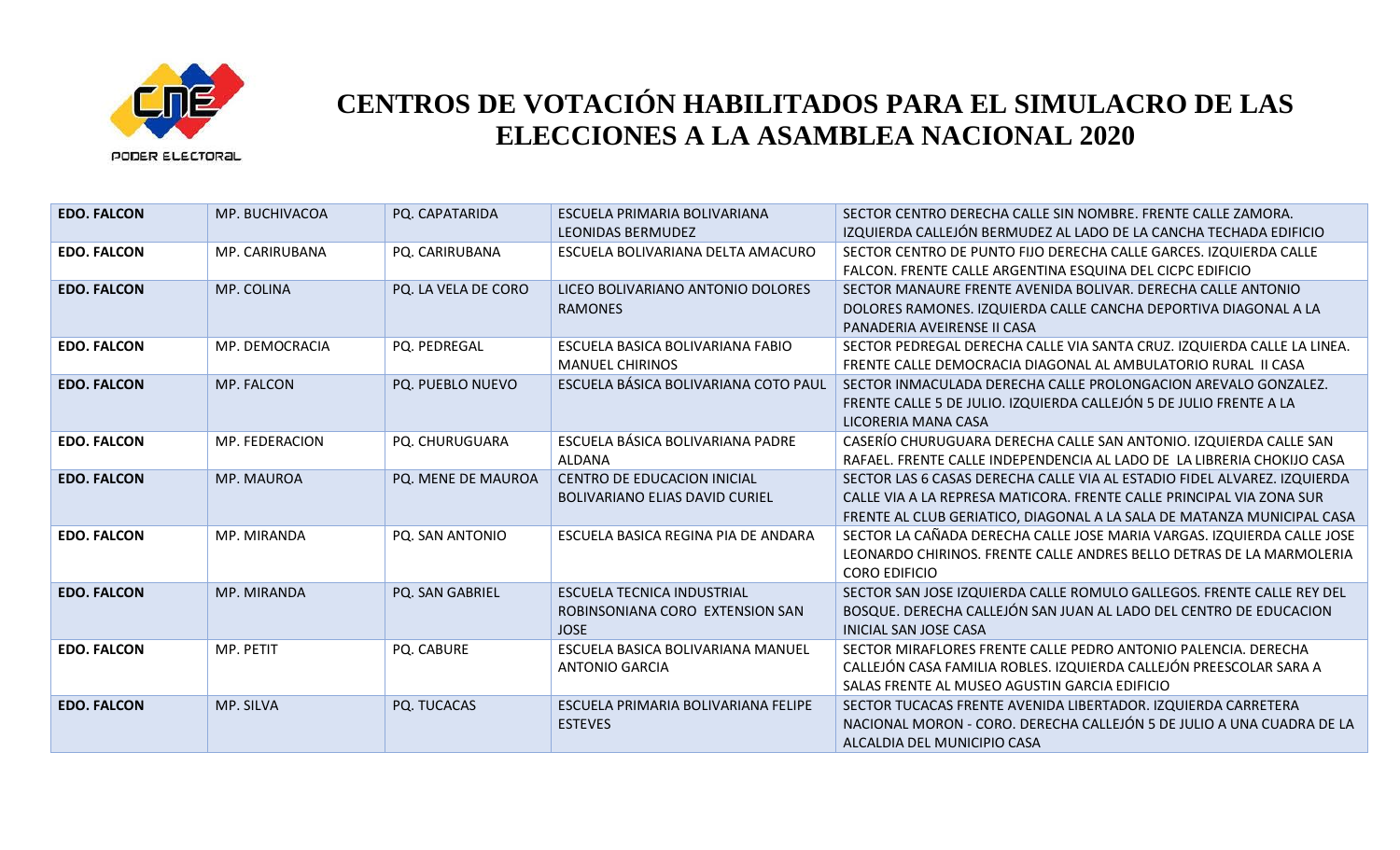

| <b>EDO. FALCON</b> | MP. ZAMORA          | <b>PQ. PUERTO</b><br><b>CUMAREBO</b> | UNIDAD EDUCATIVA EZEQUIEL ZAMORA                            | URBANIZACIÓN PLAYA BLANCA DERECHA CALLE PRINCIPAL. IZQUIERDA CALLE SIN<br>NOMBRE. FRENTE CALLE LA PAZ AL LADO DE LA URBANIZACION TINO RODRIGUEZ<br><b>EDIFICIO</b>                   |
|--------------------|---------------------|--------------------------------------|-------------------------------------------------------------|--------------------------------------------------------------------------------------------------------------------------------------------------------------------------------------|
| <b>EDO. FALCON</b> | MP. DABAJURO        | CM. DABAJURO                         | ESCUELA BASICA BOLIVARIANA<br><b>GUILLERMO DE LEON</b>      | SECTOR ECUADOR DERECHA AVENIDA DEOGRACIA GUTIERREZ. IZQUIERDA CALLE<br>VIA ESTADIO. FRENTE CALLE ECUADOR AL LADO DEL DISTRITO DABAJURO CASA                                          |
| <b>EDO. FALCON</b> | MP. MONS. ITURRIZA  | PQ. CHICHIRIVICHE                    | LICEO NACIONAL RAMON YANEZ                                  | SECTOR RAMON YANEZ DERECHA CALLE PRINCIPAL PLAYA NORTE. IZQUIERDA<br>CALLE CEMENTERIO. FRENTE CALLE PLANTEL CERCA DEL CENTRO DE EDUCACION<br>INICIAL POLITA DE LIMA DE CASTILLO CASA |
| <b>EDO. FALCON</b> | MP. LOS TAQUES      | PQ. JUDIBANA                         | ESCUELA BASICA BOLIVARIANA 4 DE<br><b>FEBRERO</b>           | SECTOR 4 DE FEBRERO FRENTE CALLE NAZARETH. IZQUIERDA CALLEJÓN LAS<br>ROSAS. DERECHA SENDERO NULL DIAGONAL AL COLEGIO MADRE CECILIA CASA                                              |
| <b>EDO. FALCON</b> | MP. PIRITU          | PQ. PIRITU                           | ESCUELA BÁSICA BOLIVARIANA JESÚS<br><b>SEMPRUM</b>          | CASERÍO PIRITU FRENTE CALLE SAN JOSE. DERECHA SENDERO FERRETERIA<br>ZULDUCA. IZQUIERDA SENDERO PLAZA EL TENDAL AL LADO DE LA PLAZA EL<br><b>TENDAL EDIFICIO</b>                      |
| <b>EDO. FALCON</b> | MP. UNION           | PQ. STA.CRUZ DE<br><b>BUCARAL</b>    | ESCUELA BÁSICA BOLIVARIANA DOMINGO<br>C. COUTINHO           | SECTOR SANTA CRUZ DE BUCARAL DERECHA CALLE PAEZ. IZQUIERDA CALLE<br>MIRANDA. FRENTE CALLE SUCRE CERCA DEL AMBULATORIO CASA                                                           |
| <b>EDO. FALCON</b> | MP. SAN FRANCISCO   | CM. MIRIMIRE                         | ESCUELA NACIONAL PRIMARIA<br>DOMINGUEZ ACOSTA               | SECTOR LA PLAZA IZQUIERDA CALLE SAN ISIDRO. FRENTE CALLE PROLONGACION<br>CALLE BOLIVAR A 100MTS DE LA PLAZA BOLIVAR EDIFICIO                                                         |
| <b>EDO. FALCON</b> | MP. CACIQUE MANAURE | CM. YARACAL                          | ESCUELA BASICA BOLIVARIANA YARACAL                          | SECTOR CENTRO DERECHA CALLE EL PROGRESO. IZQUIERDA CALLE LAS<br>INDUSTRIAS. FRENTE CARRETERA VIA AL MENE DE SAN LORENZO A 100 METROS<br>DE LA ESTACION DE SERVICIO YARACAL CASA      |
| <b>EDO. FALCON</b> | MP. PALMASOLA       | CM. PALMASOLA                        | ESCUELA INTEGRAL BOLIVARIANA SUSANA<br>MEDINA DE DORANTE    | CASERÍO PALMASOLA FRENTE CALLE LOS ALMENDRONES. DERECHA CAMINO AL<br>AMBULATORIO. IZQUIERDA CAMINO AL ESTADIUM DEPORTIVO AL LADO DE EL<br>AMBULATORIO RURAL TIPO II PALMASOLA CASA   |
| <b>EDO. FALCON</b> | <b>MP. SUCRE</b>    | PQ. SUCRE                            | UNIDAD EDUCATIVA ANGEL MIGUEL<br>QUEREMEL                   | SECTOR LA PLAZA FRENTE CALLE SUCRE CARRETERA LA CRUZ PECAYA. DERECHA<br>SENDERO PLAZA SUCRE. IZQUIERDA SENDERO TERRENO BALDIO LA CRUZ DE<br>TARATARA ABAJO Y PLAZA SUCRE CASA        |
| <b>EDO. FALCON</b> | MP. URUMACO         | PQ. URUMACO                          | ESCUELA BASICA BOLIVARIANA JOSE<br><b>ENCARNACION LOPEZ</b> | SECTOR AVENIDA PRINCIPAL FRENTE AVENIDA AVENIDA PRINCIPAL URUMACO.<br>IZQUIERDA CALLE LA PAZ. DERECHA CALLEJÓN AL LADO DE ABASTO DIAGONAL A<br>LA IGLESIA SAN ANTONIO CASA           |
| <b>EDO. FALCON</b> | MP. TOCOPERO        | CM. TOCOPERO                         | ALDEA BOLIVARIANA UNIVERSITARIA<br><b>TOCOPERO</b>          | SECTOR TOCOPERO CENTRO DERECHA CALLE PROGRESO. IZQUIERDA CALLE<br>ARAGUAM. FRENTE CALLE PRINCIPAL DIAGONAL AL IPASME CASA                                                            |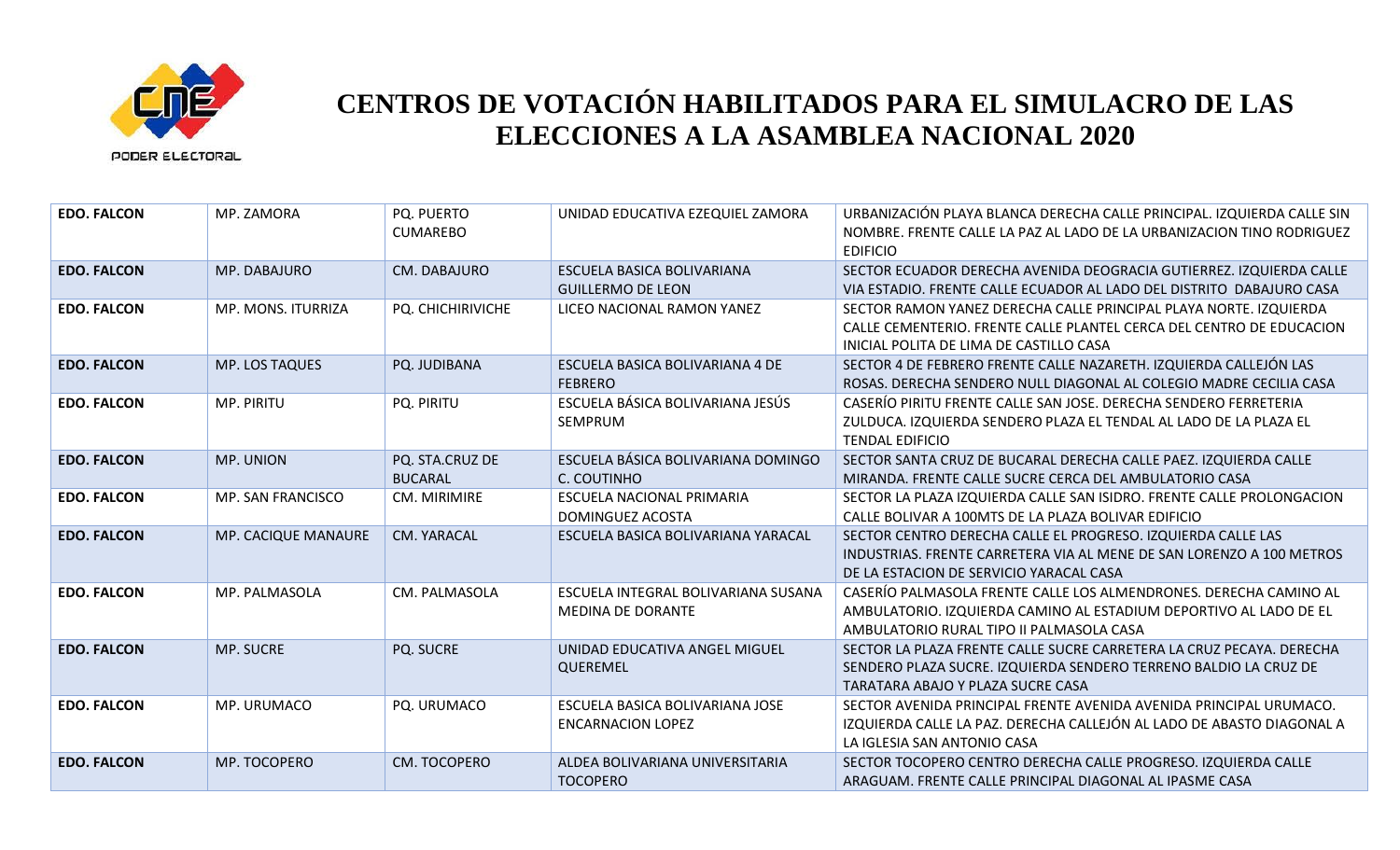

| <b>EDO. GUARICO</b> | MP. INFANTE                  | PQ. VALLE DE LA<br><b>PASCUA</b>    | <b>GRUPO ESCOLAR RAFAEL GONZALEZ UDIS</b>              | SECTOR LOS ILUSTRES DERECHA CALLE CAMALEONES. IZQUIERDA CALLE<br>RETUMBO. FRENTE CALLE ILUSTRES CALLE LOS ILUSTRES CASCO CENTRAL NORTE<br><b>EDIFICIO</b>                           |
|---------------------|------------------------------|-------------------------------------|--------------------------------------------------------|-------------------------------------------------------------------------------------------------------------------------------------------------------------------------------------|
| <b>EDO. GUARICO</b> | MP. MELLADO                  | PQ. EL SOMBRERO                     | <b>GRUPO ESCOLAR JUAN JOSE TOVAR</b>                   | SECTOR CASCO CENTRAL DERECHA CALLE ESTUDIANTE. IZQUIERDA CALLE<br>CARMEN. FRENTE CALLE LIBERTAD A UNA CUADRA DEL SUPERMERCADO<br>SANTAELLA EDIFICIO                                 |
| <b>EDO. GUARICO</b> | MP. MIRANDA                  | PQ. CALABOZO                        | LICEO HUMBOLDT                                         | SECTOR MERECURITO FRENTE AVENIDA 23 DE ENERO. DERECHA CALLE VIA AL<br>BARRIO MERECURITO. IZQUIERDA CALLE SIN NÚMERO AL LADO DE LA IGLESIA<br>VIRGEN DE FÁTIMA EDIFICIO              |
| <b>EDO. GUARICO</b> | MP. MONAGAS                  | PQ. ALTAGRACIA DE<br><b>ORITUCO</b> | ESCUELA BASICA JOSE RAMON CAMEJO                       | SECTOR CENTRO IZQUIERDA AVENIDA ILUSTRES PROCERES. DERECHA CALLE<br>ADOLFO CHATAING. FRENTE CALLE LIBERTAD SECTOR CUMBITO EDIFICIO                                                  |
| <b>EDO. GUARICO</b> | MP. RIBAS                    | PQ. TUCUPIDO                        | ESCUELA BASICA NARCISO LOPEZ<br>CAMACHO                | SECTOR EL TRANQUERO DERECHA CALLE MONAGAS. IZQUIERDA CALLE<br>BERMUDEZ. FRENTE CALLE PARIAGUAN FRENTE AL MÓDULO DE SALUD CDI<br><b>EDIFICIO</b>                                     |
| <b>EDO. GUARICO</b> | MP. JUAN GERMAN<br>ROSCIO N. | PQ.SAN JUAN DE LOS<br><b>MORROS</b> | ESCUELA BASICA NACIONAL REPUBLICA<br><b>DEL BRASIL</b> | SECTOR CASCO CENTRAL DERECHA CALLE SENDREA AL FINAL. IZQUIERDA CALLE EL<br>CARMEN. FRENTE CALLE SAN JUAN NÚMERO 33 DIAGONAL A LA GOBERNACION<br><b>EDIFICIO</b>                     |
| <b>EDO. GUARICO</b> | MP. ZARAZA                   | PQ. ZARAZA                          | LICEO EDUARDO DELFIN MENDEZ                            | BARRIO LA LOMA DERECHA CALLE AYACUCHO. IZQUIERDA CALLE LAS FLORES.<br>FRENTE CALLE JOSE RAMON CAMEJO FAJARDOS AL LADO DE LA ESCUELA BASICA<br>NACIONAL FRANCISCO SALIAS EDIFICIO    |
| <b>EDO. GUARICO</b> | MP. CAMAGUAN                 | PQ. CAMAGUAN                        | ESCUELA BOLIVARIANA JOAQUIN CRESPO                     | SECTOR CASCO CENTRAL 1 DERECHA CALLE PAEZ. IZQUIERDA CALLE SUCRE.<br>FRENTE CALLE JUNIN A UNA CUADRA DE LA ALCALDIA. CASA                                                           |
| <b>EDO. GUARICO</b> | MP.S JOSE DE GUARIBE         | PQ. SAN JOSE DE<br><b>GUARIBE</b>   | ESCUELA BASICA MONSEÑOR CRESPO                         | SECTOR EL CENTRO IZQUIERDA CALLE ZOILA LARA. FRENTE CALLE URDANETA.<br>DERECHA CARRERA SECTOR EL DELIRIO A UNA CUADRA DE LA PLAZA BOLIVAR<br>DIAGONAL A LA CASA PARROQUIAL EDIFICIO |
| <b>EDO. GUARICO</b> | MP. JUAN JOSE RONDON         | PQ. LAS MERCEDES                    | UNIDAD EDUCATIVA NACIONAL RAFAEL<br><b>PAREDES</b>     | SECTOR MARISCAL SUCRE DERECHA CALLE SIMON RODRIGUEZ. IZQUIERDA CALLE<br>FRANCISCO JOSE CARBALLO. FRENTE CALLE REINA BIBLIOTECA PUBLICA MERCEDES<br>ROJAS DE PEREZ EDIFICIO          |
| <b>EDO. GUARICO</b> | MP. EL SOCORRO               | PQ. EL SOCORRO                      | ESCUELA BASICA CARLOS IRAZABAL PEREZ                   | SECTOR CASCO CENTRAL FRENTE AVENIDA URDANETA. IZQUIERDA CARRETERA<br>MAC GREGOR. DERECHA CAMINO EL GRUPO CANCHA DE LA CRUZ VERDE EDIFICIO                                           |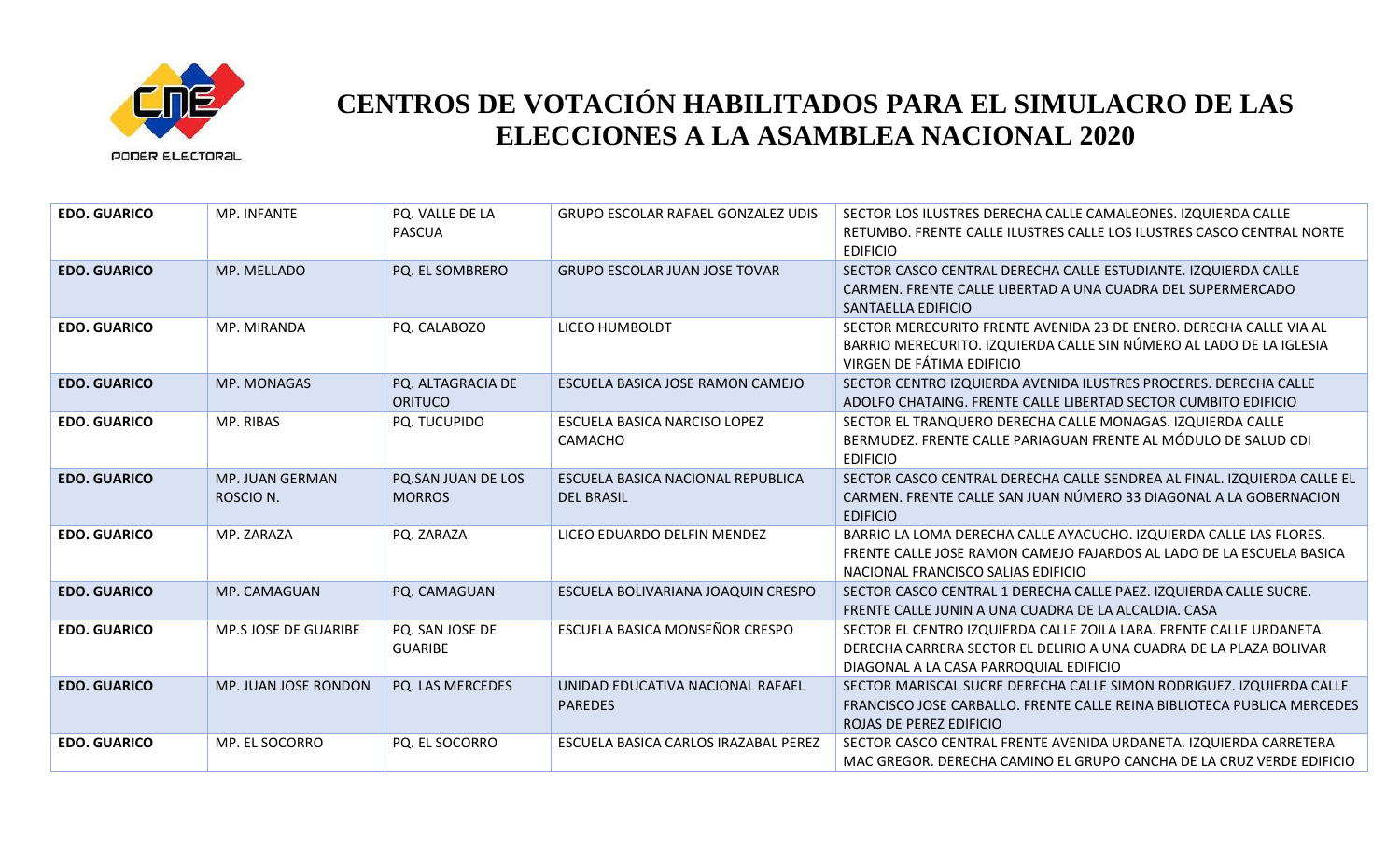

| <b>EDO. GUARICO</b> | MP. ORTIZ            | PQ. ORTIZ            | ESCUELA BASICA JUAN GERMAN ROSCIO    | SECTOR CASCO CENTRAL IZQUIERDA AVENIDA BOLIVAR. DERECHA CALLE SANTA      |
|---------------------|----------------------|----------------------|--------------------------------------|--------------------------------------------------------------------------|
|                     |                      |                      |                                      | ROSA. FRENTE CALLE SAN JUAN FRENTE A LA PLAZA BOLIVAR EDIFICIO           |
| <b>EDO. GUARICO</b> | MP. S MARIA DE IPIRE | PQ. SANTA MARIA DE   | ESCUELA BOLIVARIANA ANTONIO DE       | SECTOR TIERRA SANTA DERECHA CALLE ZARAZA. IZQUIERDA CALLE BERMUDEZ.      |
|                     |                      | <b>IPIRE</b>         | <b>ARMAS MATUTE</b>                  | FRENTE CALLE RONDON FERRETERIA HERNANDEZ EDIFICIO                        |
| <b>EDO. GUARICO</b> | MP. CHAGUARAMAS      | PQ. CHAGUARAMAS      | ESCUELA BASICA BOLIVARIANA           | SECTOR CASCO CENTRAL IZQUIERDA AVENIDA MAC GREGOR. DERECHA CALLE         |
|                     |                      |                      | <b>CHAGUARAMAS</b>                   | CIPRIANO CELIS. FRENTE CALLE JOAQUIN CRESPO FRENTE AL SALON DEL REINO DE |
|                     |                      |                      |                                      | LOS TESTIGOS DE JEHOVA EDIFICIO                                          |
| <b>EDO. GUARICO</b> | MP.SAN GERONIMO DE G | PQ. GUAYABAL         | GRUPO ESCOLAR CARLOS DEL POZO        | SECTOR CASCO CENTRAL DERECHA CALLE CARLOS DEL POZO. IZQUIERDA CALLE      |
|                     |                      |                      |                                      | REVOLUCION. FRENTE CALLE BOLIVAR FRENTE A LA PLAZA BOLIVAR CASA          |
| <b>EDO. LARA</b>    | MP. CRESPO           | PQ. FREITEZ          | GRUPO ESCOLAR JUAN MANUEL ALAMO      | SECTOR LA MORITA FRENTE CALLE 16. DERECHA CARRERA 6. IZQUIERDA CARRERA   |
|                     |                      |                      |                                      | 5 DIAGONAL A LA PLAZA PADRE DIAZ CASA                                    |
| <b>EDO. LARA</b>    | MP. IRIBARREN        | PQ. UNION            | ESCUELA BOLIVARIANA CIUDAD DE        | BARRIO SAN JOSE CARRERA 6 ENTRE 7 Y 9 DERECHA CALLE 9. FRENTE CALLE 7.   |
|                     |                      |                      | <b>MATURIN</b>                       | IZQUIERDA CARRERA 6 A 20 METROS DE LA PANADERIA ALIMARI CASA             |
| <b>EDO. LARA</b>    | MP. IRIBARREN        | PQ. TAMACA           | LICEO BOLIVARIANO ARISTOBULO ISTURIZ | URBANIZACIÓN AVES DE YUCATAN DERECHA CALLE 2. IZQUIERDA CALLE 1. FRENTE  |
|                     |                      |                      |                                      | CALLE PRINCIPAL FRENTE A LA PLAZA CENTRAL CASA                           |
| <b>EDO. LARA</b>    | MP. IRIBARREN        | PQ. GUERRERA ANA     | <b>ESCUELA BASICA LIBERTADOR</b>     | BARRIO BOLIVAR FRENTE CALLE 9. DERECHA CARRERA 2. IZQUIERDA CARRERA 1 A  |
|                     |                      | <b>SOTO</b>          |                                      | 150 METROS DEL CENTRO DE DIAGNOSTICO INTEGRAL CASA                       |
| <b>EDO. LARA</b>    | MP. JIMENEZ          | PQ. JUAN B RODRIGUEZ | UNIDAD EDUCATIVA NACIONAL MAESTRO    | BARRIO LA ERMITA DERECHA AVENIDA 15. IZQUIERDA AVENIDA 14. FRENTE        |
|                     |                      |                      | ORLANDO RAMON JIMENEZ                | AVENIDA PEDRO LEON TORRES A 50 METROS CUADRA DEL PARQUE INAN EDIFICIO    |
| <b>EDO. LARA</b>    | MP. MORAN            | PQ. BOLIVAR          | UNIDAD EDUCATIVA REPUBLICA           | URBANIZACIÓN PIO TAMAYO FRENTE AVENIDA FRATERNIDAD. DERECHA CALLE 15.    |
|                     |                      |                      | <b>DOMINICANA</b>                    | IZQUIERDA CALLE 16 FRENTE AL CENTRO COMERCIAL CARVAJAL EL TOCUYO CASA    |
| <b>EDO. LARA</b>    | MP. PALAVECINO       | PQ. CABUDARE         | ESCUELA BOLIVARIANA GENERAL NICOLAS  | URBANIZACIÓN LA MATA FRENTE AVENIDA 3. DERECHA CALLE 7. IZQUIERDA CALLE  |
|                     |                      |                      | PATIÑO SOSA                          | 6 A 200 METROS DEL MODULO POLICIAL CASA                                  |
| <b>EDO. LARA</b>    | <b>MP. TORRES</b>    | PQ. TRINIDAD SAMUEL  | ESCUELA BOLIVARIANA JOSE HERRERA     | SECTOR LA GUZMANA, NÚMERO 15-45 DERECHA CALLE ANTONIO DIAZ.              |
|                     |                      |                      | <b>OROPEZA</b>                       | IZQUIERDA CALLE EL ROSARIO. FRENTE CALLE SAN PEDRO DETRÁS DE LA          |
|                     |                      |                      |                                      | PLAZOLETA LA CULTURA EDIFICIO                                            |
| <b>EDO. LARA</b>    | MP. URDANETA         | PQ. SIQUISIQUE       | ESCUELA BOLIVARIANA RICARDO OVIDIO   | SECTOR CENTRO DERECHA AVENIDA COMERCIO. IZQUIERDA AVENIDA URDANETA.      |
|                     |                      |                      | <b>LIMARDO</b>                       | FRENTE CALLE OCHO A 200 METROS DE LA PANADERIA CASA                      |
| <b>EDO. LARA</b>    | MP. ANDRES E BLANCO  | PQ. PIO TAMAYO       | ESCUELA BOLIVARIANA MANUEL ANTONIO   | SECTOR SANTA ANA FRENTE AVENIDA BOLIVAR. IZQUIERDA CALLE PAEZ. DERECHA   |
|                     |                      |                      | CARREÑO                              | CALLEJÓN JOSE ELIAS SILVA FRENTE AL CANTRO DE DIAGNOSTICO INTEGRAL JESUS |
|                     |                      |                      |                                      | <b>GARCIA EDIFICIO</b>                                                   |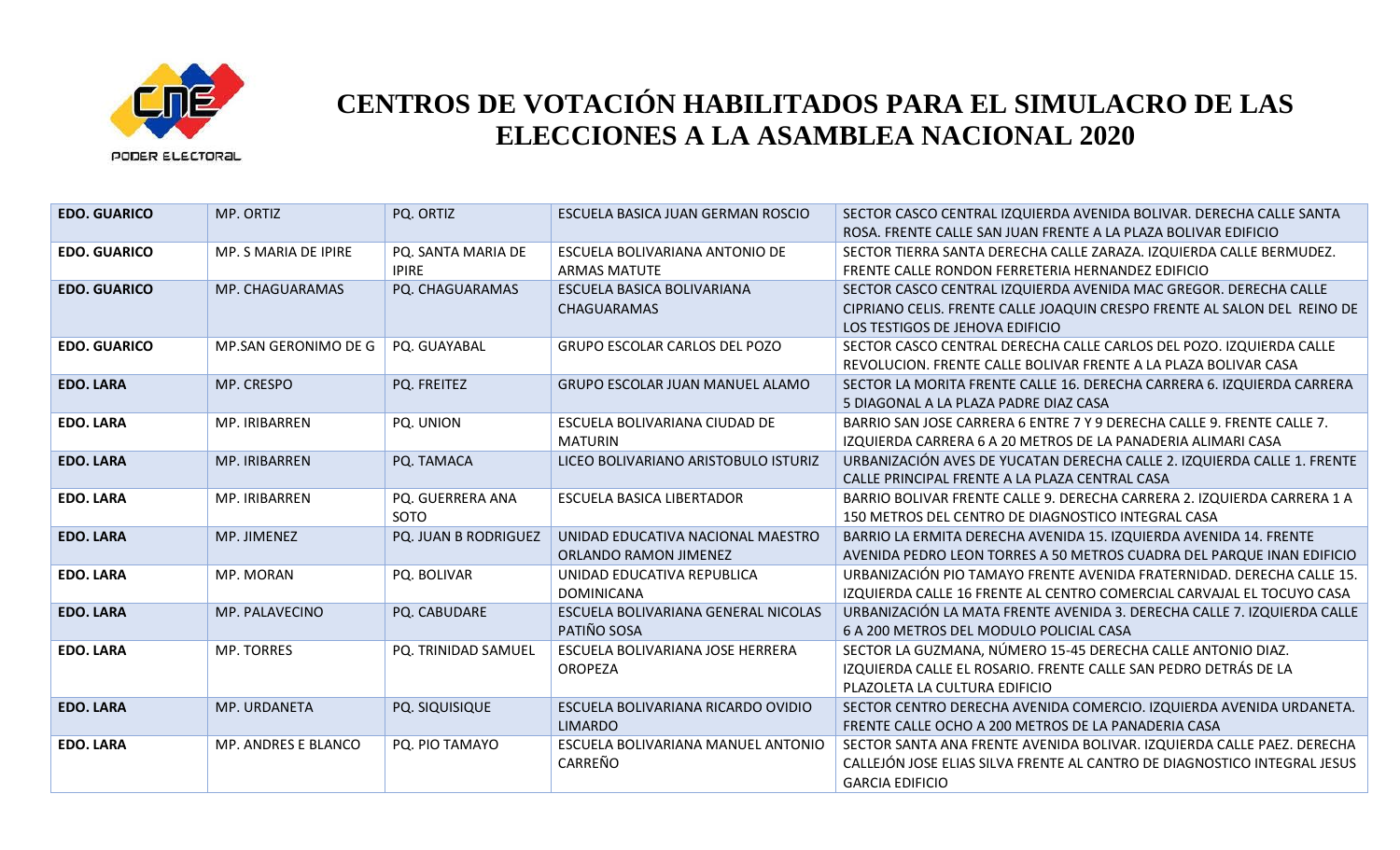

| <b>EDO. LARA</b>   | <b>MP. SIMON PLANAS</b>     | PQ. SARARE                          | ESCUELA BOLIVARIANA MEDIA JORNADA<br>ALCIDES LOZADA  | SECTOR CENTRO FRENTE AVENIDA NICOLAS TORRELLES. DERECHA CALLE<br>INDEPENDENCIA. IZQUIERDA CALLE SUCRE A 100 METROS DE LA PLAZA BOLIVAR<br><b>CASA</b>                                                                                                                    |
|--------------------|-----------------------------|-------------------------------------|------------------------------------------------------|--------------------------------------------------------------------------------------------------------------------------------------------------------------------------------------------------------------------------------------------------------------------------|
| <b>EDO. MERIDA</b> | MP. ALBERTO ADRIANI         | PQ. PRESIDENTE<br><b>BETANCOURT</b> | UNIDAD EDUCATIVA TOVAR                               | BARRIO SAN ISIDRO DERECHA AVENIDA 16. IZQUIERDA AVENIDA 15. FRENTE CALLE<br>10 CALLE 10 CON AVENIDA 16 SAN ISIDRO EL VIGIA EDIFICIO                                                                                                                                      |
| <b>EDO. MERIDA</b> | MP. ANDRES BELLO            | CM. LA AZULITA                      | ESCUELA NACIONAL RAFAEL MARIA<br><b>TORRES</b>       | SECTOR CASCO DEL PUEBLO IZQUIERDA AVENIDA ZERPA. FRENTE CALLE 3.<br>DERECHA SENDERO SEÑOR CHEO RUIZ CALLE 3 SIN NUMERO LA AZULITA EDIFICIO                                                                                                                               |
| <b>EDO. MERIDA</b> | MP. ARZOBISPO CHACON        | CM. CANAGUA                         | ESCUELA BOLIVARIANA ESTADO BARINAS                   | SECTOR LA PLAZUELA FRENTE AVENIDA PADRE NOGUERA. DERECHA VEREDA<br>CASAS DE HABITACION. IZQUIERDA VEREDA CASAS DE HABITACION FRENTE A LA<br>PLAZUELA CASA                                                                                                                |
| <b>EDO. MERIDA</b> | MP. CAMPO ELIAS             | PQ. MONTALBAN                       | ESCUELA BASICA MONSEÑOR JAUREGUI                     | SECTOR VIA MANZANO BAJO. FRENTE AVENIDA VIA MANZANO BAJO. IZQUIERDA<br>CALLE URDANETA. DERECHA CALLEJÓN LICEO BOLIVARIANO EJIDO FINAL<br><b>BOULEVARD DEL ESTUDIANTE. EDIFICIO</b>                                                                                       |
| <b>EDO. MERIDA</b> | MP. GUARAQUE                | CM. GUARAQUE                        | UNIDAD EDUCATIVA BOLIVARIANA<br><b>ESTADO ARAGUA</b> | SECTOR SECTOR LA PAZ DERECHA CARRETERA VIA TOVAR. FRENTE CARRETERA<br>PAVIMENTADA VIA LOMA REDONDA. IZQUIERDA CARRERA DE SECTOR LAS<br>MALVINAS AL LADO DEL LICEO BOLIVARIANO GUARAQUE CASA                                                                              |
| <b>EDO. MERIDA</b> | <b>MP.JULIO CESAR SALAS</b> | <b>CM. ARAPUEY</b>                  | ESCUELA PRIMARIA ROBERTO PICON LARES                 | SECTOR FRANCISCO BRACHO DERECHA AVENIDA NUMERO 6 FRANCISCO BRACHO.<br>FRENTE CALLE TOMAS DELGADO. IZQUIERDA SENDERO NINGUNO DIAGONAL A<br><b>BODEGA ROBERT EDIFICIO</b>                                                                                                  |
| <b>EDO. MERIDA</b> | MP. JUSTO BRICEÑO           | <b>CM. TORONDOY</b>                 | LICEO BOLIVARIANO TORONDOY                           | SECTOR LA LAGUNA VIA EL ALTO FRENTE CARRETERA VIA QUE CONDUCE AL ALTO<br>LA CRUZ. IZQUIERDA CALLEJÓN LA LAGUNA. DERECHA CAMINO LA CANCHA A<br>CINCUENTA METROS DE LA ESCUELA BRICEÑO MENDEZ EDIFICIO                                                                     |
| <b>EDO. MERIDA</b> | <b>MP. LIBERTADOR</b>       | PQ. JACINTO PLAZA                   | <b>GRUPO ESCOLAR EL EDUCADOR</b>                     | URBANIZACIÓN LA CARABOBO FRENTE AVENIDA CANCHA TECHADA Y IGLESIA<br>DERECHA CALLE 5. IZQUIERDA CALLEJÓN CIEGO VEREDA PRINCIPAL<br>URBANIZACION CARABOBO, CALLE 5 CON CRUCE 2. CERCA DEL AMBULATORIO.<br>MERIDA. EDIFICIO                                                 |
| <b>EDO. MERIDA</b> | MP. LIBERTADOR              | PQ. DOMINGO PEÑA                    | ESCUELA BASICA NACIONAL JUAN RUIZ<br><b>FAJARDO</b>  | URBANIZACIÓN SANTA JUANA. AVENIDA JHON FITZGERALD, KENEDDY, FRENTE AL<br>ESTADIO DE BEISBOL LIBERTADOR. DERECHA AVENIDA MANUEL ANTONIO PULIDO<br>MENDEZ. IZQUIERDA CALLE VIA MERCAL. FRENTE CALLE TECNOLOGICO DE EJIDO,<br>EXTENSION SANTA JUANA. URBANIZACION JOHN FITZ |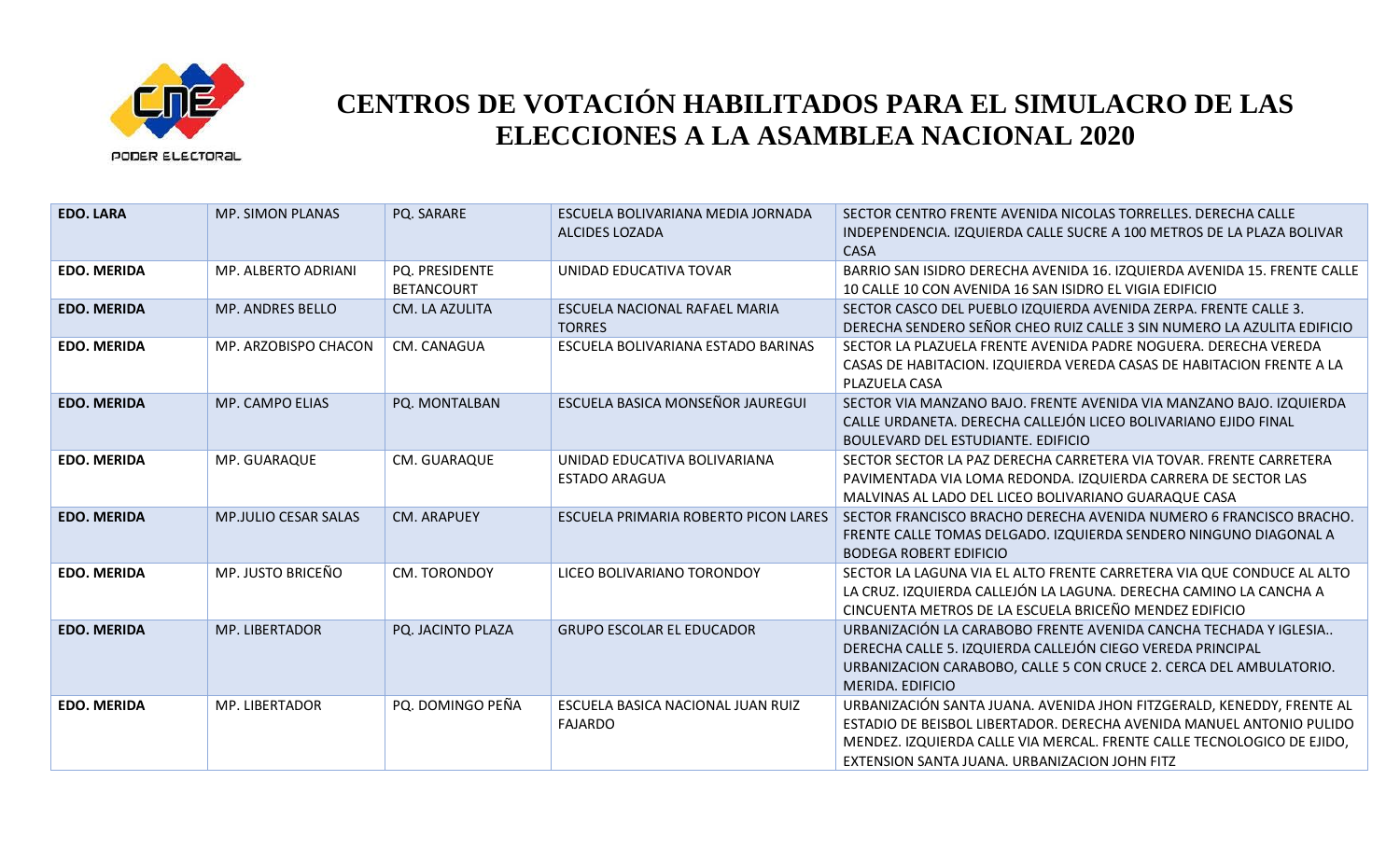

| <b>EDO. MERIDA</b> | MP. SANTOS MARQUINA            | CM. TABAY                      | <b>ESCUELA ESTADO APURE</b>                                | SECTOR CALLE PIÑANGO Y COLON TABAY DERECHA CALLE PAREDES. IZQUIERDA<br>CALLE COLON. FRENTE CALLE PIÑANGO TABAY ENTRE CALLE PIÑANGO Y COLON<br><b>CASA</b>                                    |
|--------------------|--------------------------------|--------------------------------|------------------------------------------------------------|----------------------------------------------------------------------------------------------------------------------------------------------------------------------------------------------|
| <b>EDO. MERIDA</b> | MP. MIRANDA                    | CM. TIMOTES                    | <b>GRUPO ESCOLAR CANONIGO UZCATEGUI</b>                    | URBANIZACIÓN AVENIDA EL CEMENTERIO TIMOTES FRENTE AVENIDA EL<br>CEMENTERIO LA LOMA. DERECHA CALLEJÓN SEMBRADIO. IZQUIERDA CAMINO<br>GALPON DE ELISEO BRICEÑO AVENIDA CEMENTERIO TIMOTES CASA |
| <b>EDO. MERIDA</b> | MP. ANTONIO PINTO S.           | CM. STA CRUZ DE<br><b>MORA</b> | <b>GRUPO ESCOLAR CARLOS ZERPA</b>                          | SECTOR PUERTO RICO FRENTE AVENIDA EUTIMIO RIVAS. DERECHA CALLE<br>ANTIGUO TERMINAL. IZQUIERDA CALLE SALVADOR PAPARONI BARRIO PUERTO<br>RICO NUMERO 3 SANTA CRUZ DE MORA EDIFICIO             |
| <b>EDO. MERIDA</b> | MP.OB. RAMOS DE LORA           | CM. STA ELENA DE<br>ARENALES   | ESCUELA DOCTOR MARIANO UZCATEGUI                           | SECTOR LAS RURALES DERECHA CALLE 3. IZQUIERDA CALLE 2. FRENTE VEREDA<br>PLAZA BOLIVAR CALLE 3 FRENTE A LA PLAZA BOLIVAR LAS RURALES CAÑO<br><b>ZANCUDO EDIFICIO</b>                          |
| <b>EDO. MERIDA</b> | MP. CARACCIOLO PARRA           | <b>CM. TUCANI</b>              | LICEO BOLIVARIANO VICENTE CAMPO<br><b>ELIAS</b>            | SECTOR LA TRINIDAD, DERECHA CALLE B1. IZQUIERDA CALLE A1. FRENTE<br>CARRETERA VIA SANTA MARIA AL LADO DEL ESTADIUN MUNICIPAL CASA                                                            |
| <b>EDO. MERIDA</b> | MP.CARDENAL<br><b>QUINTERO</b> | CM. SANTO DOMINGO              | ESCUELA BOLIVARIANA MARTHA<br>GONZALEZ                     | SECTOR EL LIBERTADOR DERECHA AVENIDA SAN JERONIMO. IZQUIERDA CALLE<br>SUAREZ. FRENTE CALLE INDEPENDENCIA FRENTE AL HOSPITAL I SANTO DOMINGO<br><b>EDIFICIO</b>                               |
| <b>EDO. MERIDA</b> | MP. PUEBLO LLANO               | <b>CM. PUEBLO LLANO</b>        | ESCUELA BASICA BOLIVARIANA FOCION<br><b>FEBRES CORDERO</b> | SECTOR PUEBLO LLANO IZQUIERDA AVENIDA CAMPO ELIAS. DERECHA CALLE<br>DOÑA LAURA. FRENTE CALLE INDEPENDENCIA CALLE INDEPENDENCIA PUEBLO<br><b>LLANO CASA</b>                                   |
| <b>EDO. MERIDA</b> | MP. RANGEL                     | CM. MUCUCHIES                  | ESCUELA BASICA ARTESANAL                                   | SECTOR MUCUCHIES DERECHA CALLE PRINCIPAL DE MUCUCHIES. IZQUIERDA<br>CALLE INDEPENDENCIA. FRENTE CALLE BOLIVAR NUMERO 40 CALLE BOLIVAR<br>NUMERO 40 MUCUCHIES CASA                            |
| <b>EDO. MERIDA</b> | MP. RIVAS DAVILA               | CM. BAILADORES                 | LICEO BOLIVARIANO DOCTOR GERONIMO<br><b>MALDONADO</b>      | SECTOR LA GRANJA DERECHA CALLE U.E. TULIO FEBRES CORDERO. IZQUIERDA<br>CALLE CENTRO DE DESARROLLO HUMANO. FRENTE CALLE INPARQUES PRIMERA<br>CALLE SIN NUMERO BAILADORES EDIFICIO             |
| <b>EDO. MERIDA</b> | MP. SUCRE                      | CM. LAGUNILLAS                 | ESCUELA BASICA MANUEL GUAL                                 | SECTOR CASCO CENTRAL DEL PUEBLO DERECHA AVENIDA BOLIVAR. IZQUIERDA<br>AVENIDA SUCRE. FRENTE CALLE ASISCLO SANCHEZ CALLE ASISCLO SANCHEZ<br><b>LAGUNILLAS EDIFICIO</b>                        |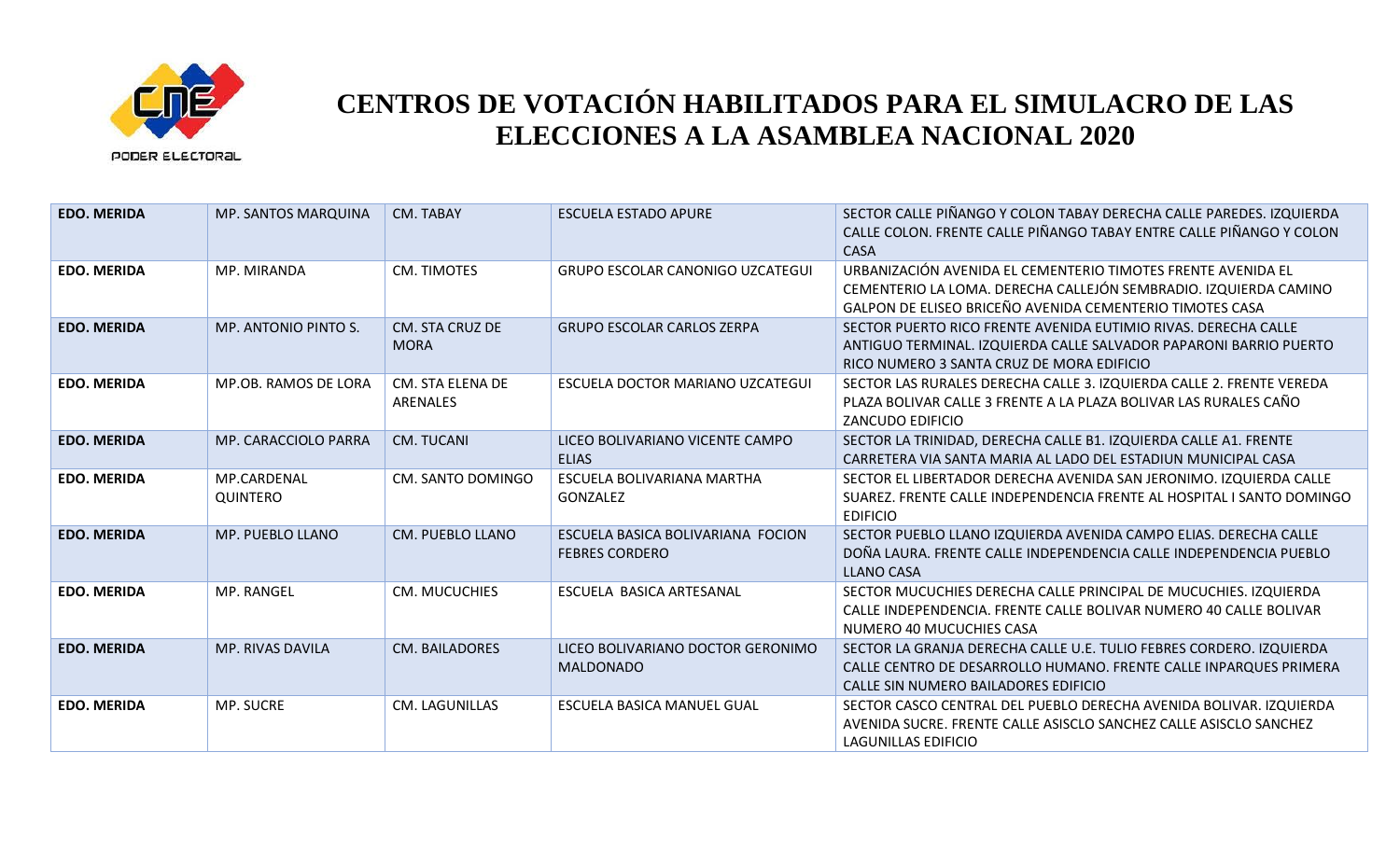

| <b>EDO. MERIDA</b>  | MP. TOVAR                | PQ. TOVAR                         | ESCUELA BASICA CORONEL ANTONIO<br>RANGEL                        | SECTOR EL ARADO FRENTE AVENIDA CLAUDIO VIVAS. IZQUIERDA CALLE ENLACE<br>RAILY GUERRERO. DERECHA TRANSVERSAL AVENIDA CRISTOBAL MENDOZA Y<br>AVENIDA CLAUDIO VIVAS FINAL AVENIDA CLAUDIO VIVAS TOVAR CASA              |
|---------------------|--------------------------|-----------------------------------|-----------------------------------------------------------------|----------------------------------------------------------------------------------------------------------------------------------------------------------------------------------------------------------------------|
| <b>EDO. MERIDA</b>  | MP. TULIO F CORDERO      | <b>CM. NUEVA BOLIVIA</b>          | LICEO BOLIVARIANO JOSE MANUEL<br><b>BRICEÑO MONZILLO</b>        | URBANIZACIÓN AVENIDA SAN ISIDRO, ENTRE CALLES 1 Y 2. NUEVA BOLIVIA<br>DERECHA CALLE AREPERA JUANITA. IZQUIERDA CALLE CASAS. FRENTE CALLE<br>BODEGA Y CASAS CERCA DE AGROPATRIA CASA                                  |
| <b>EDO. MERIDA</b>  | <b>MP. PADRE NOGUERA</b> | CM. STA MARIA DE<br><b>CAPARO</b> | LICEO BOLIVARIANO NACIONAL MAESTRO<br><b>SIMON RODRIGUEZ</b>    | URBANIZACIÓN EL CENTRO FRENTE AVENIDA 3 LAUREANO NOGUERA. DERECHA<br>CALLE 3 JULIO HEVIA. IZQUIERDA CALLE 2 URBANO LABRADOR AVENIDA 2 ENTRE<br>CALLES 2 Y 3 EDIFICIO                                                 |
| <b>EDO. MERIDA</b>  | MP. ARICAGUA             | CM. ARICAGUA                      | UNIDAD EDUCATIVA BOLIVARIANA<br>FRANCISCO UZCATEGUI DAVILA      | SECTOR EL PORVENIR DERECHA CALLE VIA PRINCIPAL A CAMPO ELIAS. FRENTE<br>PROLONGACIÓN DE LA CALLE PRINCIPAL, VIA CAMPO ELIAS. IZQUIERDA SENDERO<br>A UNA PARCELA METROS ABAJO DEL AMBULATORIO DEL PUEBLO EDIFICIO     |
| <b>EDO. MERIDA</b>  | MP. ZEA                  | CM. ZEA                           | ESCUELA BOLIVARIANA FELIX ROMAN<br><b>DUQUE</b>                 | SECTOR CASCO DEL PUEBLO CALLE 4 PAEZ 6-67 FRENTE CALLE 4 PAEZ 6-67.<br>DERECHA CARRERA 6 FRENTE AL PARQUE DOMINGO ADRIANI. IZQUIERDA PASAJE<br>FAMILIA VENDRAME CALLE PAEZ, ZEA CASA                                 |
| <b>EDO. MIRANDA</b> | MP. ACEVEDO              | PQ. CAUCAGUA                      | UNIDAD EDUCATIVA ROSCIO                                         | SECTOR LAS CLAVELLINAS DERECHA CALLE MERCAL. IZQUIERDA CALLE<br>FERRETERIA. FRENTE CARRETERA LAS CLAVELLINAS AL FRENTE DEL<br>POLIDEPORTIVO LAS TOMUZAS EDIFICIO                                                     |
| <b>EDO. MIRANDA</b> | MP. BRION                | PQ. HIGUEROTE                     | ESCUELA BASICA GABRIEL EMILIO MUÑOZ                             | SECTOR LAS PENITAS FRENTE CALLE ANDRES ELOY BLANCO. IZQUIERDA<br>CARRETERA PRINCIPAL. DERECHA TROCHA PRESCOLAR DESPUES DE LA CANCHA<br><b>EDIFICIO</b>                                                               |
| <b>EDO. MIRANDA</b> | MP. GUAICAIPURO          | PQ. LOS TEQUES                    | UNIDAD EDUCATIVA NACIONAL<br>BOLIVARIANA REPUBLICA DEL PARAGUAY | SECTOR CALLE ROSCIO DERECHA CALLE ROSCIO AL LADO DEL LICEO VICENTE<br>SALIAS. IZQUIERDA CALLE ROSCIO. FRENTE CALLE ROSCIO FRENTE AL LICEO<br>RIZQUEZ FRENTE AL LICEO RISQUEZ Y AL LADO DEL LICEO VICENTE SALIAS CASA |
| <b>EDO. MIRANDA</b> | MP. INDEPENDENCIA        | PQ. STA TERESA DEL<br><b>TUY</b>  | UNIVERSIDAD NACIONAL EXPERIMENTAL<br><b>SIMON RODRIGUEZ</b>     | SECTOR ALTAMIRA FRENTE AVENIDA AYACUCHO. IZQUIERDA PROLONGACIÓN<br>AYACUCHO. DERECHA SENDERO LA PARC FRENTE A RESIDENCIAS ALTAMIRA CASA                                                                              |
| <b>EDO. MIRANDA</b> | MP. LANDER               | PQ. OCUMARE DEL TUY               | <b>GRUPO ESCOLAR ALBERTO SMITH</b>                              | SECTOR EL RODEO DERECHA CALLE GALLEGOS. FRENTE CALLE PRINCIPAL DE<br>TOCUYITO. IZQUIERDA SENDERO CASAS A 100 METROS DEL CUERPO DE<br>INVESTIGACIONES CIENTIFICAS PENALES Y CRIMINALISTICAS CASA                      |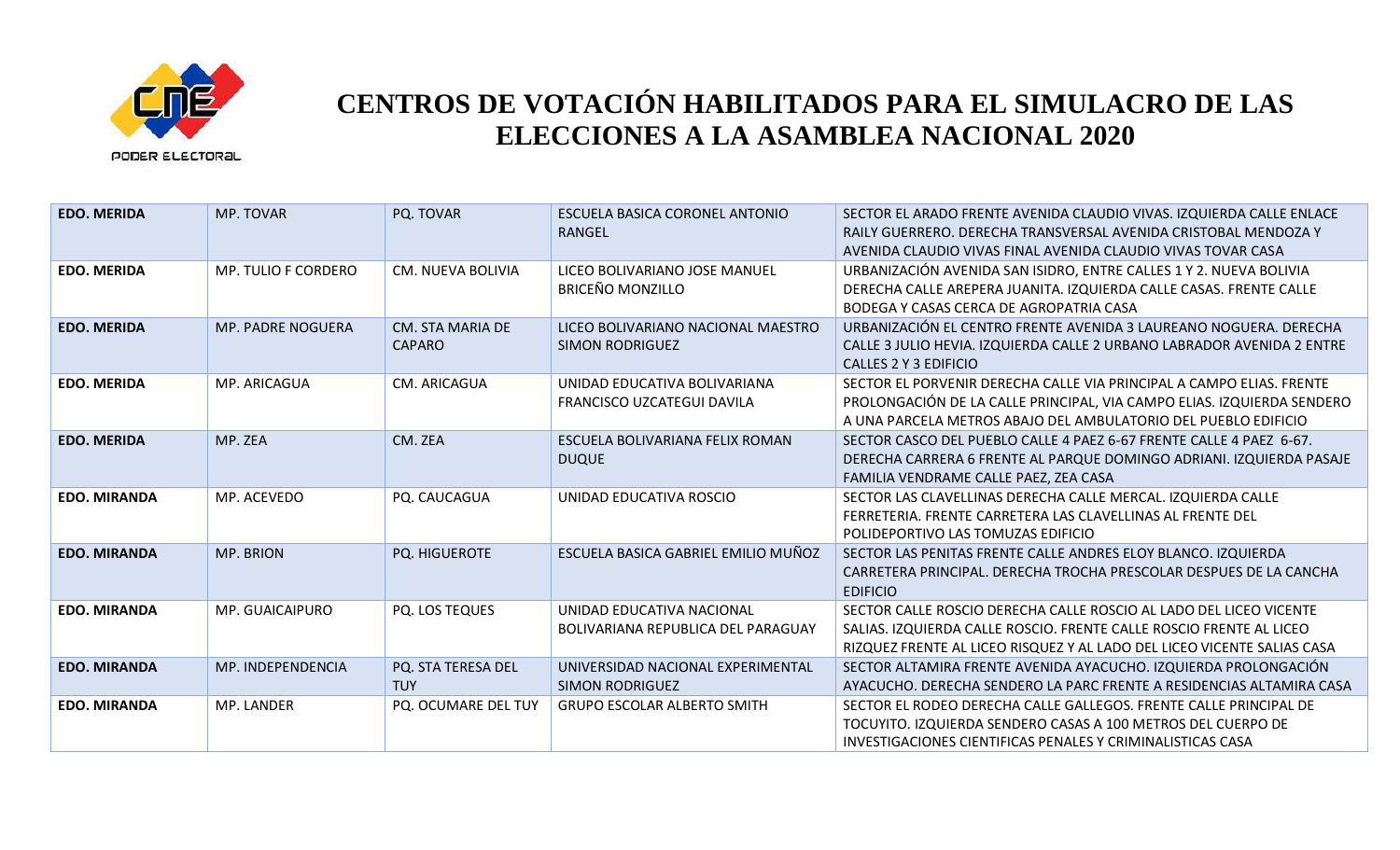

| <b>EDO. MIRANDA</b> | MP. PAEZ            | PQ. RIO CHICO                       | <b>GRUPO ESCOLAR RAFAEL AREVALO</b><br><b>GONZALEZ</b>              | SECTOR VENEZUELA DERECHA CALLE CALLE GUEVARA. IZQUIERDA CALLE CONCHA<br>ACUSTICA. FRENTE CALLE VENEZUELA DESPUES DE LA PARADA MEDIA CUADRA<br>ANTES DE LA ALCALDIA EDIFICIO                                              |
|---------------------|---------------------|-------------------------------------|---------------------------------------------------------------------|--------------------------------------------------------------------------------------------------------------------------------------------------------------------------------------------------------------------------|
| <b>EDO. MIRANDA</b> | MP. PAZ CASTILLO    | PQ. SANTA LUCIA                     | ESCUELA BASICA NACIONAL DOCTOR FCO.<br><b>ESPEJO</b>                | SECTOR EL MILAGRO FRENTE AVENIDA PRINCIPAL. DERECHA PASAJE AL PARQUE.<br>IZQUIERDA PASAJE HACIA LA TECNICA SANTA LUCIA AL FINAL DE LA CALLE<br>PRINCIPAL DEL MILAGRO EDIFICIO                                            |
| <b>EDO. MIRANDA</b> | MP. PLAZA           | PQ. GUARENAS                        | UNIDAD EDUCATIVA NACIONAL<br><b>BOLIVARIANA MIGUEL OTERO SILVA</b>  | BARRIO AVENIDA FRANCISCO RAFAEL GARCIA. ENTRADA DEL NAZARENO DERECHA<br>CALLE CASAS. IZQUIERDA CALLE PRINCIPAL DE LA ALFARERIA IBERIA. FRENTE CALLE<br>PRINCIPAL DEL NAZARENO AL LADO DE LA ENTRADA EL NAZARENO EDIFICIO |
| <b>EDO. MIRANDA</b> | MP. SUCRE           | PQ. PETARE                          | COLEGIO JOSE DE JESUS AROCHA                                        | SECTOR REDOMA DE PETARE DERECHA CALLE CALLE FEDERACION. IZQUIERDA<br>CALLE CALLE MIRANDA. FRENTE CALLE PLAZA EL CRISTO REDOMA DE PETARE<br><b>EDIFICIO</b>                                                               |
| <b>EDO. MIRANDA</b> | MP. URDANETA        | PQ. CUA                             | ESCUELA BASICA ESTADAL CONSUELO<br><b>HERNANDEZ</b>                 | SECTOR LA FILA IZQUIERDA CALLE COTOPERI. FRENTE CALLE CARLOS GARDEL.<br>DERECHA TRANSVERSAL EL LIMON AL LADO DE LA QUINCALLA EL PANCHO CASA                                                                              |
| <b>EDO. MIRANDA</b> | MP. ZAMORA          | PQ. GUATIRE                         | <b>GRUPO ESCOLAR ELIAS CALIXTO POMPA</b>                            | SECTOR PERRO SECO CON 9DE DICIEMBRE DERECHA CALLE 9 DE DICIEMBRE.<br>IZQUIERDA CALLEJÓN SIN NOMBRE CALLE CIEGA. FRENTE CALLEJÓN PEDRO LEON<br><b>TORRES PEDRO LEON TORRES EDIFICIO</b>                                   |
| <b>EDO. MIRANDA</b> | MP. CRISTOBAL ROJAS | PQ. CHARALLAVE                      | UNIDAD EDUCATIVA NACIONAL<br><b>BOLIVARIANA CREACION CHARALLAVE</b> | URBANIZACIÓN LA ESTRELLA IZQUIERDA CALLE JABILLITO. FRENTE CALLE ORIONIS.<br>DERECHA SENDERO BLOQUES CALLE ORIONIS URBANIZACION LA ESTRELLA<br>PRIMERA ETAPA EDIFICIO                                                    |
| <b>EDO. MIRANDA</b> | MP. LOS SALIAS      | PQ. SAN ANTONIO LOS<br><b>ALTOS</b> | ESCUELA BASICA NACIONAL LOS SALIAS                                  | URBANIZACIÓN LAS SUIZAS DERECHA AVENIDA VIA AL SECTOR PACHECO.<br>IZQUIERDA AVENIDA CASA DE LOS ABUELOS DE SAN ANTONIO. FRENTE AVENIDA<br>PRINCIPAL LAS SUIZAS ENTRADA A LA URB LA SUIZA SECTOR EL SITIO EDIFICIO        |
| <b>EDO. MIRANDA</b> | MP. ANDRES BELLO    | PQ.SAN JOSE DE<br><b>BARLOVENTO</b> | ESCUELA BOLIVARIANA SAN JOSÉ                                        | URBANIZACIÓN 19 DE ABRIL DERECHA CALLE 19 DE ABRIL. IZQUIERDA CALLE<br>RINCON BONITO. FRENTE CALLE FINAL CALLE BOLIVAR FINAL CALLE BOLIVAR SAN<br>JOSÉ DE BARLOVENTO EDIFICIO                                            |
| <b>EDO. MIRANDA</b> | MP. SIMON BOLIVAR   | PQ. SAN FCO DE YARE                 | ESCUELA BASICA NACIONAL CHACAO                                      | CONJUNTO RESIDENCIAL LA ARBOLEDA DERECHA CALLE PRINCIPAL. IZQUIERDA<br>CALLE LOS GUAYABITOS. FRENTE CALLE LOS MAMOMES SALIDA HACIA LA<br>CARRETERA NACIONAL OCUMARE-SANTA TERESA EDIFICIO                                |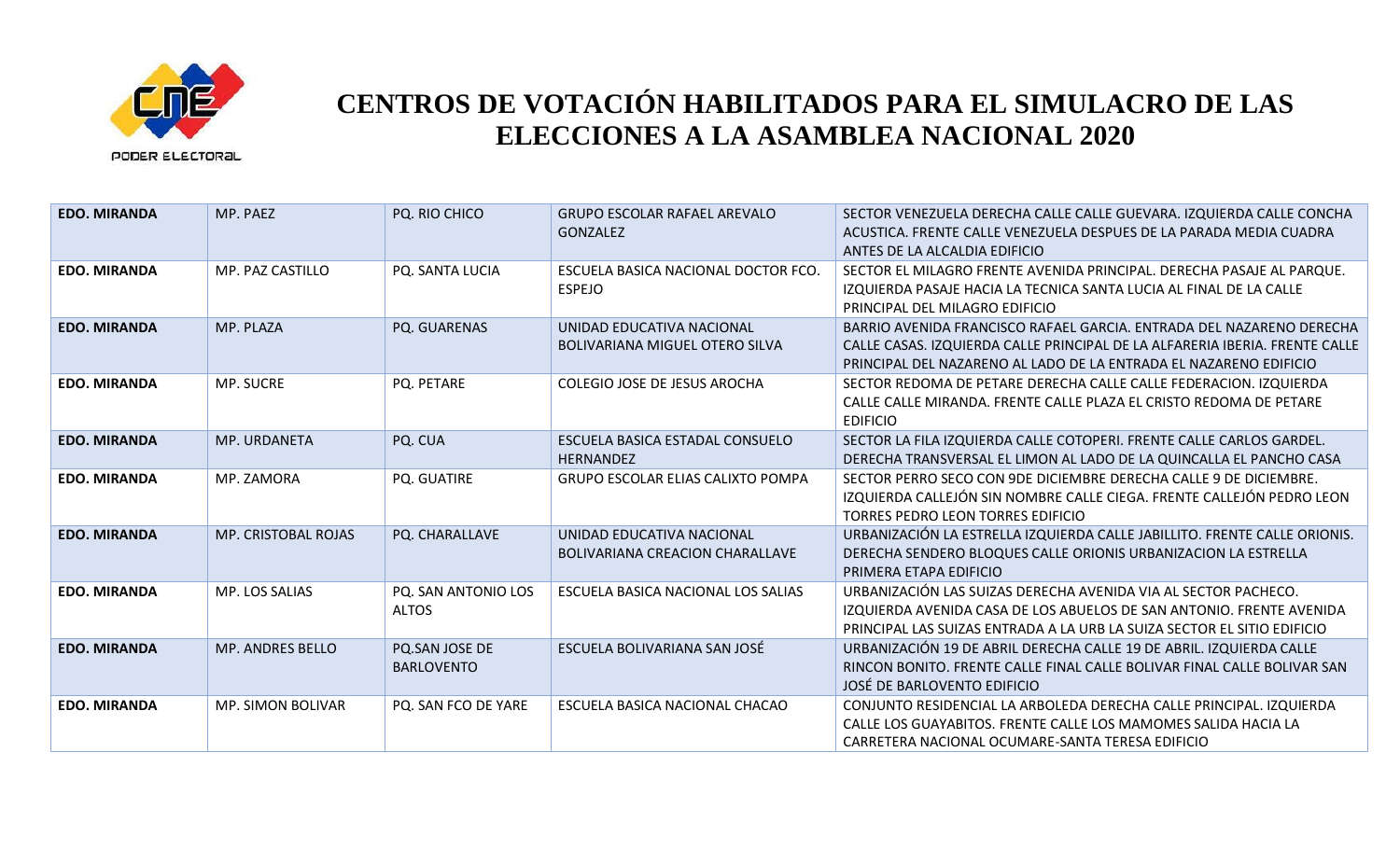

| <b>EDO. MIRANDA</b> | MP. BARUTA     | PQ. BARUTA             | UNIDAD EDUCATIVA NACIONAL REPUBLICA<br>DE INDONESIA          | URBANIZACIÓN VALLE ARRIBA FRENTE AVENIDA A COLINA DE VALLE ARRIBA.<br>DERECHA CALLE PRINCIPAL. IZQUIERDA PICA BARRIO EL GUIRE CINCUENTA<br>METROS DEL HOSPITAL SAN JUAN DE DIOS EDIFICIO                                                      |
|---------------------|----------------|------------------------|--------------------------------------------------------------|-----------------------------------------------------------------------------------------------------------------------------------------------------------------------------------------------------------------------------------------------|
| <b>EDO. MIRANDA</b> | MP. CARRIZAL   | PQ. CARRIZAL           | UNIDAD EDUCATIVA NACIONAL JOSE<br><b>MANUEL ALVAREZ</b>      | SECTOR CASCO CENTRAL CAPITAL CARRIZAL DERECHA AVENIDA URQUIA.<br>IZQUIERDA AVENIDA MONSENOR PEREZ LEON. FRENTE AVENIDA JOSE MANUEL<br>ALVARES A 30 METROS DE LA PLAZA BOLIVAR CASA                                                            |
| <b>EDO. MIRANDA</b> | MP. CHACAO     | PQ. CHACAO             | UNIDAD EDUCATIVA MUNICIPAL ANDRES<br><b>BELLO</b>            | CONJUNTO RESIDENCIAL CASCO DE CHACAO DERECHA CALLE SUCRE. IZQUIERDA<br>CALLE PAEZ. FRENTE CALLE MOHEDANO CALLE MOHEDANO FRENTE PLAZA<br><b>BOLIVAR CHACAO EDIFICIO</b>                                                                        |
| <b>EDO. MIRANDA</b> | MP. EL HATILLO | PQ. EL HATILLO         | UNIDAD EDUCATIVA NACIONAL JUAN DE<br><b>ESCALONA</b>         | URBANIZACIÓN EL ARROYO IZQUIERDA CALLE CONTINUACION CALLE EL ARROYO.<br>FRENTE CALLE EL ARROYO. DERECHA CALLEJÓN AL ARROYO AL LADO DEL CAMPO<br>DE BEISBOL EDIFICIO                                                                           |
| <b>EDO. MIRANDA</b> | MP. BUROZ      | PQ. MAMPORAL           | LICEO BOLIVARIANO ALMIRANTE LUIS<br><b>BRION</b>             | SECTOR CASCO DE MAMPORAL IZQUIERDA CALLE PRIMERA TRANSVERSAL. FRENTE<br>CALLE PRINCIPAL DE MAMPORAL. DERECHA PASAJE ESCUELA BASICA MAMPORAL<br>CALLE MIRANDA, SECTOR CENTRO MAMPORAL AL LADO DE LA ESCUELA BASICA<br><b>MAMPORAL EDIFICIO</b> |
| <b>EDO. MIRANDA</b> | MP. PEDRO GUAL | PQ. CUPIRA             | UNIDAD EDUCATIVA NACIONAL CUPIRA                             | URBANIZACIÓN COLINAS DE CUPIRA DERECHA AVENIDA BOLIVAR. FRENTE CALLE<br>LA ESCUELA BASICA. IZQUIERDA BULEVAR EL ESTADIO SECTOR COLINAS DE<br>CUPIRA, EDIFICIO                                                                                 |
| <b>EDO. MONAGAS</b> | MP. ACOSTA     | <b>CM. SAN ANTONIO</b> | LICEO MANUEL SATURNINO PEÑALVER<br><b>GOMEZ</b>              | URBANIZACIÓN ROMULO GALLEGOS FRENTE CALLE CALLE RIVAS. DERECHA<br>PROLONGACIÓN A LA CALLE RIVAS. IZQUIERDA PROLONGACIÓN A LA CALLE RIVAS<br>CALLE RIVAS SAN ANTONIO EDIFICIO                                                                  |
| <b>EDO. MONAGAS</b> | MP. BOLIVAR    | CM. CARIPITO           | ESCUELA BÁSICA BOLIVARIANA PEDRO<br><b>GUAL</b>              | SECTOR MERCADO MUNICIPAL FRENTE CALLE NUEVA ESPARTA. DERECHA<br>PROLONGACIÓN NUEVA ESPARTA. IZQUIERDA PROLONGACIÓN NUEVA ESPARTA<br>AL LADO DEL MERCADO MUNICIPAL EDIFICIO                                                                    |
| <b>EDO. MONAGAS</b> | MP. CARIPE     | CM. CARIPE             | GRUPO ESCOLAR ABRAHAM LINCOLN                                | SECTOR CENTRO FRENTE AVENIDA AV ENRIQUE CHAUMER. DERECHA CALLE<br>RAFAEL MARSGLIA. IZQUIERDA CALLE LAS CABREA A 100 METROS DE LA ALCADIA<br><b>EDIFICIO</b>                                                                                   |
| <b>EDO. MONAGAS</b> | MP. CEDEÑO     | CM. CAICARA            | ESCUELA BÁSICA BOLIVARIANA JOSÉ<br><b>FRANCISCO BERMÚDEZ</b> | SECTOR CENTRO IZQUIERDA AVENIDA BERMUDEZ. DERECHA CALLE URDANETA.<br>FRENTE CALLE BOLIVAR DIAGONAL A LA PLAZA BOLIVAR DE CAICARA EDIFICIO                                                                                                     |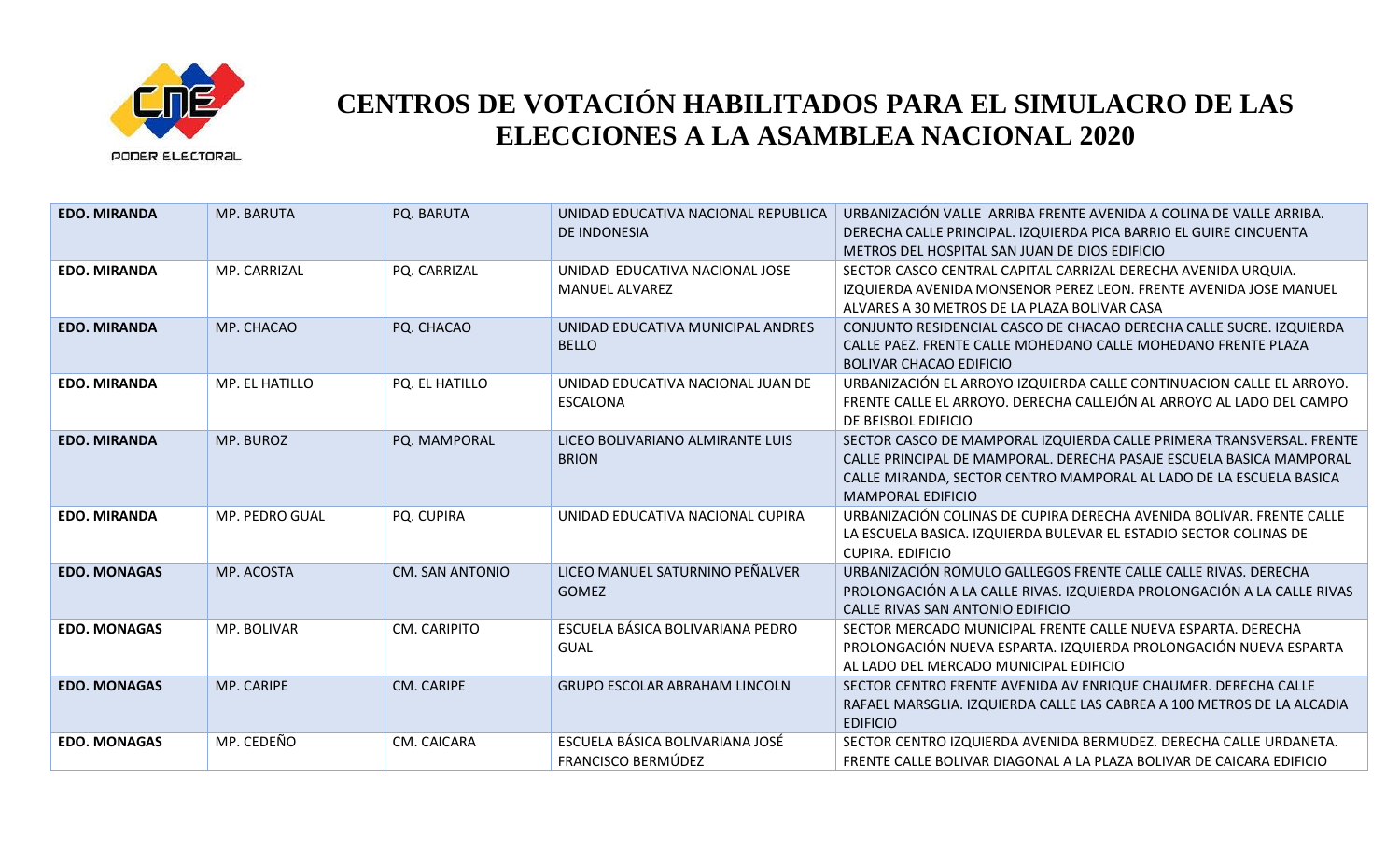

| <b>EDO. MONAGAS</b> | MP. EZEQUIEL ZAMORA | <b>CM. PUNTA DE MATA</b> | ESCUELA BÁSICA ALBERTO RAVELL                            | SECTOR CENTRO FRENTE AVENIDA BOLIVAR, DERECHA CALLE CARABOBO.<br>IZQUIERDA CALLE SAN MARTIN AV BOLIVAR PUNTA DE MATA AL LADO DEL<br><b>TECNOLOGICO EDIFICIO</b>                             |
|---------------------|---------------------|--------------------------|----------------------------------------------------------|---------------------------------------------------------------------------------------------------------------------------------------------------------------------------------------------|
| <b>EDO. MONAGAS</b> | MP. LIBERTADOR      | <b>CM. TEMBLADOR</b>     | ESCUELA BÁSICA ANTONIO GÚZMAN<br><b>BLANCO</b>           | SECTOR LA PLAZA FRENTE AVENIDA ANTONIO GUZMAN BLANCO. DERECHA CALLE<br>BOLIVAR. IZQUIERDA CALLE TERESO TABLANTE PANADERIA CAFE CON PAN<br><b>EDIFICIO</b>                                   |
| <b>EDO. MONAGAS</b> | <b>MP. MATURIN</b>  | PQ. LAS COCUIZAS         | INSTITUTO NACIONAL DE COOPERACIÓN<br>EDUCATIVA (INCES)   | SECTOR LAS COCUIZAS FRENTE CALLE CONAFI. DERECHA TRANSVERSAL AL<br>HOSPITAL. IZQUIERDA TRANSVERSAL A LA BODEGA ZONA INDUSTRIAL LAS<br>COCUIZAS DIAGONAL A LA DISIP EDIFICIO                 |
| <b>EDO. MONAGAS</b> | MP. MATURIN         | PQ. SAN SIMON            | UNIVERSIDAD BOLIVARIANA DE<br>VENEZUELA                  | SECTOR CENTRO FRENTE AVENIDA BOLIVAR. IZQUIERDA CALLE GIRARDOT.<br>DERECHA BULEVAR REDOMA JUANA LA AVANZADORA FRENTE A LA PLAZA 7,<br>DIAGONAL A LA REDOMA JUANA AVANZADORA EDIFICIO        |
| <b>EDO. MONAGAS</b> | MP. PIAR            | <b>CM. ARAGUA</b>        | <b>GRUPO ESCOLAR CACIQUE TAGUAY</b>                      | CASERÍO ARAGUA DE MATURIN DERECHA CALLE RIVAS. IZQUIERDA CALLE SUCRE.<br>FRENTE CALLE MIRANDA A 100 METROS DE LA PLAZA BOLIVAR EDIFICIO                                                     |
| <b>EDO. MONAGAS</b> | MP. PUNCERES        | <b>CM. QUIRIQUIRE</b>    | ESCUELA BÁSICA BOLIVARIANA<br><b>BARQUISIMETO</b>        | SECTOR CALLE PRINCIPAL FRENTE AVENIDA BOLIVAR. DERECHA CALLE BOLVAR.<br>IZQUIERDA CALLE SUCRE AVENIDA BOLIVAR AL LADO CANTV QUIRIQUIRE EDIFICIO                                             |
| <b>EDO. MONAGAS</b> | MP. SOTILLO         | CM. BARRANCAS            | ESCUELA BÁSICA URIAPARA                                  | URBANIZACIÓN ROMULO BETANCOURT FRENTE AVENIDA ROMULO BETANCOURT.<br>DERECHA CALLE FLORIDA. IZQUIERDA CALLE SIMON BOLIVAR AV PRINCIPAL<br>PROLONGACION BOLIVAR BARRANCAS DE SOTILLO EDIFICIO |
| <b>EDO. MONAGAS</b> | MP. AGUASAY         | CM. AGUASAY              | ESCUELA NACIONAL ANTONIO CILIBERTO<br><b>PEREZ</b>       | SECTOR AGUASAY DERECHA CALLE JOSE TADEO MONAGAS. IZQUIERDA CALLE<br>COLON. FRENTE CALLE LUIS CELESTINO VELASQUEZ FRENTE A LA CANCHA<br><b>TECHADA EDIFICIO</b>                              |
| <b>EDO. MONAGAS</b> | MP. SANTA BARBARA   | <b>CM. SANTA BARBARA</b> | ESCUELA BOLIVARIANA JUAN VICENTE<br><b>BOLIVAR</b>       | SECTOR AMBITO 4 DERECHA CALLE VIA NACIONAL. IZQUIERDA CALLE BOLIVAR.<br>FRENTE CALLE INDEPENDENCIA NUMERO 1 A 100 METROS DE REGISTRO CIVIL<br>CALLE INDEPENDENCIA SANTA BARBARA EDIFICIO    |
| <b>EDO. MONAGAS</b> | MP. URACOA          | CM. URACOA               | ESCUELA BASICA BOLIVARIANA CHAIMA                        | SECTOR URACOA CENTRO DERECHA CALLE BOLIVAR. IZQUIERDA CALLE RIBAS.<br>FRENTE CALLE ARISMENDI PLAZA BOLIVAR EDIFICIO                                                                         |
| EDO.NVA.ESPARTA     | MP. ARISMENDI       | <b>CM. LA ASUNCION</b>   | UNIDAD EDUCATIVA ESTADAL JUAN<br><b>CANCIO RODRIGUEZ</b> | SECTOR SABANA DE GUACUCO DERECHA CALLE EL RINCON. FRENTE CALLE<br>CAROCUESTA. IZQUIERDA SENDERO CERRO MATASIETE 450 METROS DE LA<br><b>CANCHA TECHADA EDIFICIO</b>                          |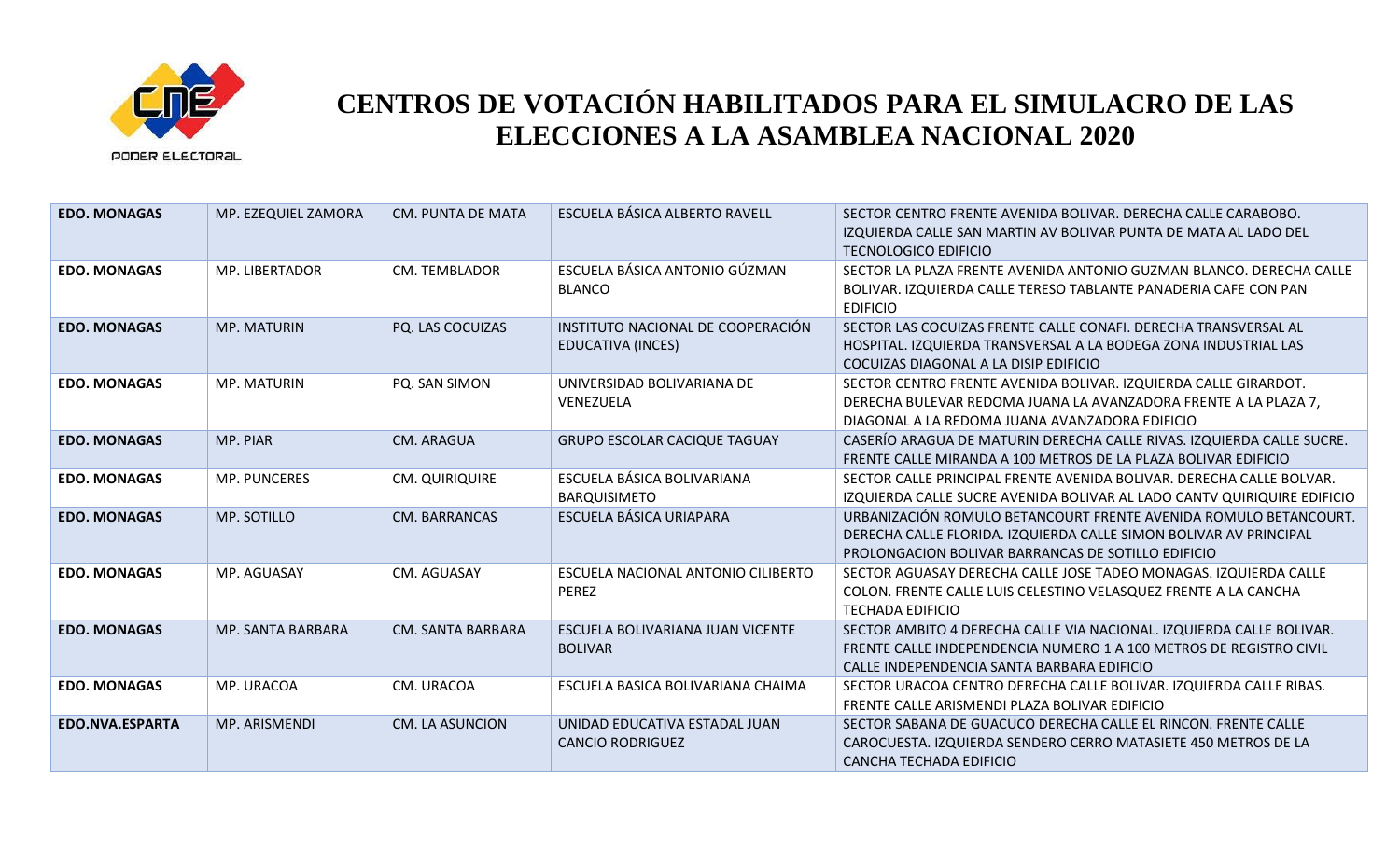

| EDO.NVA.ESPARTA        | MP. ARISMENDI               | <b>CM. LA ASUNCION</b>              | UNIDAD EDUCATIVA NACIONAL<br>BOLIVARIANA FRANCISCO ESTEBAN<br><b>GOMEZ</b> | SECTOR CASCO CENTRAL DERECHA CALLE SUCRE. IZQUIERDA CALLE PASEO<br>VARGAS MACHUCA. FRENTE CALLE MATASIETE AL FRENTE DE LA ALCALDIA DEL<br>MUNICIPIO ARISMENDI EDIFICIO             |
|------------------------|-----------------------------|-------------------------------------|----------------------------------------------------------------------------|------------------------------------------------------------------------------------------------------------------------------------------------------------------------------------|
| EDO.NVA.ESPARTA        | MP. DIAZ                    | PQ. ZABALA                          | UNIDAD EDUCATIVA NACIONAL<br><b>BOLIVARIANA MIGUEL SUNIAGA</b>             | SECTOR LA GUARDIA IZQUIERDA CALLE ARISMENDI. FRENTE CALLE NUEVA.<br>DERECHA CALLEJÓN CIEGO FRENTE A LA TORRE DE SENAL DE CANTV EDIFICIO                                            |
| EDO.NVA.ESPARTA        | MP. GOMEZ                   | CM. SANTA ANA                       | UNIDAD EDUCATIVA BOLIVARIANA<br><b>MATASIETE</b>                           | SECTOR SANTA ANA DEL NORTE DERECHA CALLE SAN MIGUEL. IZQUIERDA CALLE<br>SUCRE. FRENTE CALLE CARABOBO DIAGONAL AL AMBULATORIO EDIFICIO                                              |
| EDO.NVA.ESPARTA        | <b>MP. MANEIRO</b>          | PQ. AGUIRRE                         | UNIDAD EDUCATIVA NACIONAL<br><b>BOLIVARIANA VICTOR CEDENO</b>              | SECTOR LOS ROBLES DERECHA AVENIDA JOVITO VILLALBA. IZQUIERDA AVENIDA LA<br>AUYAMA. FRENTE AVENIDA PROLONGACION AVENIDA DE 4 DE MAYO FRENTE AL<br>DISTRIBUIDOR JESUS AVILA EDIFICIO |
| EDO.NVA.ESPARTA        | MP. MARCANO                 | <b>CM. JUAN GRIEGO</b>              | UNIDAD EDUCATIVA LICEO BOLIVARIANO<br><b>ANTONIO DIAZ</b>                  | SECTOR JUANGRIEGO IZQUIERDA CALLE BERMUDEZ. FRENTE CALLE EL SOL.<br>DERECHA CALLEJÓN ANTONIO DIAZ AL FRENTE DE IMPORTADORA MIGLE EDIFICIO                                          |
| EDO.NVA.ESPARTA        | MP. MARIÑO                  | <b>CM. PORLAMAR</b>                 | ESCUELA BASICA ESTADO ZULIA                                                | SECTOR PORLAMAR DERECHA CALLE LIBERTAD. IZQUIERDA CALLE MARTINEZ.<br>FRENTE CALLE VELASQUEZ DIAGONAL COMERCIAL 88 EDIFICIO                                                         |
| EDO.NVA.ESPARTA        | MP.PENIN. DE MACANAO        | PQ. SAN FRANCISCO                   | ESCUELA BASICA DOCTOR FRANCISCO<br><b>ANTONIO GARCIA</b>                   | SECTOR RAUL LEONI DERECHA CALLE SUCRE. IZQUIERDA CALLE LUISA CACERES DE<br>ARISMENDI. FRENTE CALLE NARVAEZ A 100 METROS DEL CUERPO DE BOMBEROS<br><b>EDIFICIO</b>                  |
| EDO.NVA.ESPARTA        | MP.VILLALBA(I.COCHE)        | CM. SAN PEDRO DE<br><b>COCHE</b>    | ESCUELA BOLIVARIANA DOCTOR AGUSTÍN<br>RAFAEL HERNÁNDEZ                     | SECTOR PUNTA HONDA DERECHA CALLE RIVAS. IZQUIERDA CALLE PRINCIPAL.<br>FRENTE CALLE INDEPENDENCIA DIAGONAL AL CENTRO EDUCACION INICIAL<br>DOCTOR RAFAEL HERNANDEZ EDIFICIO          |
| EDO.NVA.ESPARTA        | <b>MP. TUBORES</b>          | PQ. LOS BARALES                     | UNIDAD EDUCATIVA JOSÉ VICENTE<br><b>MARCANO</b>                            | SECTOR EL ROSARIO DEL GUAMACHE DERECHA CALLE PRINCIPAL. FRENTE CALLE EL<br>ROSARIO. IZQUIERDA CALLEJÓN EL ESTADIO FRENTE A LA IGLESIA EL ROSARIO DEL<br><b>GUAMACHE EDIFICIO</b>   |
| EDO.NVA.ESPARTA        | <b>MP.ANTOLIN DEL CAMPO</b> | <b>CM.LA PLAZA DE</b><br>PARAGUACHI | UNIDAD EDUCATIVA BOLIVARIANA<br>ANTOLIN DEL CAMPO                          | SECTOR PLAZA DE PARAGUACHI FRENTE AVENIDA 31 DE JULIO. DERECHA CALLE 24<br>DE JULIO. IZQUIERDA CALLEJÓN VIA LA GALLERA SAN JOSE FRENTE AL<br>CEMENTERIO DE PARAGUACHI EDIFICIO     |
| EDO.NVA.ESPARTA        | MP. GARCIA                  | PQ. FRANCISCO<br><b>FAJARDO</b>     | UNIDAD EDUCATIVA ESCUELA BÁSICA<br><b>VILLA ROSA</b>                       | URBANIZACIÓN VILLA ROSA DERECHA CALLE 5. IZQUIERDA CALLE 102. FRENTE<br>CALLE 8 DETRAS DEL AMBULATORIO DE VILLA ROSA EDIFICIO                                                      |
| <b>EDO. PORTUGUESA</b> | <b>MP. ARAURE</b>           | <b>CM. ARAURE</b>                   | ESCUELA BASICA YOLANDA RIVERA DE<br>PIERUZZINI                             | SECTOR BARAURE 2 FRENTE AVENIDA PRINCIPAL. DERECHA CALLE 3 SEGUNDA<br>ENTRADA BARAURE II CASA                                                                                      |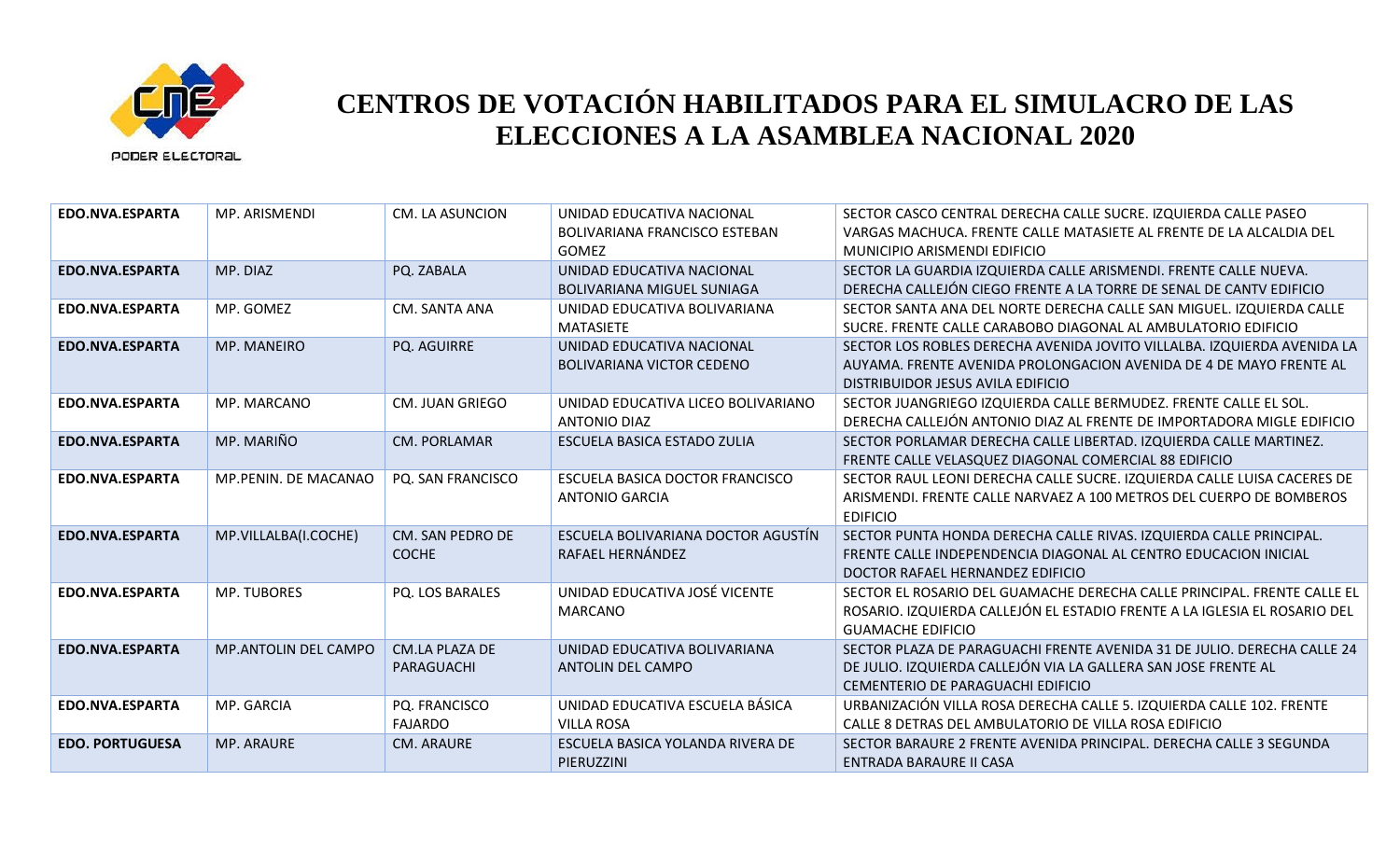

| <b>EDO. PORTUGUESA</b> | MP. ESTELLER         | CM. PIRITU                        | UNIDAD EDUCATIVA NACIONAL DOCTOR<br>PABLO HERRERA CAMPINS  | BARRIO LIMONCITO FRENTE AVENIDA ROMULO GALLEGOS. DERECHA CALLE<br>PRINCIPAL BETTYS DE HERRERA. IZQUIERDA CARRETERA 1 AL LADO DEL ESTADIO<br>DE FUTBOL OFICINA   |
|------------------------|----------------------|-----------------------------------|------------------------------------------------------------|-----------------------------------------------------------------------------------------------------------------------------------------------------------------|
| <b>EDO. PORTUGUESA</b> | MP. GUANARE          | <b>CM. GUANARE</b>                | ESCUELA BASICA ORLANDO GIL CASA<br><b>DIEGO</b>            | URBANIZACIÓN SIMON BOLIVAR DERECHA CALLE CINCO. IZQUIERDA CALLE<br>CUATRO. FRENTE CALLE SIETE DIAGONAL A LA COMISARIA LOS PROCERES CASA                         |
| <b>EDO. PORTUGUESA</b> | MP. GUANARE          | CM. GUANARE                       | UNIDAD EDUCATIVA NACIONAL JUAN<br><b>FERNANDEZ DE LEON</b> | BARRIO ARENOSA FRENTE CALLE QUINCE. DERECHA CARRERA DOCE. IZQUIERDA<br>CARRERA TRECE FRENTE A LA ZONA EDUCATIVA EDIFICIO                                        |
| <b>EDO. PORTUGUESA</b> | <b>MP. GUANARITO</b> | CM. GUANARITO                     | ESCUELA BASICA MONSEÑOR UNDA                               | BARRIO MONSENOR UNDA DERECHA CALLE N. 6. IZQUIERDA CALLE N.7. FRENTE<br>CARRERA N. 9 CALLE JOSE LUIS CABRERA GUANARITO CASA                                     |
| <b>EDO. PORTUGUESA</b> | MP. OSPINO           | CM. OSPINO                        | ESCUELA TECNICA AGROPECUARIA OSPINO                        | SECTOR CENTRO FRENTE AVENIDA LIBERTADOR. DERECHA CALLE CEDENO.<br>IZQUIERDA CALLE NEGRO PRIMERO AVENIDA LIBERTADOR SIN NUMERO OSPINO<br><b>EDIFICIO</b>         |
| <b>EDO. PORTUGUESA</b> | MP. PAEZ             | CM. ACARIGUA                      | ESCUELA BASICA TRINA DE MORENO                             | URBANIZACIÓN LA CORTEZA DERECHA AVENIDA 2. IZQUIERDA AVENIDA 1. FRENTE<br>CALLE 2 FINAL CALLE 2 URBANIZACION LA CORTEZA EDIFICIO                                |
| <b>EDO. PORTUGUESA</b> | MP. SUCRE            | CM. BISCUCUY                      | ESCUELA BASICA JAIME CAZORLA                               | SECTOR CENTRO POBLADO DE BISCUCUY DERECHA CALLE RICAUTER. FRENTE<br>CALLE BERMUDES. IZQUIERDA CARRETERA 3 SUCRE CALLE BERMUDEZ NUMERO 7<br><b>BISCUCUY CASA</b> |
| <b>EDO. PORTUGUESA</b> | <b>MP. TUREN</b>     | <b>CM. VILLA BRUZUAL</b>          | ESCUELA BOLIVARIANA CIUDAD DE<br><b>MERIDA</b>             | BARRIO EL STADIUM FRENTE AVENIDA 3. IZQUIERDA CALLE 14 A Y 14 A. DERECHA<br>CALLEJÓN 15 FRENTE AL STADIUM DE FUTBOLVICTOR JULIO RAMOS CASA                      |
| <b>EDO. PORTUGUESA</b> | MP. M.JOSE V DE UNDA | CM. CHABASQUEN                    | CICLO COMBINADO RAMON PAREJO<br>GOMEZ                      | SECTOR FINAL AVENIDA NEGRO PRIMERO IZQUIERDA CALLE CALLE PAEZ. FRENTE<br>CALLE PAEZ VIA AL PARQUE. DERECHA BULEVAR EL PARQUE AL LADO DEL PARQUE<br>CASA         |
| <b>EDO. PORTUGUESA</b> | MP. AGUA BLANCA      | CM. AGUA BLANCA                   | ESCUELA BOLIVARIANA ATAPAIMA                               | SECTOR CENTRO FRENTE AVENIDA 3. DERECHA CALLE 12. IZQUIERDA CALLE 10<br>AVENIDA 3 SIN NUMERO AGUA BLANCA EDIFICIO                                               |
| <b>EDO. PORTUGUESA</b> | MP. PAPELON          | CM. PAPELON                       | ESCUELA BASICA CIUDAD DE SAN FELIPE                        | BARRIO CEMENTERIO DERECHA CALLE DOS. IZQUIERDA CALLE TRES. FRENTE<br>CARRERA CINCO DIAGONAL A LA PLAZA BOLIVAR CASA                                             |
| <b>EDO. PORTUGUESA</b> | MP.GENARO BOCONOITO  | CM. BOCONOITO                     | UNIDAD EDUCATIVA NACIONAL<br><b>BOCONOITO</b>              | BARRIO LAS RURALES FRENTE CALLE 3. IZQUIERDA CARRERA 7 AL LADO DE LA<br>CASA DE LA CULTURA CASA                                                                 |
| <b>EDO. PORTUGUESA</b> | MP.S RAFAEL DE ONOTO | CM. SAN RAFAEL DE<br><b>ONOTO</b> | UNIDAD EDUCATIVA MENCA DE LEONI                            | SECTOR CENTRO DERECHA AVENIDA 3. IZQUIERDA AVENIDA 4. FRENTE CALLE 6<br>DIAGONAL PLAZA BOLIVAR SAN RAFAEL DE ONOTO CASA                                         |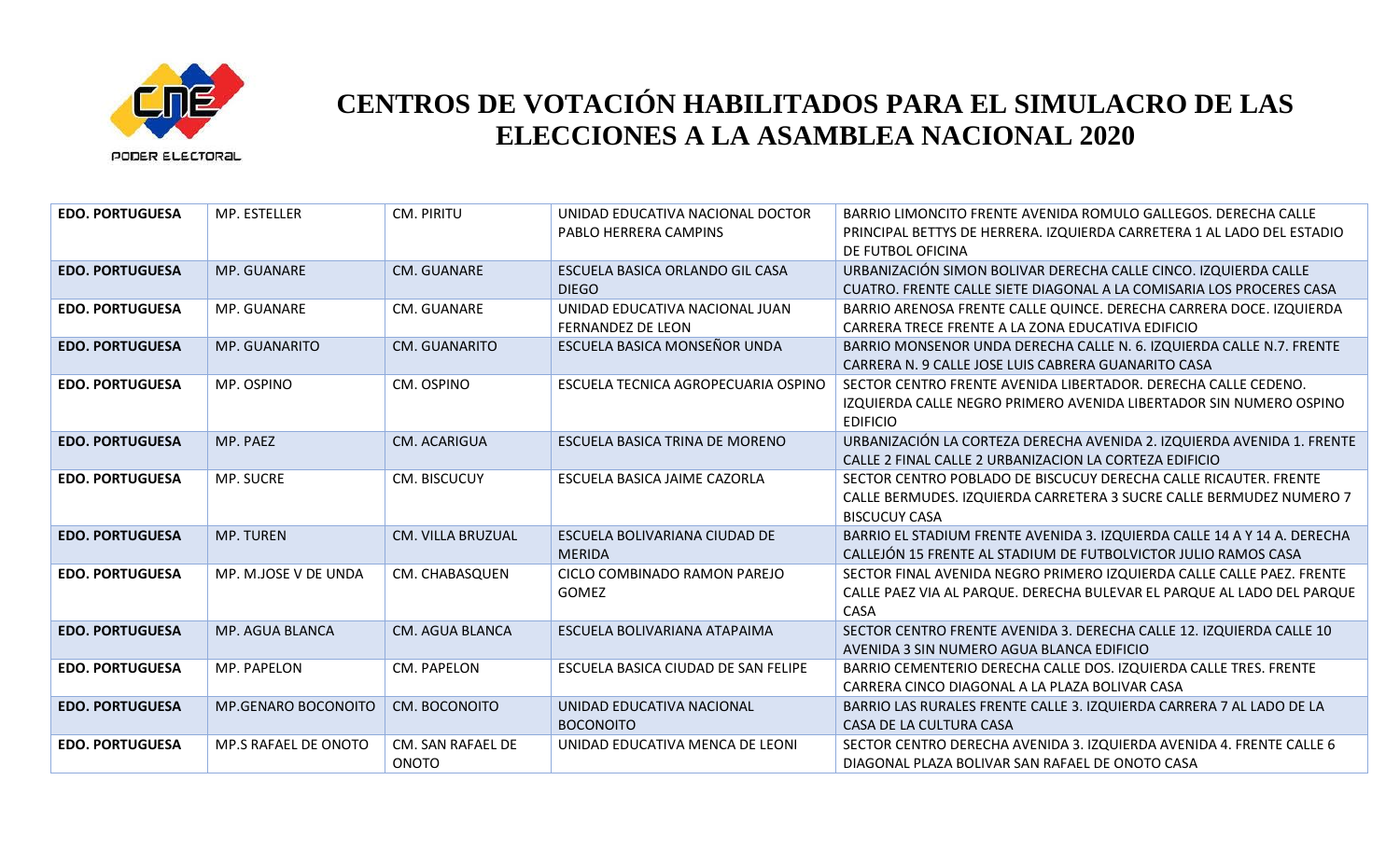

| <b>EDO. PORTUGUESA</b> | <b>MP. SANTA ROSALIA</b> | CM. EL PLAYON                   | ESCUELA BASICA EL PLAYON                                    | SECTOR CENTRO DERECHA AVENIDA COMERCIO. IZQUIERDA AVENIDA BOLIVAR.<br>FRENTE AVENIDA BOLIVAR CALLE BOLIVAR NUMERO 180 EL PLAYON CASA                                                                                                              |
|------------------------|--------------------------|---------------------------------|-------------------------------------------------------------|---------------------------------------------------------------------------------------------------------------------------------------------------------------------------------------------------------------------------------------------------|
| <b>EDO. SUCRE</b>      | MP. ARISMENDI            | PQ. RIO CARIBE                  | ESCUELA BOLIVARIANA ROJAS PAÚL                              | SECTOR AVENIDA BOLIVAR FRENTE AVENIDA BOLIVAR. DERECHA CALLE 23 DE<br>ENERO SECTOR 2. IZQUIERDA CALLE 23 DE ENERO SECTOR 3 AVENIDA BOLIVAR S-N<br><b>RIO CARIBE EDIFICIO</b>                                                                      |
| <b>EDO. SUCRE</b>      | MP. BENITEZ              | PQ. EL PILAR                    | UNIDAD EDUCATIVA JACINTO GUTIÉRREZ                          | SECTOR CALLE MIRANDA FRENTE CARRETERA PRINCIPAL. IZQUIERDA CALLEJÓN<br>PRINCIPAL. DERECHA VEREDA PRINCIPAL CALLE MIRANDA, EL PILAR EDIFICIO                                                                                                       |
| <b>EDO. SUCRE</b>      | MP. BERMUDEZ             | PQ. SANTA CATALINA              | INCE POLIVALENTE CARUPANO                                   | URBANIZACIÓN CANCHUNCHU IZQUIERDA AVENIDA PRINCIPAL. DERECHA CALLE<br>CALLE 19 D ABRIL. FRENTE CALLE CLASE SAN JOSE INCE POLIVALENTE CARUPANO,<br>CANCHUNCHU VIEJO, BARRIO 19 DE ABRIL, CALLE SAN JOSE, EDF. INCE, PLANTA<br><b>BAJA EDIFICIO</b> |
| <b>EDO. SUCRE</b>      | MP. CAJIGAL              | PQ. YAGUARAPARO                 | UNIDAD EDUCATIVA DR. JUAN MANUEL<br>CAJIGAL                 | URBANIZACIÓN YAGUARAPARO DERECHA CALLE BOLIVAR. IZQUIERDA CALLE<br>CARABOBO. FRENTE CALLE BOYACA YAGUARAPARO EDIFICIO                                                                                                                             |
| <b>EDO. SUCRE</b>      | MP. MARIÑO               | PQ. IRAPA                       | UNIDAD EDUCATIVA JOSÉ EUSTAQUIO<br><b>MACHADO</b>           | SECTOR CALLE SUCRE DERECHA CALLE SUCRE. IZQUIERDA CALLE SUCRE. FRENTE<br>CALLE PLAZA SUCRE CALLE SUCRE S-N IRAPA CASA                                                                                                                             |
| <b>EDO. SUCRE</b>      | MP. MEJIA                | CM. SAN ANT DEL<br><b>GOLFO</b> | UNIDAD EDUCATIVA LUISA AMALIA DE<br>RAMÍREZ                 | CASERÍO A 100 MTS DE LA ALCALDIA DE MEJIA DERECHA CALLE CALLE SAN JOSE.<br>FRENTE CALLE TORRE CANTV. IZQUIERDA CAMINO QUEBRADA CALLE SAN JOSÉ,<br>SAN ANTONIO DEL GOLFO EDIFICIO                                                                  |
| <b>EDO. SUCRE</b>      | MP. MONTES               | PQ. CUMANACOA                   | UNIDAD EDUCATIVA BOLIVARIANA JOSE<br><b>LUIS RAMOS</b>      | SECTOR CALLE LAS FLORES DERECHA CALLE PARQUE ANTONIO JOSE DE SUCRE.<br>IZQUIERDA CALLE CALLEJON PAMPERO. FRENTE CALLE CALLE LAS FLORES CALLE<br>LAS FLORES URB LAS FLORES SECTOR CUMANACOA EDIFICIO                                               |
| <b>EDO. SUCRE</b>      | MP. RIBERO               | PQ. CARIACO                     | LICEO BOLIVARIANO RAIMUNDO<br>MARTÍNEZ CENTENO              | SECTOR LA FUENTE DERECHA CALLE SANTA EDUVIGIS. IZQUIERDA CALLE ANGEL<br>MARIA ARCIA. FRENTE CALLE SUCRE FRENTE A LA PLAZA JUAN QUIJANO, CARIACO<br><b>CASA</b>                                                                                    |
| <b>EDO. SUCRE</b>      | MP. SUCRE                | PQ. ALTAGRACIA                  | UNIDAD EDUCATIVA REBECA MEJIA                               | URBANIZACIÓN LA LLANADA DERECHA AVENIDA PRINCIPAL SECTOR 4. IZQUIERDA<br>CALLEJÓN GIMNACIO DE LUCHA. FRENTE VEREDA VEREDA NUMERO 3 SECTOR<br>UNO URB LA LLANADA EDIFICIO                                                                          |
| <b>EDO. SUCRE</b>      | <b>MP. SUCRE</b>         | PQ. VALENTIN<br><b>VALIENTE</b> | ESCUELA PRIMARIA BOLIVARIANA ESTADO<br><b>NUEVA ESPARTA</b> | SECTOR CAIGUIRE FRENTE AVENIDA FINAL GRAN MARISCAL DE AYACUCO.<br>DERECHA CALLE CAIGUIRE. IZQUIERDA CALLE 7 AV GRAN MARISCAL, DIAGONAL<br>PREFECTURA VALENTÍN VALIENTE, CUMANÁ EDIFICIO                                                           |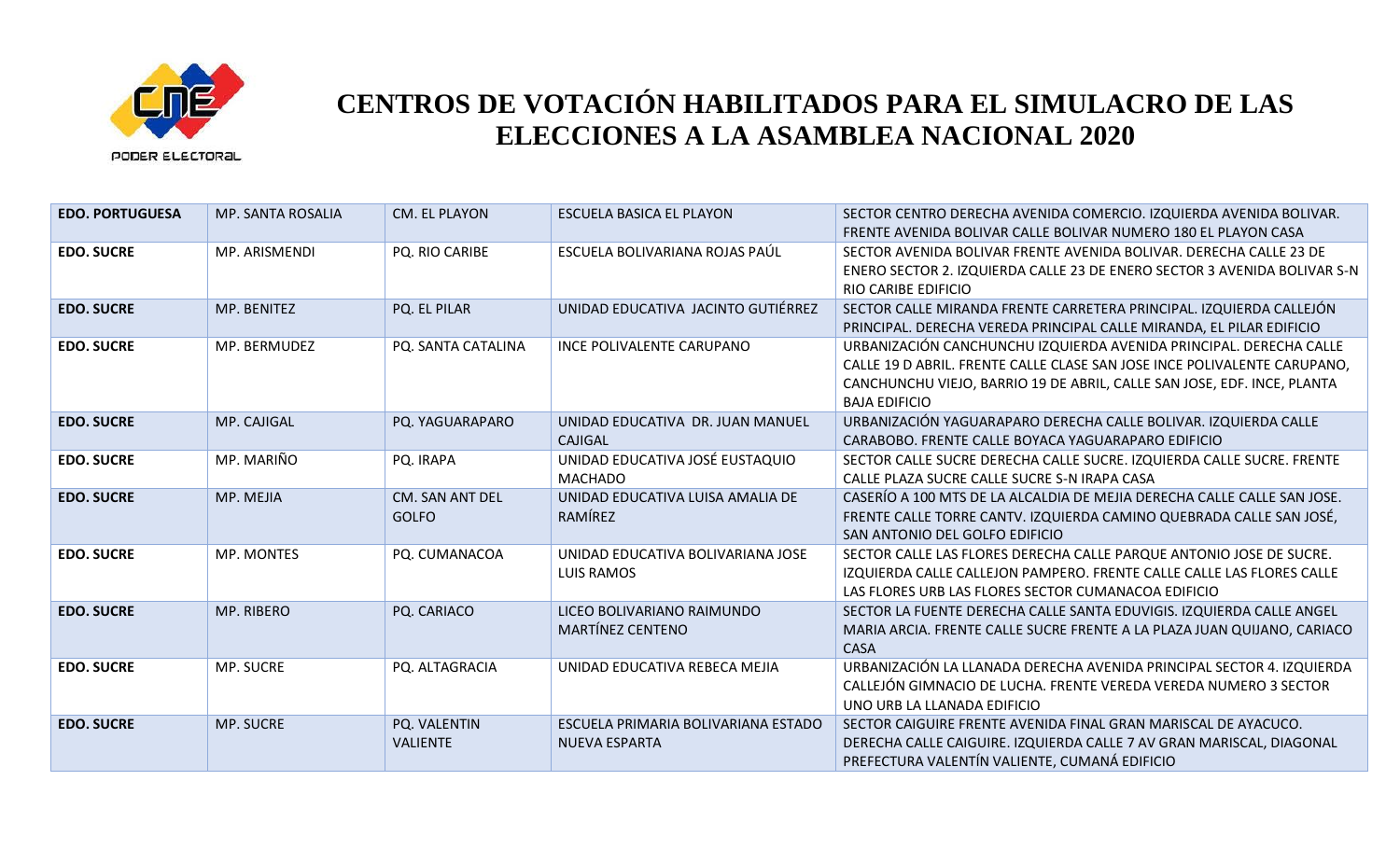

| <b>EDO. SUCRE</b>   | MP. VALDEZ                 | PQ. GUIRIA                         | ALDEA UNIVERSITARIA MISION SUCRE                               | SECTOR CENTRO DERECHA CALLE PAGALLOS. IZQUIERDA CALLE VIGIRIMA. FRENTE<br>CALLE MONAGAS DIAGONAL A LA POLICIA ESTADAL EDIFICIO                                                                          |
|---------------------|----------------------------|------------------------------------|----------------------------------------------------------------|---------------------------------------------------------------------------------------------------------------------------------------------------------------------------------------------------------|
| <b>EDO. SUCRE</b>   | <b>MP. ANDRES E BLANCO</b> | PQ. MARIÑO                         | UNIDAD EDUCATIVA JOSÉ MARÍA CARRERA                            | SECTOR EL AMBULATORIO O CDI DERECHA CALLE RICAUTER. IZQUIERDA CALLE<br>PARAISO. FRENTE CALLE LAS MARGARITA EL AMBULATORIO EDIFICIO                                                                      |
| <b>EDO. SUCRE</b>   | MP. LIBERTADOR             | PQ. TUNAPUY                        | UNIDAD EDUCATIVA PEDRO ELÍAS<br><b>MARCANO</b>                 | URBANIZACIÓN BOLIVAR DERECHA CALLE PRINCIPAL. IZQUIERDA CALLE ALI<br>PRIMERA. FRENTE CALLE SAN JUAN OFICINA CANTV CASA                                                                                  |
| <b>EDO. SUCRE</b>   | MP. ANDRES MATA            | PQ. SAN JOSE DE<br><b>AEROCUAR</b> | CASA DE LA CULTURA DOÑA INÉS SUBERO<br>PÉREZ                   | SECTOR SAN JOSE IZQUIERDA CALLE SUCRE. FRENTE CALLE BOLIVAR<br>AMBULATORIO RURAL SAN JOSE EDIFICIO                                                                                                      |
| <b>EDO. SUCRE</b>   | MP. BOLIVAR                | <b>CM. MARIGUITAR</b>              | UNIDAD EDUCATIVA FRANCISCO MEJÍAS                              | SECTOR CALLE MIRANDA FRENTE CALLE CALLE MIRANDA #29. IZQUIERDA<br>CALLEJÓN MEJIAS. DERECHA CAMINO DEPOSITO LAS PALOMAS CALLE MIRANDA<br>NUMERO 29 MARIGUITAR CASA                                       |
| <b>EDO. SUCRE</b>   | MP. CRUZ S ACOSTA          | PQ. ARAYA                          | LICEO BOLIVARIANO SALVADOR CÓRDOBA                             | SECTOR LA CARRETERA DERECHA CALLE CONCENTRACION. IZQUIERDA CALLE LA<br>OTRA BANDA. FRENTE CALLE PAEZ FRENTE AL PARQUE BOLIVAR EDIFICIO                                                                  |
| <b>EDO. TACHIRA</b> | MP. AYACUCHO               | CM. COLON                          | UNIDAD EDUCATIVA NACIONAL BARRIO<br><b>LAS FLORES</b>          | BARRIO LAS FLORES FRENTE CALLE 2. DERECHA CARRERA 5. IZQUIERDA CARRERA 6<br>DETRÁS DE LA IGLESIA SAN JOSÉ URDANETA CASA                                                                                 |
| <b>EDO. TACHIRA</b> | MP. BOLIVAR                | CM. SAN ANT DEL<br><b>TACHIRA</b>  | CENTRO DE EDUCACIÓN INICIAL GRACIELA<br><b>MERCHAN DE ISEA</b> | BARRIO LAGUNITAS FRENTE CALLE 3. DERECHA CARRERA 7. IZQUIERDA CARRERA 8<br>AL LADO DEL BANCO VENEZUELA CASA                                                                                             |
| <b>EDO. TACHIRA</b> | MP. CAPACHO NUEVO          | CM. CAPACHO NUEVO                  | ESCUELA BOLIVARIANA ESTADO MIRANDA                             | SECTOR BELLA VISTA DERECHA CALLE 4. IZQUIERDA CALLE 2. FRENTE CARRERA 5<br>AL FRENTE DE LA PASARELA CASA                                                                                                |
| <b>EDO. TACHIRA</b> | MP. CARDENAS               | CM. TARIBA                         | ESCUELA BOLIVARIANA RAFAEL ALVAREZ                             | SECTOR CENTRO DE TARIBA FRENTE CALLE 4. DERECHA CARRERA 8. IZQUIERDA<br>CARRERA 7 A DOS CUADRAS DEL REGISTRO PRINCIPAL EDIFICIO                                                                         |
| <b>EDO. TACHIRA</b> | MP. JAUREGUI               | CM. LA GRITA                       | UNIVERSIDAD SIMÓN RODRÍGUEZ NUCLEO<br><b>LA GRITA</b>          | URBANIZACIÓN LA GRITA, CASCO CENTRAL IZQUIERDA AVENIDA LOS PINOS.<br>FRENTE CARRERA 5. DERECHA PROLONGACIÓN FRANCISCO DE CACERES<br>DIAGONAL AL TERMINAL DE PASAJEROS CASA                              |
| <b>EDO. TACHIRA</b> | MP. JUNIN                  | <b>CM. RUBIO</b>                   | UNIDAD EDUCATIVA NACIONAL ESTADO<br><b>SUCRE</b>               | SECTOR EL CENTRO DERECHA AVENIDA 9. IZQUIERDA AVENIDA 11. FRENTE CALLE<br>13 FRENTE AL BANCO PROVINCIAL EDIFICIO                                                                                        |
| <b>EDO. TACHIRA</b> | MP. LOBATERA               | CM. LOBATERA                       | UNIDAD EDUCATIVA DOCTOR FRANCISCO<br>JAVIER GARCIA DE HEVIA    | URBANIZACIÓN LOBATERA DERECHA AVENIDA VIA POBLADO LOBATERA. FRENTE<br>AVENIDA PRESBITERO PEDRO MARIA MORALES. IZQUIERDA CARRETERA<br>PANAMERICANA A 200 METROS DEL ESTADIO TITO CESAR GUERRERO EDIFICIO |
| <b>EDO. TACHIRA</b> | MP. SAN CRISTOBAL          | PQ. LA CONCORDIA                   | UNIDAD EDUCATIVA LA CONCORDIA                                  | SECTOR LA CONCORDIA IZQUIERDA AVENIDA 5TA. FRENTE CALLE 5 BIS. DERECHA<br>CARRERA 6 FRENTE A LA DISTRIBUIDORA PANDOCK EDIFICIO                                                                          |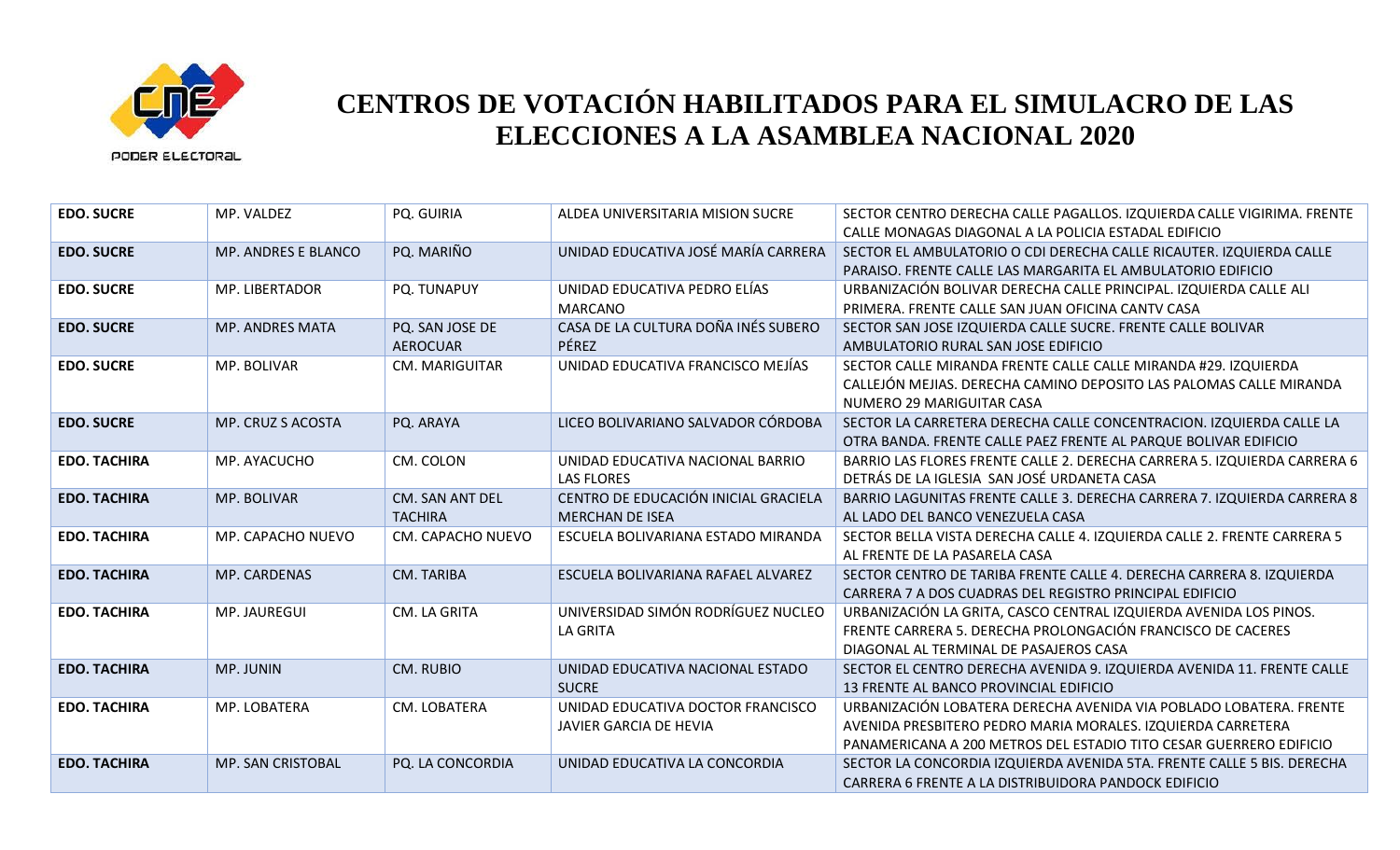

| <b>EDO. TACHIRA</b> | MP. SAN CRISTOBAL    | PQ. SN JUAN BAUTISTA               | ESCUELA BOLIVARIANA BUSTAMANTE                                                           | SECTOR LA ERMITA DERECHA CALLE 13. IZQUIERDA CALLE 14. FRENTE CARRERA 3<br>FRENTE A LA PLAZA PAEZ DE LA ERMITA CASA                                                                       |
|---------------------|----------------------|------------------------------------|------------------------------------------------------------------------------------------|-------------------------------------------------------------------------------------------------------------------------------------------------------------------------------------------|
| <b>EDO. TACHIRA</b> | MP. URIBANTE         | <b>CM. PREGONERO</b>               | UNIDAD EDUCATVA LICEO BOLIVARIANO<br><b>FRANCISCO DE BORJA Y MORA</b>                    | SECTOR CAPITAL IZQUIERDA AVENIDA JOSÉ RAMÓN TORRES. FRENTE CALLE 1.<br>DERECHA CARRERA 3 FRENTE AL ESTADIO MUNICIPAL CASA                                                                 |
| <b>EDO. TACHIRA</b> | MP. CORDOBA          | CM. STA. ANA DEL<br><b>TACHIRA</b> | ESCUELA BASICA NACIONAL BOLIVARIANA<br>DOCTOR FRANCISCO JAVIER GARCIA DE<br><b>HEVIA</b> | SECTOR SANTA TERESA FRENTE CALLE 12. DERECHA CARRERA 3. IZQUIERDA<br>CARRERA 4 FRENTE A LA ALCALDIA CASA                                                                                  |
| <b>EDO. TACHIRA</b> | MP. GARCIA DE HEVIA  | CM. LA FRIA                        | UNIDAD EDUCATIVA ESTADAL GENARO<br><b>MENDEZ MORENO</b>                                  | BARRIO EL CARMEN FRENTE CALLE 2. DERECHA CARRERA 15. IZQUIERDA CARRERA<br>14 AL LADO DE LA ESCUELA ESPECIAL DE LA FRÍA CASA                                                               |
| <b>EDO. TACHIRA</b> | MP. GUASIMOS         | CM. PALMIRA                        | ESCUELA BOLIVARIANA MONSEÑOR<br>TOMAS ANTONIO SAN MIGUEL                                 | SECTOR GRAMALOTE DERECHA CALLE 5. IZQUIERDA CALLE 4. FRENTE CARRERA 6<br>DIAGONAL A LA FUNERARIA SANTA ROSALIA EDIFICIO                                                                   |
| <b>EDO. TACHIRA</b> | MP. MICHELENA        | CM. MICHELENA                      | UNIDAD EDUCATIVA CAMILO PRADA                                                            | SECTOR SANTA RITA FRENTE CALLE 3. DERECHA CARRERA 5. IZQUIERDA CARRERA<br>4 PANAMERICANA A 200 METROS DEL BANCO SOFITASA EDIFICIO                                                         |
| <b>EDO. TACHIRA</b> | MP. LIBERTADOR       | CM. ABEJALES                       | ESCUELA BASICA ESTADAL FRANCISCO DE<br><b>BORJAS Y MORA</b>                              | URBANIZACIÓN ABEJALES FRENTE CALLE 5. DERECHA CARRERA 3. IZQUIERDA<br>CARRERA 2 DIAGONAL A LA OFICINA COMERCIAL DE CANTV CASA                                                             |
| <b>EDO. TACHIRA</b> | MP. PANAMERICANO     | CM. COLONCITO                      | UNIDAD EDUCATIVA MONSEÑOR RAFAEL<br><b>ARIAS BLANCO</b>                                  | URBANIZACIÓN MONSEÑOR RAFAEL ARIAS BLANCO DERECHA CALLE 11.<br>IZQUIERDA CALLE 9. FRENTE CARRERA 9 A 200 METROS DEL CENTRO<br>DIAGNOSTICO INTEGRAL CASA                                   |
| <b>EDO. TACHIRA</b> | MP.PEDRO MARIA UREÑA | CM. UREÑA                          | GRUPO ESCOLAR PEDRO MARIA DE UREÑA                                                       | BARRIO EL CENTRO DERECHA CALLE 8. IZQUIERDA CALLE 9. FRENTE CARRERA 4<br>DIAGONAL A LA ESTACION DE SERVICIO RECORD CASA                                                                   |
| <b>EDO. TACHIRA</b> | MP. SUCRE            | CM. QUENIQUEA                      | UNIDAD EDUCATIVA MONSEÑOR JUAN<br><b>BAUTISTA CASTRO</b>                                 | SECTOR ELEAZAR LOPEZ CONTRERAS IZQUIERDA CALLE 2. FRENTE CARRETERA<br>PRINCIPAL. DERECHA VEREDA LICEO SIMON RODRIGUEZ FRENTE A LA ESTACION<br>DE SERVICIO SAN JUDAS TADEO CASA            |
| <b>EDO. TACHIRA</b> | MP. ANDRES BELLO     | CM. CORDERO                        | ESCUELA NACIONAL BOLIVARIANA<br><b>DOCTOR VILLALOBOS</b>                                 | SECTOR CENTRO POBLADO FRENTE AVENIDA CRISTÓBAL MENDOZA. DERECHA<br>CALLE 14. IZQUIERDA CALLE 13 A 100 METROS DE LA IGLESIA MARÍA AUXILIADORA<br><b>EDIFICIO</b>                           |
| <b>EDO. TACHIRA</b> | MP. FERNANDEZ FEO    | <b>CM.SAN RAFAEL DEL</b><br>PIÑAL  | UNIVERSIDAD NACIONAL EXPERIMENTAL<br>DE LOS LLANOS EZEQUIEL ZAMORA                       | URBANIZACIÓN RENATO LAPORTA FRENTE CALLE PRINCIPAL. DERECHA CAMINO<br>CORPOELEC. IZQUIERDA CAMINO COMANDO DE POLICIA NACIONAL BOLIVARIANA<br>AL LADO DE POLICIA NACIONAL BOLIVARIANA CASA |
| <b>EDO. TACHIRA</b> | MP. CAPACHO VIEJO    | CM. CAPACHO VIEJO                  | ESCUELA BOLIVARIANA LIBERTAD                                                             | BARRIO EL ALTO DERECHA CALLE 2. IZQUIERDA CALLE 1. FRENTE CARRERA 4 AL<br>LADO DEL MINISTERIO DE AGRICULTURA Y TIERRA NUCLEO LIBERTAD CASA                                                |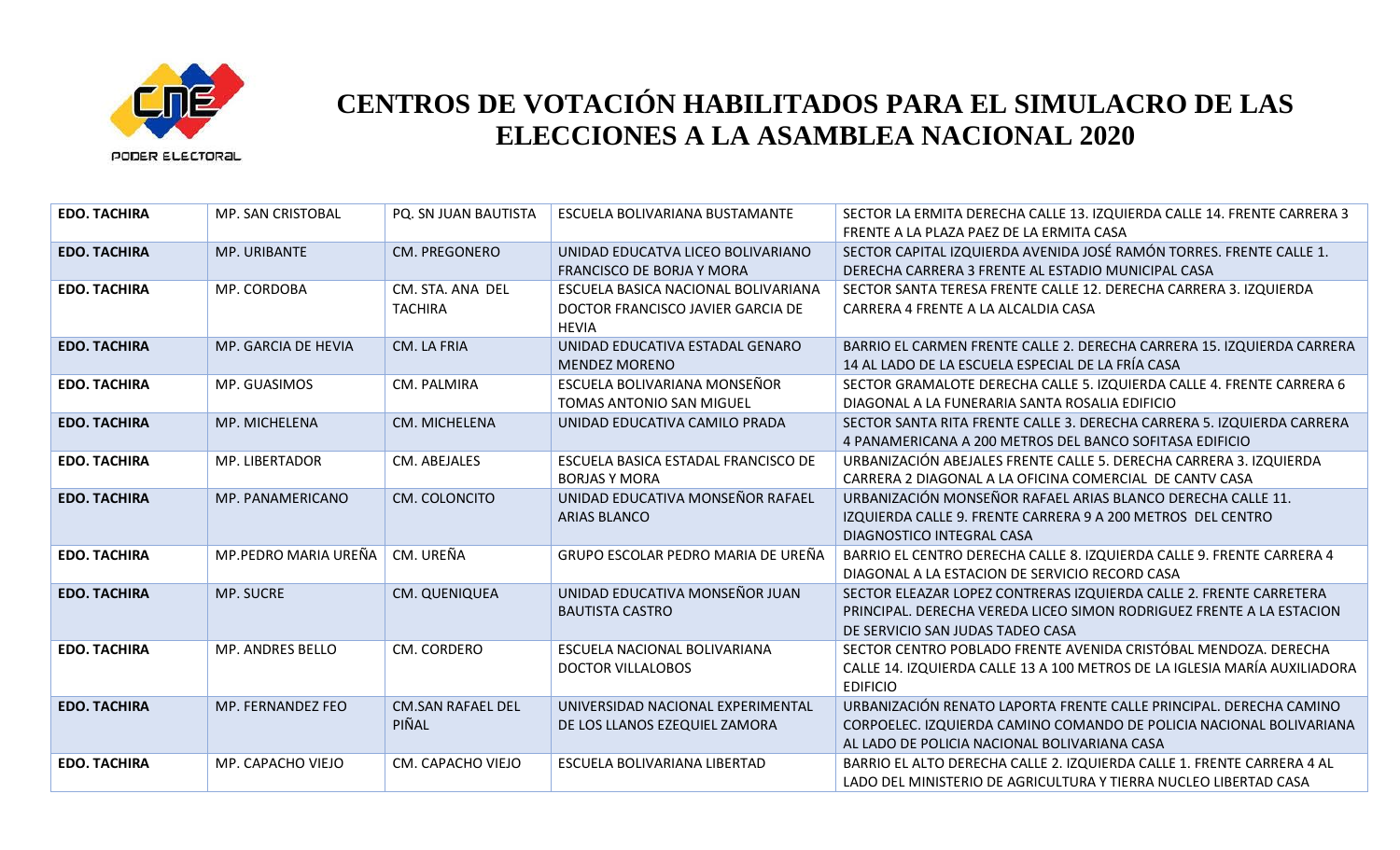

| <b>EDO. TACHIRA</b>  | MP. SAMUEL<br><b>MALDONADO</b> | CM. LA TENDIDA                    | UNIDAD EDUCATIVA MONSEÑOR<br>ALEJANDRO FERNÁNDEZ FEO      | SECTOR LA TENDIDA PARTE BAJA DERECHA AVENIDA 3. IZQUIERDA AVENIDA 2.<br>FRENTE CALLE 6 A UNA CUADRA DEL BANCO SOFITASA CASA                                                          |
|----------------------|--------------------------------|-----------------------------------|-----------------------------------------------------------|--------------------------------------------------------------------------------------------------------------------------------------------------------------------------------------|
| <b>EDO. TACHIRA</b>  | MP. SEBORUCO                   | CM. SEBORUCO                      | UNIDAD EDUCATVA BOLIVARIANA<br>FRANCISCO ANTONIO GUERRERO | SECTOR CASCO CENTRAL DERECHA CALLE 2. IZQUIERDA CALLE 1. FRENTE<br>CARRETERA VIA PRINCIPAL SEBORUCO - LA FRIA A 50 METROS DE LA CRUZ DE LA<br><b>MISION EDIFICIO</b>                 |
| <b>EDO. TACHIRA</b>  | MP. ANTONIO ROMULO C           | CM. LAS MESAS                     | UNIDAD EDUCATIVA ELEAZAR LOPEZ<br><b>CONTRERAS</b>        | SECTOR LAS MESAS IZQUIERDA CALLE CIEGA S/N. FRENTE CARRETERA NACIONAL<br>VIA LA GRITA. DERECHA CARRERA 11 FRENTE A LA PASARELA CASA                                                  |
| <b>EDO. TACHIRA</b>  | MP. FCO DE MIRANDA             | CM. SAN JOSE DE<br><b>BOLIVAR</b> | ESCUELA BASICA BOLIVARIANA REGINA DE<br>VELAZQUEZ         | SECTOR EL CEDRO FRENTE CALLE 2. DERECHA CARRERA 4. IZQUIERDA CARRERA 5 A<br>150 METROS DEL TERMINAL DE PASAJEROS CASA                                                                |
| <b>EDO. TACHIRA</b>  | MP. JOSE M. VARGAS             | CM. EL COBRE                      | ESCUELA NACIONAL BOLIVARIANA<br>MONSEÑOR ACEVEDO          | SECTOR CASCO CENTRAL DERECHA CALLE SUCRE. FRENTE CALLE PRINCIPAL VÍA<br>ALDEA LA VEGA. IZQUIERDA VEREDA VIVIENDAS FRENTE A LA PLAZA BOLÍVAR<br><b>CASA</b>                           |
| <b>EDO. TACHIRA</b>  | MP. RAFAEL URDANETA            | CM. DELICIAS                      | UNIDAD EDUCATIVA NACIONAL ARNOLDO<br><b>GABALDON</b>      | BARRIO COROMOTO DERECHA CALLE 3. IZQUIERDA CALLE 4. FRENTE CARRERA 4<br>FRENTE AL MERCADO MUNICIPAL EDIFICIO                                                                         |
| <b>EDO. TACHIRA</b>  | <b>MP. SIMON RODRIGUEZ</b>     | CM. SAN SIMON                     | <b>GRUPO ESCOLAR SIMÓN LEÓN</b>                           | SECTOR SAN SIMÓN FRENTE AVENIDA FINAL AV PAEZ. DERECHA CARRETERA VÍA<br>PUEBLO HONDO. IZQUIERDA CAMINO TERRENOS BALDIOS A 150 METROS DEL<br>TERMINAL DE PASAJEROS EDIFICIO           |
| <b>EDO. TACHIRA</b>  | <b>MP. TORBES</b>              | CM. SAN JOSECITO                  | ESCUELA ESTADAL GRADUADA MARÍA DEL<br>ROSARIO MARQUEZ     | SECTOR LA COLINA IZQUIERDA CALLE PRINCIPAL DE SAN JOSECITO. FRENTE<br>CARRERA 1. DERECHA TRONCAL 5 DIAGONAL A LA COMANDO DE LA POLICIA<br>TORBES. AL LADO LA U. E. SAN JOSECITO CASA |
| <b>EDO. TACHIRA</b>  | MP. SAN JUDAS TADEO            | CM. UMUQUENA                      | UNIDAD EDUCATIVA NACIONAL<br><b>UMUQUENA</b>              | URBANIZACIÓN PADRE FONSECA FRENTE CALLE 7. DERECHA CARRERA 2.<br>IZQUIERDA CARRERA 3 A 100 METROS DEL CLUB SOCIAL Y DEPORTIVO<br>UMUQUENA CASA                                       |
| <b>EDO. TRUJILLO</b> | MP. BETIJOQUE                  | PQ. BETIJOQUE                     | <b>GRUPO ESCOLAR DIEGO BUSTILLOS</b>                      | SECTOR MADRE SELVA 1 FRENTE AVENIDA 1 AL LADO DEL DISTRITO SANITARIO<br><b>EDIFICIO</b>                                                                                              |
| <b>EDO. TRUJILLO</b> | MP. BOCONO                     | PQ. BOCONO                        | UNIDAD EDUCATIVA JUAN BAUTISTA<br><b>DALLA COSTA</b>      | SECTOR EL RECODO IZQUIERDA CALLE GRAN COLOMBIA. FRENTE CALLE PAEZ<br>FRENTE AL ATENEO BARRIO EL SAMAN BOCONO EDIFICIO                                                                |
| <b>EDO. TRUJILLO</b> | MP. CARACHE                    | PQ. CARACHE                       | ESCUELA BOLIVARIANA DOCTOR ERNERT                         | SECTOR CARACHE, CASCO CENTRAL FRENTE AVENIDA 3 LIBERTAD A 50 METROS DE<br>LA IGLESIA EDIFICIO                                                                                        |
| <b>EDO. TRUJILLO</b> | MP. ESCUQUE                    | PQ. ESCUQUE                       | <b>GRUPO ESCOLAR EDUARDO BLANCO</b>                       | SECTOR EL CENTRO DERECHA CALLE CIPRIANO CASTRO. IZQUIERDA CALLE PADRE<br>JUAREZ. FRENTE CALLE BOLIVAR FRENTE AL AMBULATORIO EDIFICIO                                                 |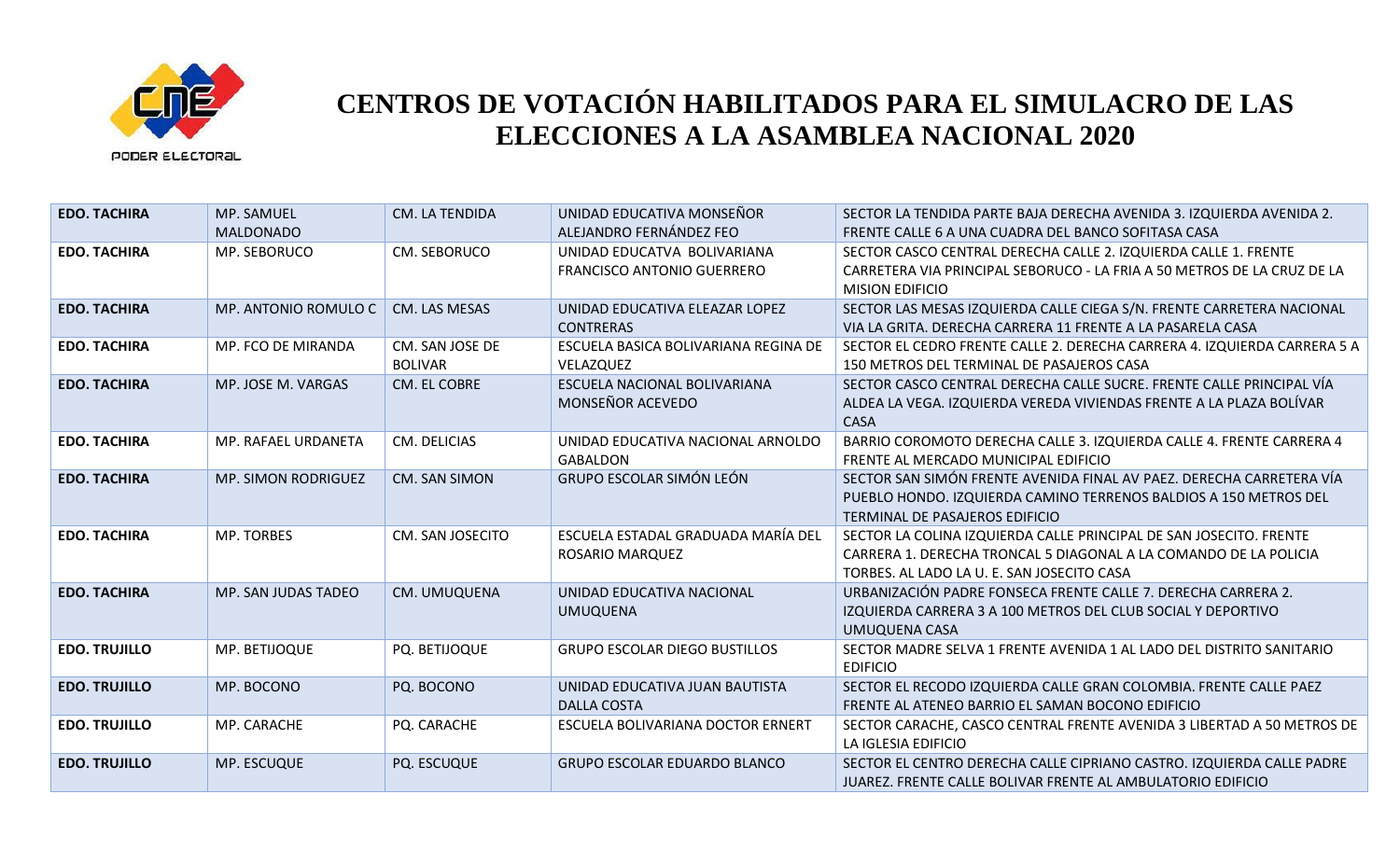

| <b>EDO. TRUJILLO</b> | MP. TRUJILLO             | PQ. CRISTOBAL<br><b>MENDOZA</b>     | ESCUELA BOLIVARIANA CARRILLO GUERRA                 | SECTOR SANTA ROSA FRENTE AVENIDA CORO. IZQUIERDA CALLE BATALLA CAMPAL<br>AGUA DE OBISPO AL LADO DE LA CARCEL NACIONAL DIAGONAL A LA CASA<br>SINDICAL EDIFICIO                                                                        |
|----------------------|--------------------------|-------------------------------------|-----------------------------------------------------|--------------------------------------------------------------------------------------------------------------------------------------------------------------------------------------------------------------------------------------|
| <b>EDO. TRUJILLO</b> | MP. URDANETA             | PQ. LA QUEBRADA                     | ESCUELA BOLIVARIANA TOSTA GARCIA                    | SECTOR VILLA SAN ROQUE FRENTE AVENIDA MILTON MAZARRY AL LADO DEL<br>LICEO PATROCINIO PENUELA RUÍZ EDIFICIO                                                                                                                           |
| <b>EDO. TRUJILLO</b> | MP. VALERA               | PQ. JUAN IGNACIO<br><b>MONTILLA</b> | ESCUELA BOLIVARIANA ELOISA FONSECA                  | SECTOR LA PLATA DERECHA AVENIDA 6. FRENTE AVENIDA CARACAS DIAGONAL A<br>POLLO SABROSO EDIFICIO                                                                                                                                       |
| <b>EDO. TRUJILLO</b> | MP. CANDELARIA           | PQ. CHEJENDE                        | ESCUELA BOLIVARIANA JOSE FELIPE<br><b>MARQUEZ</b>   | SECTOR AL ALCABALA FRENTE CALLE COMERCIO DIAGONAL A LA ESTACION DE<br><b>SERVICIO EDIFICIO</b>                                                                                                                                       |
| <b>EDO. TRUJILLO</b> | MP. MIRANDA              | PQ. EL DIVIDIVE                     | ESCUELA BOLIVARIANA ENRIQUE FLORES                  | SECTOR LAS RURALES IZQUIERDA AVENIDA PUEBLO VIEJO. FRENTE CALLE SAN<br>LUIS. DERECHA CARRETERA PANAMERICANA SECTOR BOLIMIR FRENTE AVENIDA<br>BOLIVAR. DERECHA CALLE LAS VEGAS. IZQUIERDA CALLE BOLIMR FRENTE A LA<br>PISTA CASA CASA |
| <b>EDO. TRUJILLO</b> | <b>MP. MONTE CARMELO</b> | PQ. MONTE CARMELO                   | LICEO ANTONIO ANSELMI BERTI                         | BARRIO AJURO FRENTE AVENIDA AVENIDA BARRIO AJURO. IZQUIERDA CALLE<br>TRANSVESAL AL BARRO. DERECHA VEREDA BARRIO AJURO 50 METROS DEL ARCO<br>DE BIENVENIDA A MONTE CARMELO CASA                                                       |
| <b>EDO. TRUJILLO</b> | MP. MOTATAN              | PQ. MOTATAN                         | LICEO BOLIVARIANO HILARIO PIZANI<br>ANSELMI         | SECTOR CENTRO FRENTE AVENIDA BOLIVAR. DERECHA CALLE 06. IZQUIERDA CALLE<br>05 AL LADO DE LA ALCALDIA EDIFICIO                                                                                                                        |
| <b>EDO. TRUJILLO</b> | MP. PAMPAN               | PQ. PAMPAN                          | LICEO BOLIVARIANO RAFAEL MARIA<br><b>URRECHEAGA</b> | SECTOR CALLE ARRIBA FRENTE CALLE SAN RAFAEL AL LADO DEL CENTRO<br>DIAGNÓSTICO INTEGRAL CASA                                                                                                                                          |
| <b>EDO. TRUJILLO</b> | MP.S RAFAEL CARVAJAL     | PQ. CAMPO ALEGRE                    | UNIDAD EDUCATIVA RAFAEL QUEVEDO<br><b>URBINA</b>    | SECTOR CAMPO ALEGRE IZQUIERDA AVENIDA PRINCIPAL. DERECHA CALLE SIN<br>NUMERO. FRENTE CALLE QUINTA A 50 METROS DE PREFECTURA CAMPO ALEGRE<br><b>EDIFICIO</b>                                                                          |
| <b>EDO. TRUJILLO</b> | MP. SUCRE                | PQ. SABANA DE<br><b>MENDOZA</b>     | UNIDAD BÁSICA MERCEDEZ DIAZ                         | SECTOR PALMA BERICAL DERECHA CALLE URDANETA. FRENTE CALLE LAS<br>PALMITAS A 500 METROS DEL HOSPITAL EDIFICIO                                                                                                                         |
| <b>EDO. TRUJILLO</b> | MP. ANDRES BELLO         | PQ. SANTA ISABEL                    | UNIDAD BÁSICA PASCUAL IGNACIO<br>VILLASMIL          | CASERÍO SANTA ISABEL FRENTE CARRETERA PRINCIPAL DIAGONAL A LA PLAZA DE<br>SANTA ISABEL CASA                                                                                                                                          |
| <b>EDO. TRUJILLO</b> | MP. BOLIVAR              | PQ. SABANA GRANDE                   | UNIDAD BÁSICA NACIONAL MARCELINO<br>ZAMBRANO        | SECTOR SABANA GRANDE FRENTE AVENIDA MIRANDA, DERECHA CARRETERA<br>PPAL. IZQUIERDA CARRETERA PPAL A 500 METROS DE LA PANAMERICANA<br><b>EDIFICIO</b>                                                                                  |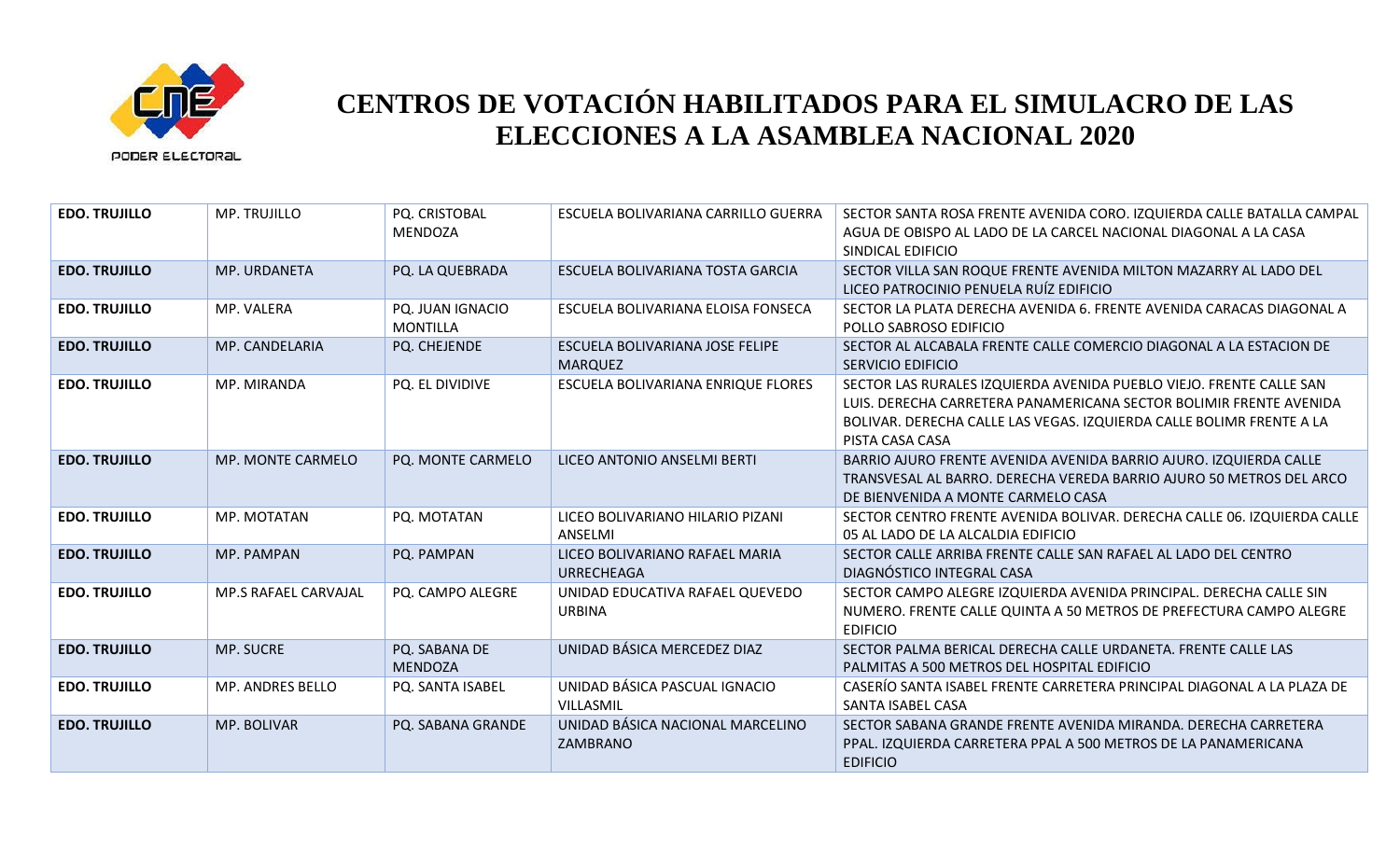

| <b>EDO. TRUJILLO</b> | MP. J.F.MARQUEZ C.          | <b>PQ. EL SOCORRO</b> | ESCUELA PRIMARIA BOLIVARIANA VIRGILIO<br><b>GERMAN DÍAZ</b> | CASERÍO EL PARADERO FRENTE CALLE ARROYO FRENTE A LA ALCALDIA CASA                                                                                                              |
|----------------------|-----------------------------|-----------------------|-------------------------------------------------------------|--------------------------------------------------------------------------------------------------------------------------------------------------------------------------------|
| <b>EDO. TRUJILLO</b> | MP. J.V. CAMPO ELIAS        | PQ. CAMPO ELIAS       | ESCUELA BOLIVARIANA PORTILLO Y<br><b>VALERA</b>             | SECTOR LA MESA CARRETERA NACIONAL CAMPO ELIAS VIA BISCUCUY FRENTE<br>TRONCAL 007 VIA MUNICIPIO BOCONO FRENTE A LA ESTACION DE SERVICIO EL<br>TRIUNFO (LLANO PETROL) EDIFICIO   |
| <b>EDO. TRUJILLO</b> | MP. LA CEIBA                | PQ. SANTA APOLONIA    | ESCUELA BÁSICA SANTA APOLONIA                               | SECTOR LA FLORIDA FRENTE CALLE LA FLORIDA DIAGONAL A LA PLAZA SANTA<br>APOLONIA CASA                                                                                           |
| <b>EDO. TRUJILLO</b> | MP. PAMPANITO               | PQ. PAMPANITO         | ESCUELA BOLIVARIANA JUAN IGNACIO<br><b>MONTILLA</b>         | SECTOR PAMPANITO IZQUIERDA AVENIDA CARRETERA VIEJA TRUJILLO VALERA.<br>FRENTE AVENIDA RAFAEL ANTONIO AYALA. DERECHA CALLE AYALA DIAGONAL A<br>LA FARMACIA MI FARMACIA EDIFICIO |
| <b>EDO. YARACUY</b>  | MP. BOLIVAR                 | CM. AROA              | ESCUELA BASICA CARMELO FERNANDEZ                            | SECTOR CENTRO DERECHA CALLE SUCRE. IZQUIERDA CALLE DE LA UNEFA. FRENTE<br>CALLE HOSPITAL VIEJO AVENIDA PRINCIPAL FINAL CALLE COMERCIO AROA.<br><b>EDIFICIO</b>                 |
| <b>EDO. YARACUY</b>  | MP. BRUZUAL                 | CM. CHIVACOA          | ESCUELA INTEGRAL BOLIVARIANA<br><b>ESCALONA Y CALATAYUD</b> | BARRIO CENTRO FRENTE AVENIDA 9. DERECHA CALLE 14. IZQUIERDA CALLE 13<br>FRENTE A POLLO CRUJIENTE CASA                                                                          |
| <b>EDO. YARACUY</b>  | MP. NIRGUA                  | <b>CM. NIRGUA</b>     | ESCUELA BASICA FRANCISCO JAVIER<br><b>USTARIZ</b>           | SECTOR PLAZA SUCRE DERECHA CALLE CALLE 2. IZQUIERDA CALLE AL LADO DE LA<br>PLAZA SUCRE. FRENTE CALLE AVENIDA 6 BANCO PROVINCIAL EDIFICIO                                       |
| <b>EDO. YARACUY</b>  | MP. SAN FELIPE              | CM. SAN FELIPE        | ESCUELA BASICA REPUBLICA DE<br><b>NICARAGUA</b>             | SECTOR CAJA DE AGUA DERECHA AVENIDA 7. IZQUIERDA AVENIDA 8. FRENTE<br>AVENIDA CARACAS DIAGONAL PLAZA BOLIVAR DE SAN FELIPE EDIFICIO                                            |
| <b>EDO. YARACUY</b>  | MP. SAN FELIPE              | PQ. ALBARICO          | UNIDAD EDUCATIVA YARACUY                                    | SECTOR TARTAGAL DERECHA AVENIDA REVOLUCION. IZQUIERDA CALLE LA CEIBA.<br>FRENTE CALLE PRINCIPAL A UNA CUADRA DE LA LICORERIA LA MANGA ALBARICO<br><b>CASA</b>                  |
| <b>EDO. YARACUY</b>  | <b>MP. SUCRE</b>            | CM. GUAMA             | ESCUELA BASICA BOLIVARIANA JOSE<br><b>TOMAS GONZALEZ</b>    | SECTOR CENTRO FRENTE AVENIDA BOLIVAR. DERECHA CALLEJÓN LOS PEREZ.<br>IZQUIERDA CALLEJÓN LOS MENDOZA DIAGONAL AL JARDIN DE INFANCIA PEDRO<br><b>CORDIDO CASA</b>                |
| <b>EDO. YARACUY</b>  | MP. URACHICHE               | CM. URACHICHE         | ESCUELA BASICA JACINTO GUTIERREZ COLL                       | SECTOR EL CENTRO DERECHA CALLE 5. IZQUIERDA CALLE 6. FRENTE CARRERA 4<br>DIAGONAL A LA ALCALDIA DEL MUNICIPIO URACHICHE EDIFICIO                                               |
| <b>EDO. YARACUY</b>  | MP. PEÑA                    | <b>CM. YARITAGUA</b>  | ESCUELA BASICA MANUEL CEDEÑO                                | SECTOR CENTRO FRENTE AVENIDA PADRE TORRE. DERECHA CARRERA 13.<br>IZQUIERDA CARRERA 14 FRENTE AL BANCO PROVINCIAL CASA                                                          |
| <b>EDO. YARACUY</b>  | <b>MP.JOSE ANTONIO PAEZ</b> | CM. SABANA DE PARRA   | ESCUELA INTEGRAL BOLIVARIANA<br><b>MAYURUPI</b>             | SECTOR CUATRO ESQUINA 1 FRENTE CALLE 9. DERECHA CARRERA 5. IZQUIERDA<br>CARRERA 6 A UNA CUADRA DE LA IGLESIA NUESTRA SEÑORA DEL ROSARIO. CASA                                  |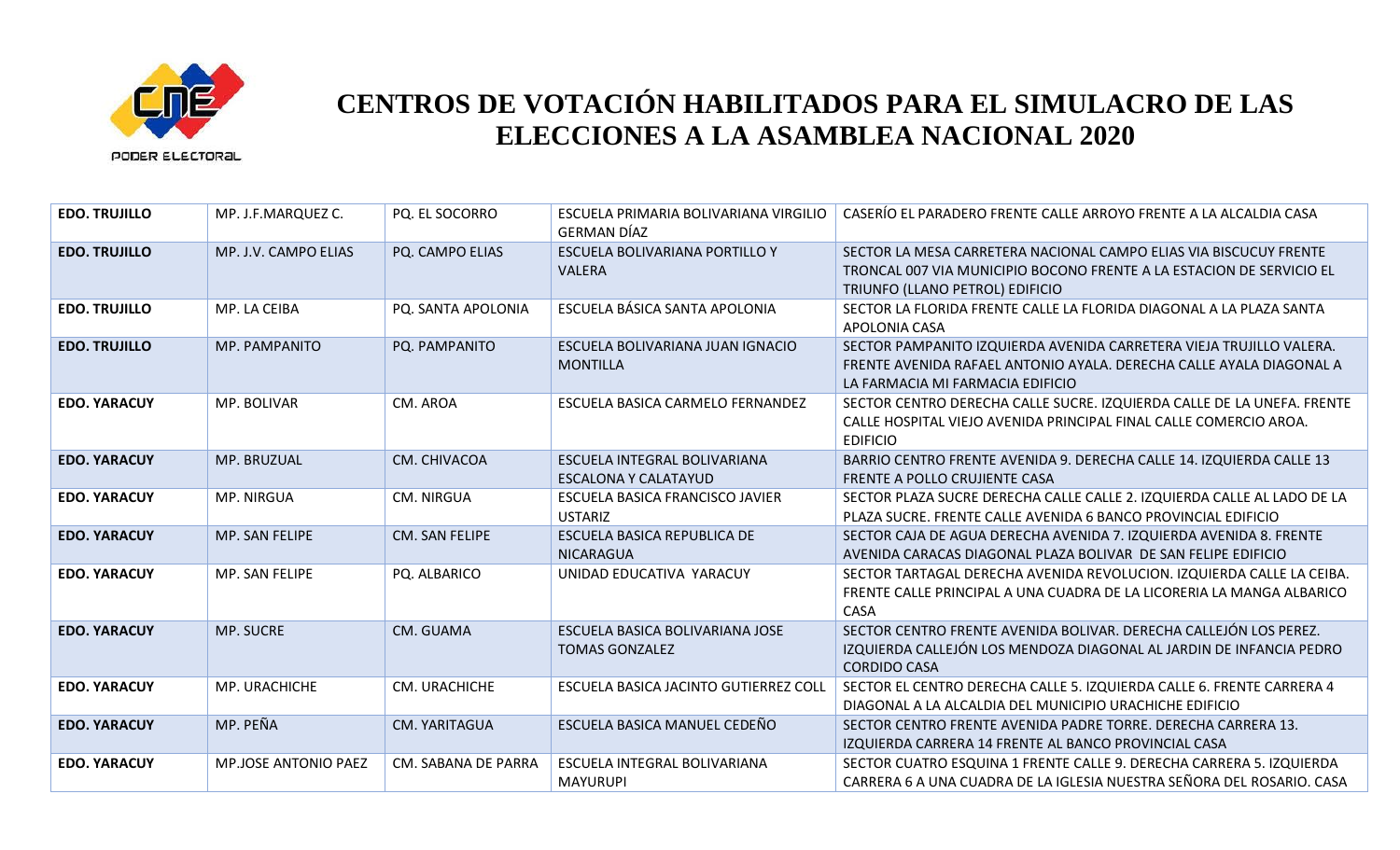

| <b>EDO. YARACUY</b> | MP. LA TRINIDAD      | <b>CM. BORAURE</b>                | ESCUELA BASICA JOSE ANTONIO PAEZ                            | SECTOR CANO AMARILLO FRENTE AVENIDA PAEZ. DERECHA CALLE 12. IZQUIERDA<br>CALLE 13 FRENTE A LA ALCALDIA CASA                                                                                                                                 |
|---------------------|----------------------|-----------------------------------|-------------------------------------------------------------|---------------------------------------------------------------------------------------------------------------------------------------------------------------------------------------------------------------------------------------------|
| <b>EDO. YARACUY</b> | MP. COCOROTE         | CM. COCOROTE                      | ESCUELA BASICA DOCTOR LEON TRUJILLO                         | URBANIZACIÓN LAS ACEQUIAS FRENTE AVENIDA BOLIVAR. DERECHA CALLE<br>ESTADIO ELIECER CAMACHO. IZQUIERDA CALLE EL CALVARIO AL LADO DEL<br>ESTADIO ELIECER CAMACHO CASA                                                                         |
| <b>EDO. YARACUY</b> | MP. INDEPENDENCIA    | CM. INDEPENDENCIA                 | ESCUELA BASICA ANA ELISA LOPEZ                              | SECTOR COROCITO IZQUIERDA AVENIDA CARTAGENA. DERECHA CALLE 12. FRENTE<br>CALLE 28 DIAGONAL A EL LICEO JUAN JOSE DE MAYA CASA                                                                                                                |
| <b>EDO. YARACUY</b> | MP. ARISTIDES BASTID | CM. SAN PABLO                     | ESCUELA BASICA LUISA DE MORALES                             | SECTOR CENTRO FRENTE AVENIDA 1. DERECHA CALLE ESCUELA BASICA SAN<br>PABLO. IZQUIERDA CALLE CASA PARTICULAR A UNA CUADRA DE LA PARADA DE LA<br>RUTA SOCIAL SAN PABLO EDIFICIO                                                                |
| <b>EDO. YARACUY</b> | MP. MANUEL MONGE     | <b>CM. YUMARE</b>                 | <b>ESCUELA BASICA TOMAS GIMENEZ.</b>                        | CASERÍO YUMARE FRENTE AVENIDA PRINCIPAL MARIN AROA. IZQUIERDA CALLE<br>PRINCIPAL. DERECHA CAMINO CASA PARTICULAR FAMILA CASTELLANOS FRENTE<br>AL NEGOCIO DE FOTOCOPIADO BERTRIMAR CASA                                                      |
| <b>EDO. YARACUY</b> | MP. VEROES           | PQ. EL GUAYABO                    | LICEO BOLIVARIANO FRANCISCO HERRERA<br><b>VEGA</b>          | CASERÍO CASIMIRO VASQUEZ IZQUIERDA CALLE VENEZUELA. FRENTE CALLE CALLE<br>BOLIVIA AL LADO DEL CENTRO CULTURAL ANDRES BELLO CASA                                                                                                             |
| <b>EDO. ZULIA</b>   | MP. BARALT           | PQ. LIBERTADOR                    | UNIDAD BASICA ESTADAL ANDRES BELLO                          | URBANIZACIÓN CAMPO ALEGRIA DERECHA CALLE PRIMERA TRANSVERSAL DE<br>RANCHO GRANDO. IZQUIERDA CALLE SEGUNDA TRANVERSAL DE CARORITA.<br>FRENTE PROLONGACIÓN FRENTE A LA PLAZA ANDRES BELLO CALLE ALEGRIA<br>CAMPO ALEGRIA MENE GRANDE EDIFICIO |
| <b>EDO. ZULIA</b>   | MP. SANTA RITA       | PQ. SANTA RITA                    | UNIDAD EDUCATIVA ESTADAL DOCTOR.<br>ANTONIO JOSE URQUINAONA | SECTOR CASCO CENTRAL FRENTE AVENIDA PRINCIPAL PEDRO LUCAS URRIBARRI.<br>DERECHA SENDERO NULL. IZQUIERDA TRONCAL NULL AL LADO DE LA ANTENA D<br><b>CANTV CASA</b>                                                                            |
| <b>EDO. ZULIA</b>   | MP. COLON            | PQ. SANTA BARBARA                 | ESCUELA BASICA NACIONAL ALMIRANTE<br>PADILLA                | SECTOR CENTRAL FRENTE AVENIDA 10. DERECHA CALLE 7. IZQUIERDA CALLE 6<br>AVENIDA 10 SANTA BARBARA EDIFICIO                                                                                                                                   |
| <b>EDO. ZULIA</b>   | MP. MARA             | PQ. SAN RAFAEL                    | ESCUELA BASICA NACIONAL NAZARET                             | BARRIO NAZARET FRENTE AVENIDA ESTADIO. IZQUIERDA CARRETERA BARRIO.<br>DERECHA CALLEJÓN BARRIO BARRIO NAZARET EL MOJAN CASA                                                                                                                  |
| <b>EDO. ZULIA</b>   | MP. MARACAIBO        | PQ. OLEGARIO<br><b>VILLALOBOS</b> | ESCUELA BASICA ESTADAL LUCILA<br><b>PALACIOS</b>            | SECTOR LA ESTRELLA FRENTE AVENIDA 11. IZQUIERDA CALLE 66 AVENIDA DOS<br>URBANIZACION LA ESTRELLA ENTRE CALLE 66 Y 66A CASA                                                                                                                  |
| <b>EDO. ZULIA</b>   | MP. MARACAIBO        | PQ.CARACCIOLO PARRA<br>PEREZ      | <b>INCE CONSTRUCCION</b>                                    | BARRIO PANAMERICANO IZQUIERDA AVENIDA 73. FRENTE CALLE 72 BARRIO<br>PANAMERICANO DETRAS DEL PERIFERICO LA LIMPIA AVENIDA 73 CON CALLE 72<br>GALPÓN                                                                                          |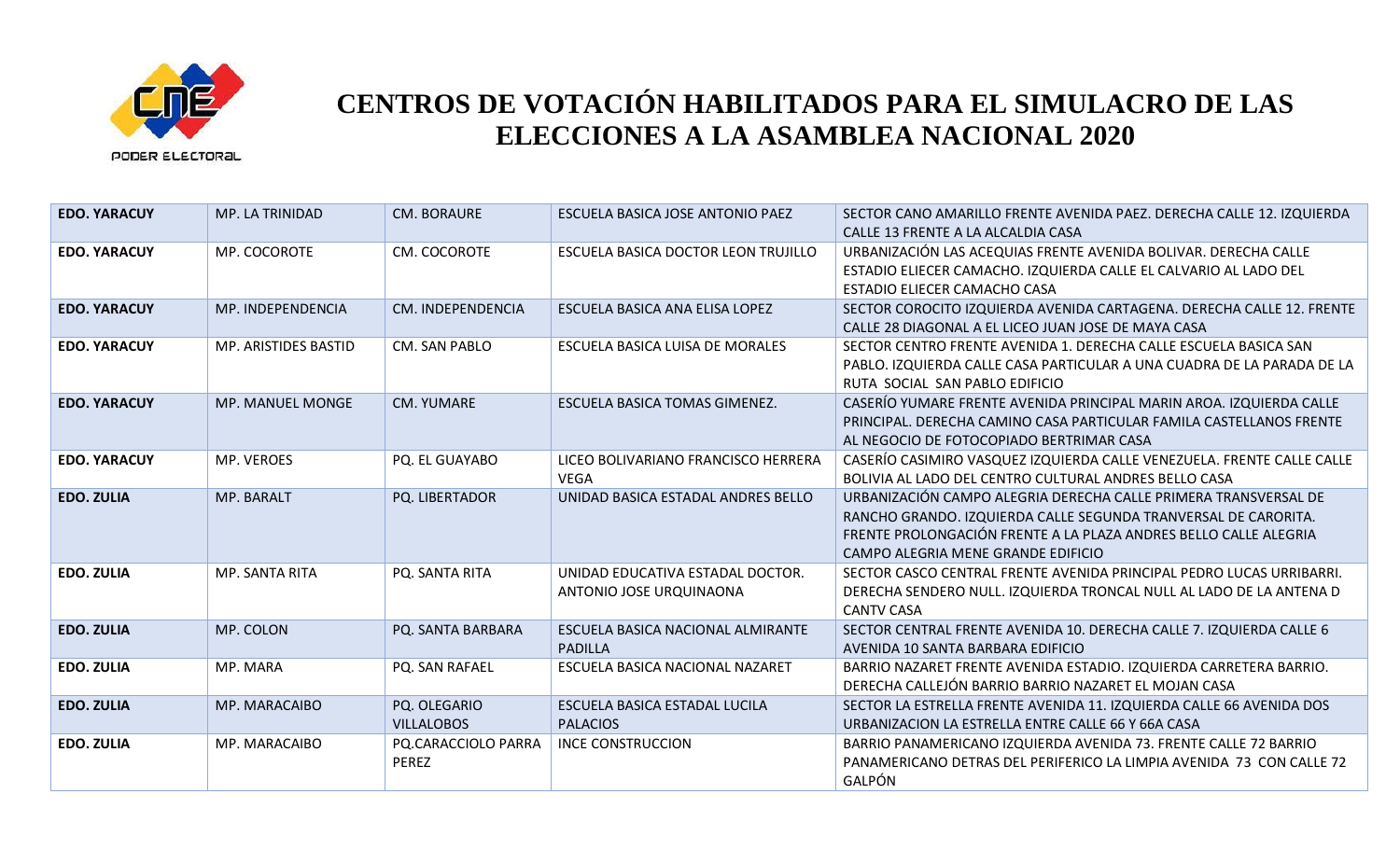

| <b>EDO. ZULIA</b> | MP. MARACAIBO                        | PQ. CACIQUE MARA                    | UNIDAD EDUCATIVA NACIONAL COLEGIO<br><b>GONZAGA</b>                                | BARRIO SAN JOSE SECTOR LOS POSTES NEGROS IZQUIERDA AVENIDA SOCORRO.<br>FRENTE AVENIDA 35. DERECHA CALLE FALCON BARRIO SAN JOSE AVENIDA 35<br>NUMERO, 92F-250 EDIFICIO                                                                                              |
|-------------------|--------------------------------------|-------------------------------------|------------------------------------------------------------------------------------|--------------------------------------------------------------------------------------------------------------------------------------------------------------------------------------------------------------------------------------------------------------------|
| <b>EDO. ZULIA</b> | MP. MARACAIBO                        | PQ. FRANCISCO<br><b>EUGENIO B</b>   | UNIDAD EDUCATIVA NACIONAL FE Y<br>ALEGRIA LA CHINITA                               | URBANIZACIÓN CUATRICENTENARIO AVENIDA PRINCIPAL NUMERO 95-75 FRENTE<br>AVENIDA PRINCIPAL CUATRICENTENARIA. DERECHA CALLE SIN NUMERO.<br>IZQUIERDA CALLE SIN NUMERO URBANIZACION CUATRICENTENARIO AVENIDA<br>PRINCIPAL FRENTE A LA FERRETERIA CUATRICENTENARIA CASA |
| <b>EDO. ZULIA</b> | MP. MARACAIBO                        | PQ. ANTONIO BORJAS<br><b>ROMERO</b> | UNIDAD EDUCATIVA NACIONAL<br>ARQUIDIOCESANA MONSEÑOR OLEGARIO<br><b>VILLALOBOS</b> | BARRIO ANIBAL OSPINO FRENTE AVENIDA PRINCIPAL. IZQUIERDA CALLE 111A<br>BARRIO ANIBAL OSPINO, AVENIDA.PRINCIPAL.CALLE 111A 79F-295 CASA                                                                                                                             |
| <b>EDO. ZULIA</b> | MP. MIRANDA                          | PQ. ALTAGRACIA                      | <b>GRUPO ESCOLAR NACIONAL ALEJANDRO</b><br><b>FUENMAYOR</b>                        | SECTOR CASCO CENTRAL FRENTE AVENIDA 4 FRENTE A LA PLAZA BOLIVAR.<br>DERECHA CALLE 11. IZQUIERDA CALLE 10 AVENIDA 4 PUERTOS DE ALTAGRACIA<br><b>EDIFICIO</b>                                                                                                        |
| <b>EDO. ZULIA</b> | MP. INDIGENA BLVNO<br><b>GUAJIRA</b> | PQ. SINAMAICA                       | ESCUELA BASICA ESTADAL SAN FRANCISCO<br>DE ASIS                                    | SECTOR PLAZA BOLIVAR FRENTE AVENIDA PRINCIPAL. DERECHA CALLE PRINCIPAL.<br>IZQUIERDA CALLE PLAZA NUMERO 14-48 CALLE PRINCIPAL SINAMAICA EDIFICIO                                                                                                                   |
| <b>EDO. ZULIA</b> | MP. MACHIQUES DE P                   | PQ. LIBERTAD                        | UNIDAD EDUCATIVA NACIONAL ISMAEL<br><b>URDANETA</b>                                | SECTOR VALLE FRIO DERECHA AVENIDA NUEVA DELICIAS. IZQUIERDA AVENIDA<br>CHIQUINQUIRA. FRENTE CALLE INDEPENDENCIA CALLE INDEPENDENCIA ESQUINA<br>CHIQUINQUIRA MACHIQUES EDIFICIO                                                                                     |
| <b>EDO. ZULIA</b> | <b>MP. SUCRE</b>                     | PQ. ROMULO<br><b>GALLEGOS</b>       | ESCUELA BASICA ESTADAL DON MARIO<br><b>BRICEÑO IRAGORRY</b>                        | SECTOR CASCO CENTRAL FRENTE AVENIDA CORREDOR VIAL ANTONIO JOSE DE<br>SUCRE. DERECHA CALLE LA IGLESIA LA INMACULADA. IZQUIERDA CALLE EL LICEO<br>CARRETERA A BOBURES CAJA SECA DIAGONL AL CICPC EDIFICIO                                                            |
| <b>EDO. ZULIA</b> | MP. LA CAÑADA DE U.                  | PQ. CONCEPCION                      | ESCUELA BASICA ESTADAL SILVIO GALVIZ                                               | SECTOR LA PLAZA FRENTE AVENIDA PRINCIPAL. DERECHA CALLE 37.98. IZQUIERDA<br>CALLE 36, 97 AVENIDA PRINCIPAL NUMERO 37-98 LA CONCEPCION CASA                                                                                                                         |
| <b>EDO. ZULIA</b> | <b>MP. LAGUNILLAS</b>                | PQ. ALONSO DE OJEDA                 | ESCUELA BASICA NACIONAL FRANCISCO<br><b>ANTONIO ZEA</b>                            | SECTOR ELEAZAR LOPEZ CONTRERAS SEGUNDA ETAPA FRENTE AVENIDA 41.<br>DERECHA CALLE MIRANDA. IZQUIERDA CALLE BRASIL AVENIDA 41 ENTRE CALLE<br>MIRANDA Y VARGAS EDIFICIO                                                                                               |
| <b>EDO. ZULIA</b> | MP. CATATUMBO                        | PQ. ENCONTRADOS                     | UNIDAD EDUCATIVA ESTADAL DOCTOR.<br>ALBERTO RONCAJOLO                              | SECTOR AVENIDA LOS ROBLES ENCONTRADOS CASA SIN NUMERO DERECHA<br>AVENIDA URDANETA. FRENTE AVENIDA LOS ROBLES. IZQUIERDA CALLEJÓN CASA<br>DE LAURA ROMERO FRENTE A LA INTENDENCIA MUNICIPAL DE ENCONTRADOS<br><b>CASA</b>                                           |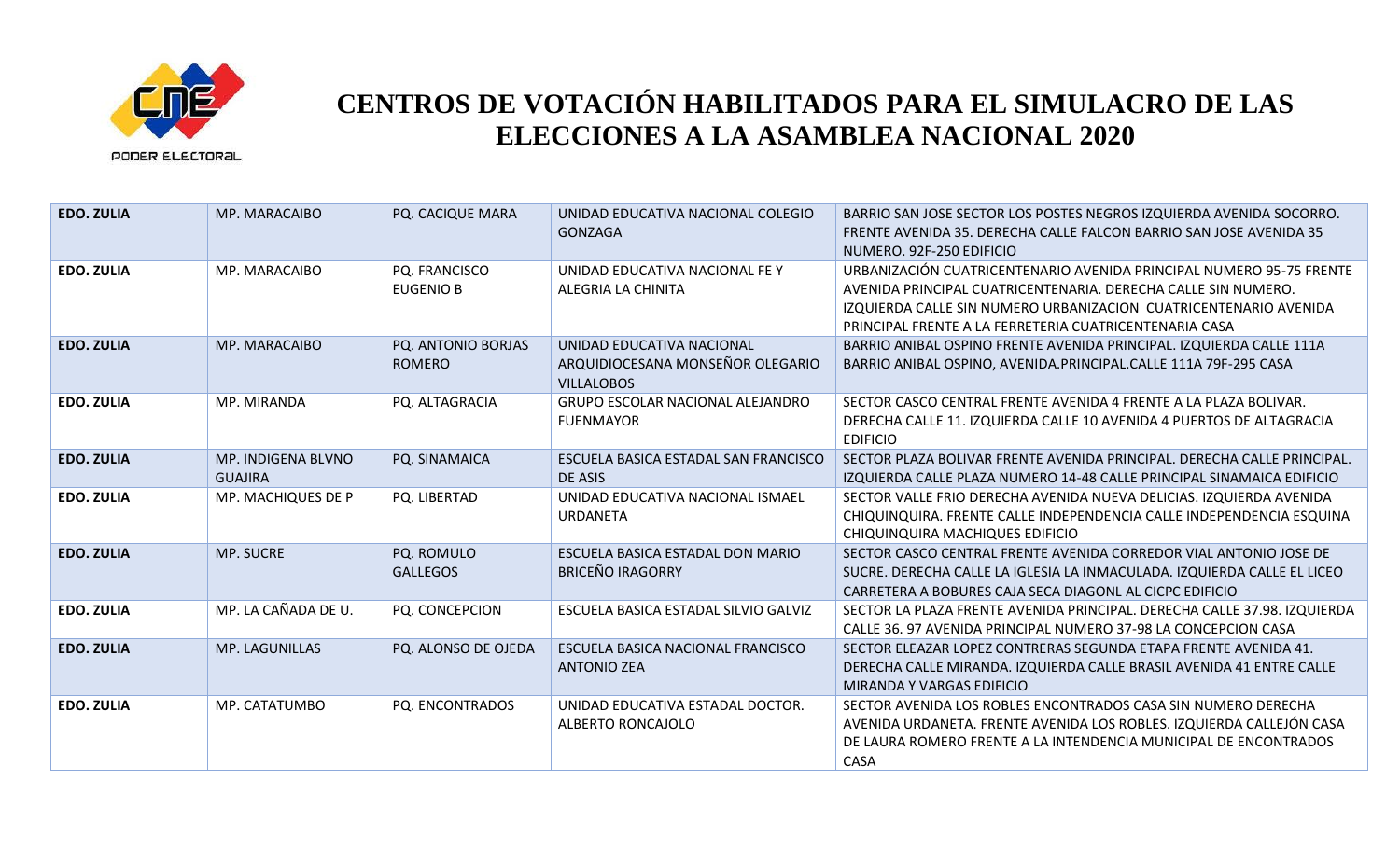

| <b>EDO. ZULIA</b>    | <b>MP.ROSARIO DE PERIJA</b>    | PQ. EL ROSARIO                     | UNIDAD EDUCATIVA NACIONAL TIBALDO<br><b>ALMARZA RINCON</b> | SECTOR CASCO CENTRAL FRENTE AVENIDA 20. DERECHA CALLE 27. IZQUIERDA<br>CALLE 28 DETRAS ANTIGUO BANCO MARACAIBO EDIFICIO                                                                                                                       |
|----------------------|--------------------------------|------------------------------------|------------------------------------------------------------|-----------------------------------------------------------------------------------------------------------------------------------------------------------------------------------------------------------------------------------------------|
| EDO. ZULIA           | MP. CABIMAS                    | PQ. AMBROSIO                       | INSTITUTO UNIVERSITARIO DE<br><b>TECNOLOGIA DE CABIMAS</b> | URBANIZACIÓN EL AMPARO DERECHA CALLE AVENIDA INTERCOMUNAL.<br>IZQUIERDA CALLE AMPARITO. FRENTE CALLE LA ESTRELLA CALLE ESTRELLA<br>NUMERO 117 LA MISION URBANIZACION CABIMAS EDIFICIO                                                         |
| <b>EDO. ZULIA</b>    | MP.VALMORE<br><b>RODRIGUEZ</b> | PQ. LA VICTORIA                    | UNIDAD EDUCATIVA NACIONAL<br>COMUNITARIA VIRGEN DEL CARMEN | SECTOR PADILLA1 A DERECHA CALLE POLLO PINTO. FRENTE CALLE AV 7 ENTRE<br>CALLE VARGAS Y POLLO PINTO. IZQUIERDA CALLEJÓN CALLEJON EL MILAGRO<br>AVENIDA 7, ENTRE CALLES VARGAS Y POLLO PINTO EDIFICIO                                           |
| <b>EDO. ZULIA</b>    | MP. JESUS E LOSSADA            | PQ. LA CONCEPCION                  | ESCUELA BASICA NACIONAL DOCTOR<br><b>CRISTOBAL MENDOZA</b> | SECTOR CAMPO GUACAIPURO DETRAS DEL SEGURO SOCIAL DERECHA AVENIDA<br>PRINCIPAL. FRENTE CALLE 1. IZQUIERDA CALLEJÓN DEL ESTADIO CAMPO<br>GUICAIPURO DETRÁS DEL IVSS CASA                                                                        |
| <b>EDO. ZULIA</b>    | <b>MP. ALMIRANTE P</b>         | PQ. ISLA DE TOAS                   | ESCUELA BASICA NACIONAL LAS PLAYITAS                       | CASERÍO LAS PLAYITAS FRENTE CALLE PRINCIPAL. DERECHA CARRETERA NULL.<br>IZQUIERDA CARRETERA NULL CASERIO LAS PLAYITAS EDIFICIO                                                                                                                |
| <b>EDO. ZULIA</b>    | MP. SAN FRANCISCO              | PQ. SAN FRANCISCO                  | LICEO NACIONAL EDUARDO MATIAS<br>LOSSADA                   | URBANIZACIÓN SAN FRANCISCO FRENTE AVENIDA 39. DERECHA CALLE 160.<br>IZQUIERDA CALLE 161 URBANIZACION SAN FRANCISCO AVENIDA 39 SECTOR VILLA<br><b>BOLIVARIANA EDIFICIO</b>                                                                     |
| <b>EDO. ZULIA</b>    | MP. JESUS M SEMPRUN            | PQ. JESUS M SEMPRUN                | LICEO BOLIVARIANO PEDRO LUCAS<br><b>URRIBARRI</b>          | SECTOR PROPATRIA DERECHA CALLE VENEZUELA. IZQUIERDA CALLE FAMILIA<br>ANDRADE. FRENTE CALLE PRINCIPAL FRENTE A LA ALCALDIA BOLIVARIANA DE<br>JESUS MARIA SEMPRUM CASA                                                                          |
| <b>EDO. ZULIA</b>    | MP. FRANCISCO J PULG           | PQ. SIMON RODRIGUEZ                | UNIDAD EDUCATIVA NACIONAL<br><b>BERNARDO VILLASMIL</b>     | SECTOR AVENIDA PRINCIPAL FRENTE AVENIDA PRINCIPAL. DERECHA SENDERO<br>GIMNACIO RICARDO AGUIRRE. IZQUIERDA SENDERO CASA DE ANGEL RODRIGUEZ<br>CASERIO EL CHIVO EDIFICIO                                                                        |
| <b>EDO. ZULIA</b>    | <b>MP. SIMON BOLIVAR</b>       | PQ. MANUEL<br><b>MANRIQUE</b>      | LICEO BOLIVARIANO CARACCIOLO PARRA<br><b>LEON</b>          | URBANIZACIÓN EL PRADO DERECHA AVENIDA 5. IZQUIERDA AVENIDA<br>INTERCOMUNAL. FRENTE AVENIDA 1 PANADERIA EL PRADO CASA                                                                                                                          |
| <b>EDO. AMAZONAS</b> | <b>MP. ATURES</b>              | PQ. FERNANDO GIRON<br><b>TOVAR</b> | ESCUELA BASICA CACIQUE ARAMARE                             | URBANIZACIÓN ARAMARE DERECHA CALLE TRANSVERSAL. IZQUIERDA CALLE<br>TRANSVERSAL, FRENTE CALLE CALLE PRINCIPAL BARRIO ARAMARE SUR CASA                                                                                                          |
| <b>EDO. AMAZONAS</b> | MP. ATURES                     | PQ. LUIS ALBERTO<br><b>GOMEZ</b>   | PREESCOLAR MADRE TERESA DE CALCUTA                         | URBANIZACIÓN SAN ENRIQUE DERECHA AVENIDA PRINCIPAL DE SAN ENRIQUE.<br>IZQUIERDA CALLE PRINCIPAL LOS CAJONES DE SAN ENRIQUE. FRENTE<br>TRANSVERSAL TRANSVERSAL 1 URBANIZACION SAN ENRIQUE, SIN NUMERO.<br>SECTOR LA PAILA PUERTO AYACUCHO CASA |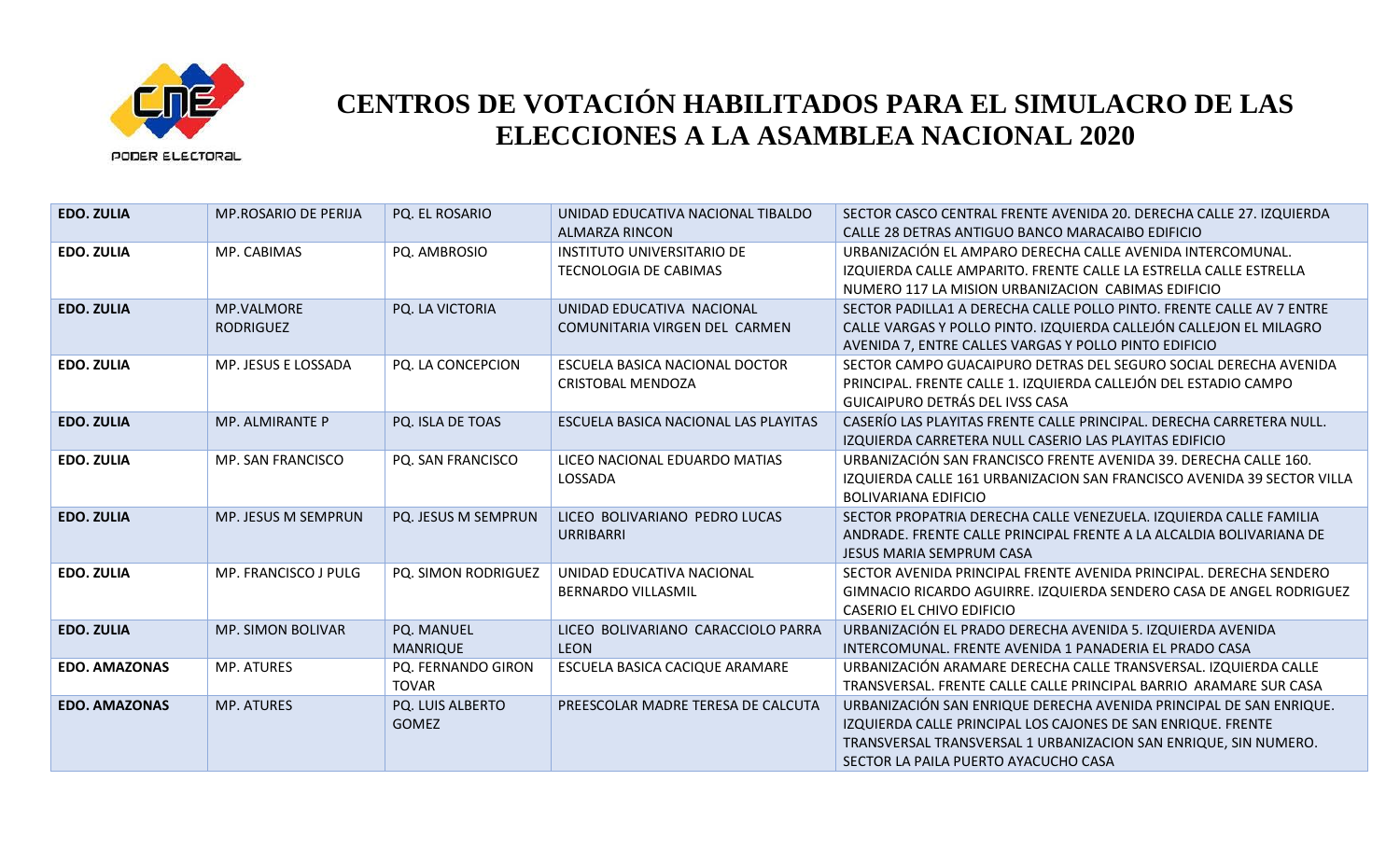

| <b>EDO. AMAZONAS</b>   | <b>MP. ATURES</b> | PQ. LUIS ALBERTO<br>GOMEZ           | ESCUELA BASICA FELIX SOLANO                           | SECTOR ESCONDIDO 1 IZQUIERDA AVENIDA PERIMETRAL. FRENTE AVENIDA<br>TRANSVERSAL DE LA AVENIDA PERIMETRAL. DERECHA TROCHA EL ESTADIO DE<br>BEISBOL AVENIDA PERIMETRAL SECTOR EL ESCONDIDO 1 EDIFICIO        |
|------------------------|-------------------|-------------------------------------|-------------------------------------------------------|-----------------------------------------------------------------------------------------------------------------------------------------------------------------------------------------------------------|
| <b>EDO. AMAZONAS</b>   | MP. ATURES        | PQ. LUIS ALBERTO<br><b>GOMEZ</b>    | LICEO BOLIVARIANO CECILIO ACOSTA                      | BARRIO MONTE BELLO DERECHA CALLE TRANSVERSAL. IZQUIERDA CALLE<br>TRANSVERSAL. FRENTE CALLE PRINCIPAL DE MONTE BELLO BARRIO MONTE BELLO<br>AVENIDA PRINCIPAL PUERTO AYACUCHO ESTADO AMAZONAS EDIFICIO      |
| <b>EDO. AMAZONAS</b>   | <b>MP. ATURES</b> | PQ. PARHUEÑA                        | ESCUELA SANTIAGO AGUERREVERE                          | SECTOR COMUNIDAD PUENTE PARHUENA FRENTE CALLE PRINCIPAL DE LA<br>COMUNIDA PUENTE PARHUENA. IZQUIERDA CARRETERA NACIONAL. DERECHA<br>PROLONGACIÓN PROLONGACION COMUNIDAD INDIGENA CASERIO PARHUE/A<br>CASA |
| <b>EDO. AMAZONAS</b>   | <b>MP. ATURES</b> | PQ. PLATANILLAL                     | CENTRO MOVIL PARIA GRANDE                             | SECTOR COMUNIDA PARIA GRANDE FRENTE CALLE PRINCIPAL DE LA COMUNIDA<br>PARIA GRANDE. DERECHA CARRETERA NACIONAL VIA SAMARIAPO. IZQUIERDA<br>SENDERO SENDERO COMUNIDAD PARIA GRANDE CASA                    |
| <b>EDO. AMAZONAS</b>   | MP. AUTANA        | PQ. SAMARIAPO                       | ESCUELA BASICA SAN PEDRO<br>ALEJANDRINO               | CASERÍO PUERTO SAMARIAPO FRENTE CARRETERA VIA SAMARIAPO. IZQUIERDA<br>PASAJE AMBULATORIO. DERECHA CAMINO EL PUENTE CASERIO SAMARIAPO<br><b>EDIFICIO</b>                                                   |
| <b>EDO. DELTA AMAC</b> | MP. TUCUPITA      | PQ. SAN JOSE                        | <b>GRUPO ESCOLAR PETION</b>                           | SECTOR CENTRO DERECHA CALLE MARIÑO. IZQUIERDA CALLE 5 DE JULIO. FRENTE<br>CALLE LA PAZ FRENTE PLAZA FRANCISCO DE MIRANDA CASA                                                                             |
| <b>EDO. DELTA AMAC</b> | MP. TUCUPITA      | PQ.MCL.ANTONIO J DE<br><b>SUCRE</b> | <b>ESCUELA SIMON RODRIGUEZ</b>                        | SECTOR PALOMA DERECHA CALLE PREESCOLAR CAPITAN DE NAVIO. IZQUIERDA<br>CALLE #4. FRENTE CARRETERA NACIONAL A 5 METROS DEL CENTRO DIAGNOSTICO<br><b>INTEGRAL CASA</b>                                       |
| <b>EDO. DELTA AMAC</b> | MP. CASACOIMA     | PQ. IMATACA                         | ESCUELA PRIMARIA BOLIVARIANA<br>CASACOIMA             | CASERÍO SIERRA IMATACA IZQUIERDA CALLE CIEGA. FRENTE CALLE PRINCIPAL LA<br>SIERRA. DERECHA CARRETERA LA LUCHA FRENTE A LA POLICIA CASA                                                                    |
| <b>EDO. LA GUAIRA</b>  | MP. VARGAS        | PQ. CARABALLEDA                     | UNIDAD EDUCATIVA NACIONAL JUAN JOSE<br><b>MENDOZA</b> | URBANIZACIÓN CARIBE IZQUIERDA AVENIDA BOULEVARD NAIGUATA. FRENTE<br>AVENIDA GUAICAIPURO. DERECHA TRANSVERSAL PALMAR ESTE AVENIDA<br>CARABALLEDA CON AVENIDA CIRCUNBALACION URBANIZACION CARIBE EDIFICIO   |
| <b>EDO. LA GUAIRA</b>  | <b>MP. VARGAS</b> | PQ. CARAYACA                        | UNIDAD EDUCATIVA ESTATAL RAFAEL<br>RANGEL             | SECTOR EL SAMAN IZQUIERDA CALLE CRUZ VERDE. FRENTE CALLE CALLE EL<br>SAMAN. DERECHA ESCALERA BAJADA CRUZ VERDE CALLE EL SAMAN SECTOR CRUZ<br>VERDE AL LADO DE LOS BOMBEROS EDIFICIO                       |
| <b>EDO. LA GUAIRA</b>  | MP. VARGAS        | PQ. CATIA LA MAR                    | UNIDAD EDUCATIVA. NACIONAL NARCISO<br><b>GONELL</b>   | URBANIZACIÓN SOUBLETTE FRENTE PROLONGACIÓN SOUBLETTE. IZQUIERDA<br>CALLEJÓN CASITAS VIEJAS DE LA SOUBLETTE. DERECHA PASAJE ENTRE BLOQUE 1 Y                                                               |